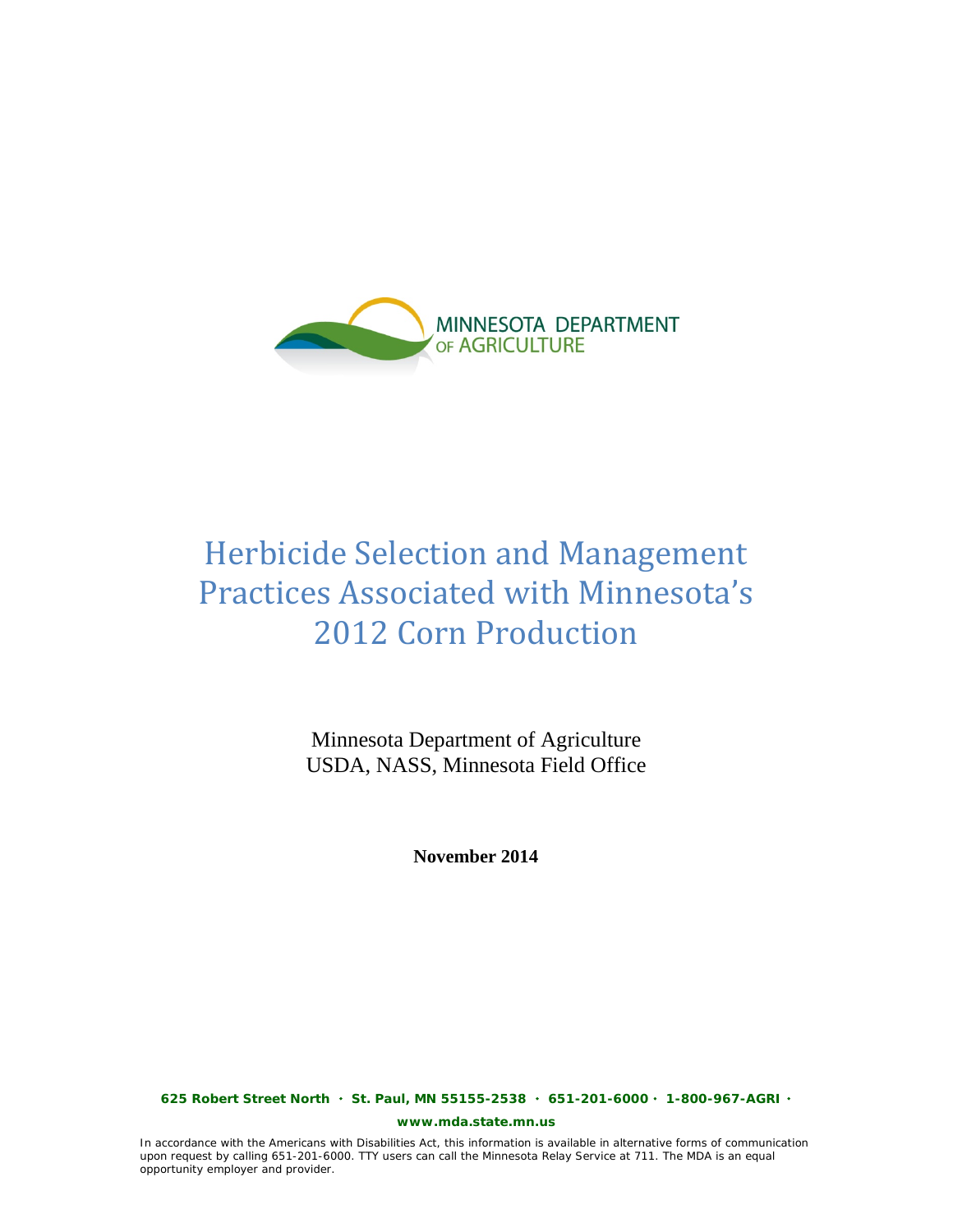For information regarding this report contact: Denton Bruening Minnesota Department of Agriculture Pesticide and Fertilizer Management Division 651-201-6399

#### <span id="page-1-0"></span>**Table of Contents**

| Herbicide Selection and Management Practices Associated with Minnesota's  Title           |  |
|-------------------------------------------------------------------------------------------|--|
|                                                                                           |  |
|                                                                                           |  |
|                                                                                           |  |
|                                                                                           |  |
|                                                                                           |  |
|                                                                                           |  |
|                                                                                           |  |
|                                                                                           |  |
| Table 1. Summary of respondents and corresponding corn acres by county and PMAs 8         |  |
|                                                                                           |  |
|                                                                                           |  |
| Table 3. "Did you: Apply herbicides yourself? Have herbicides custom applied? Both?"      |  |
|                                                                                           |  |
| Table 4. "Do you know the active ingredients of the herbicides you used in 2012?" (Q.4)   |  |
|                                                                                           |  |
| Table 5. "Do you keep herbicide application records on your farm?" (Q.5) 14               |  |
| Table 6. "Do you usually read the label for pesticide products applied on your farm?"     |  |
|                                                                                           |  |
| Table 7. "Was Atrazine applied on any of your corn acres in 2012, premixes included?"     |  |
|                                                                                           |  |
| Table 8. "Was Atrazine incorporated on any of your corn acres in 2012, premixes           |  |
|                                                                                           |  |
| Table 9. "Was Atrazine split applied on any of your corn acres in 2012, premixes          |  |
|                                                                                           |  |
| Table 10. "Was Acetochlor applied on any of your corn acres in 2012, premixes             |  |
|                                                                                           |  |
| Table 11. "Was Acetochlor incorporated on any of your corn acres in 2012, premixes        |  |
|                                                                                           |  |
| Table 12. "Was Acetochlor split applied on any of your corn acres in 2012, premixes       |  |
|                                                                                           |  |
|                                                                                           |  |
|                                                                                           |  |
|                                                                                           |  |
|                                                                                           |  |
| Table 16. "Who determines if application setbacks or restrictions are appropriate on your |  |
|                                                                                           |  |
|                                                                                           |  |
| Table 17. "Has someone mapped weed infestations in any of your fields in the last three   |  |
|                                                                                           |  |
|                                                                                           |  |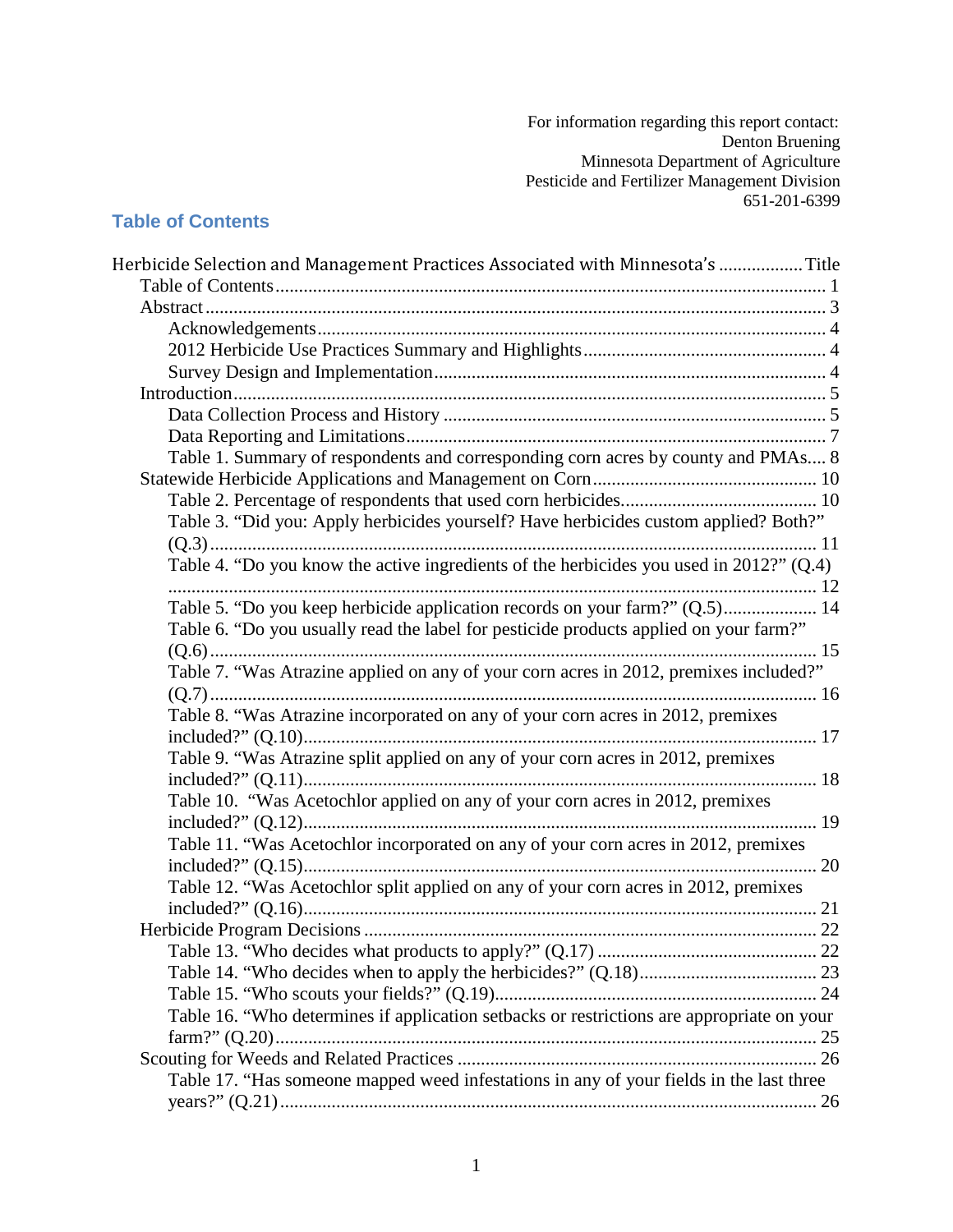| Table 20. "Do you know the organic matter level of your farm soils?" (Q.24)  29               |  |
|-----------------------------------------------------------------------------------------------|--|
| Table 21. "Do you know the depth to the water table in your field?" (Q.25) 30                 |  |
|                                                                                               |  |
|                                                                                               |  |
| Table 23. "Are any streams, lakes, or other surface waters immediately adjacent to or in      |  |
|                                                                                               |  |
| Table 24. "Are there filter strips or vegetative buffers on any of these acres?" (Q.28.a). 33 |  |
| Table 25. "Were they required as part of a conservation program?" (Q.28.a.i)  34              |  |
|                                                                                               |  |
| Table 27. "Do you have an irrigation water management plan?" (Q.30)  35                       |  |
| Figure 2. "What type of tillage did you use before planting on the majority of your corn      |  |
|                                                                                               |  |
|                                                                                               |  |
| Table 28. "Do you use precision applications for herbicides (variable rate applications)?"    |  |
|                                                                                               |  |
| Table 29. "In general, do you alternate use of herbicide products to keep weeds from          |  |
|                                                                                               |  |
| Table 30. "Did you reduce from previous applications, the rate per acre of any corn           |  |
|                                                                                               |  |
| Table 31. "Did you select an herbicide with a different mode of action to reduce weed         |  |
|                                                                                               |  |
| Table 32. "Did you choose a particular herbicide to reduce impacts to surface water or        |  |
|                                                                                               |  |
| Table 33. "Did you band herbicide applications to reduce use?" (Q.37)  41                     |  |
|                                                                                               |  |
| Table 34. "Did you use one of the following insecticides that contain the same active         |  |
| ingredient (chlorpyrifos) in the 2012 crop season on any of your crops?" (Q.38) 42            |  |
| Table 35. "Were any of these insecticide applications applied post-emergence?" (Q.39)43       |  |
| Figure 3. "What were the crops on which these insecticides (containing chlorpyrifos)          |  |
|                                                                                               |  |
| Table 36. "Did you make this application yourself or was it custom applied?" (Q.41) 45        |  |
| Table 37. "Was the application made with a ground sprayer or by aircraft?" (Q.42)  46         |  |
|                                                                                               |  |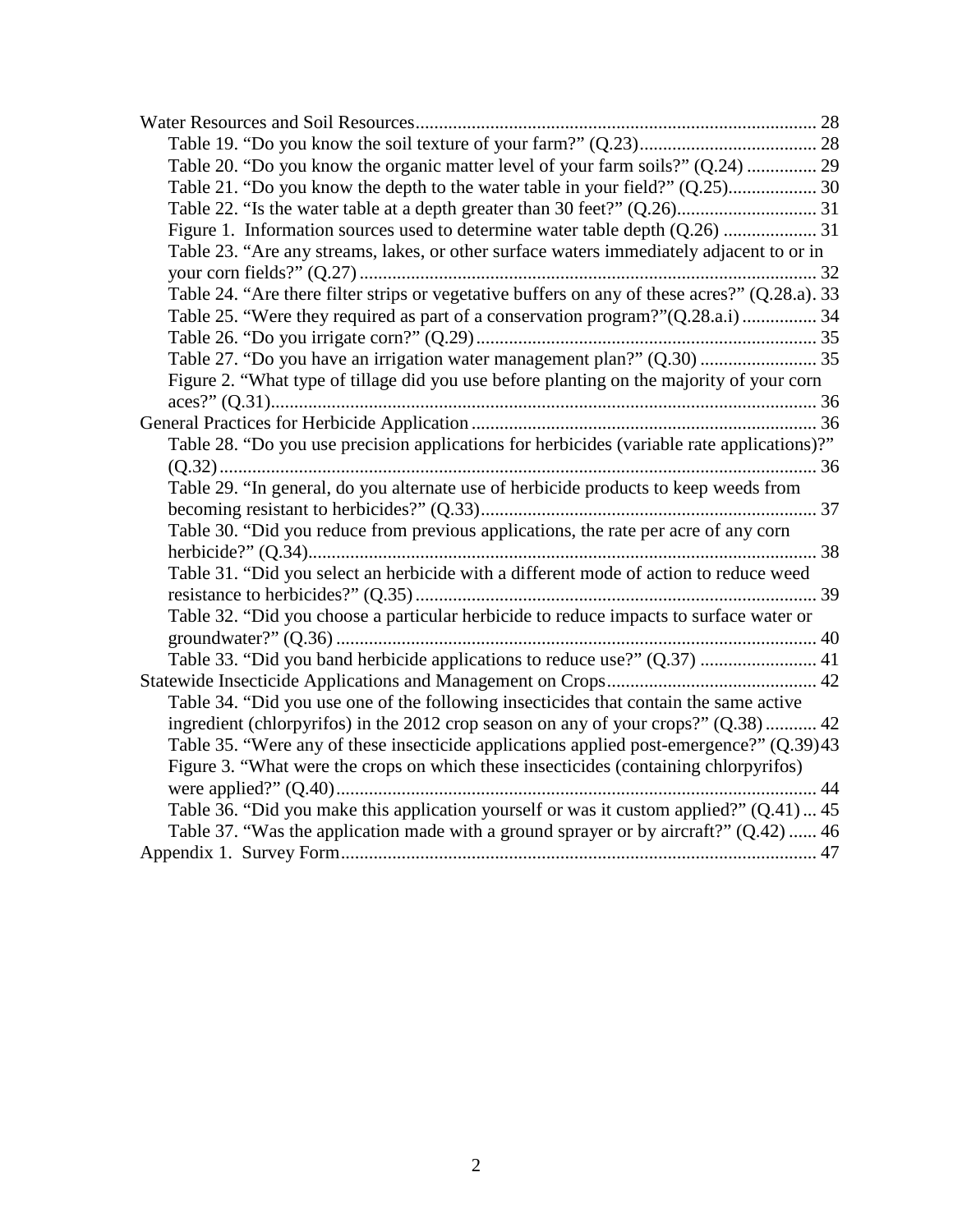#### <span id="page-3-0"></span>**Abstract**

The Minnesota Department of Agriculture (MDA) is responsible for the development and promotion of herbicide Best Management Practices (BMPs) which optimize production and profitability while protecting the state's water resources. The MDA is also responsible for monitoring pesticide use and for promoting the adoption of associated BMPs. This survey was designed and conducted in partnership with the National Agricultural Statistics Service (NASS) to specifically assess the status of BMP awareness and adoption in relation to the use of corn herbicides.

In Minnesota, the corn herbicide active ingredients atrazine and acetochlor (and their breakdown products) are detected frequently in groundwater and surface water resources. Atrazine has not exceeded the applicable drinking water standards in groundwater. However, in 2001 and 2005, acetochlor concentrations exceeded surface water quality standards to protect aquatic life in two southern Minnesota watersheds<sup>[1](#page-3-1)</sup>. The MDA has invested considerable staff time in water monitoring, development of BMP education programs, and BMP assessment. Atrazine and acetochlor are the main focus of this survey. Phone enumerators located at NASS contacted over 4,000 producers in early 2013. From this pool, approximately 1,700 farmers who raised corn during the 2012 growing season shared valuable information on herbicide selection and management.

The general purpose of this survey was to ask farmers about fundamental herbicide use practices such as record keeping, reading the label, scouting, responsibility for making decisions on product selection and timing, and knowledge about physical characteristics (soil texture, depth to groundwater, use of buffer strips, etc.). More specific questions related to atrazine and acetochlor included the use of split applications, reduced rates, and incorporation.

These types of surveys help MDA understand regulatory compliance, adoption of voluntary practices, need for additional information, and opportunities for future technical assistance.

Every other year, the MDA has partnered with NASS to produce a detailed report on pesticide use and rates used on the state's four major crops. Readers are encouraged to visit the most recent report, "2011 Pesticide Usage on Four Major Minnesota Crops" at <http://www.mda.state.mn.us/chemicals/pesticides/pesticideuse.aspx>

<http://www.mda.state.mn.us/monitoring>

 $\overline{a}$ 

<span id="page-3-1"></span><sup>&</sup>lt;sup>1</sup> "Monitoring & Assessment for Agricultural Chemicals in the Environment" found on MDA Website at: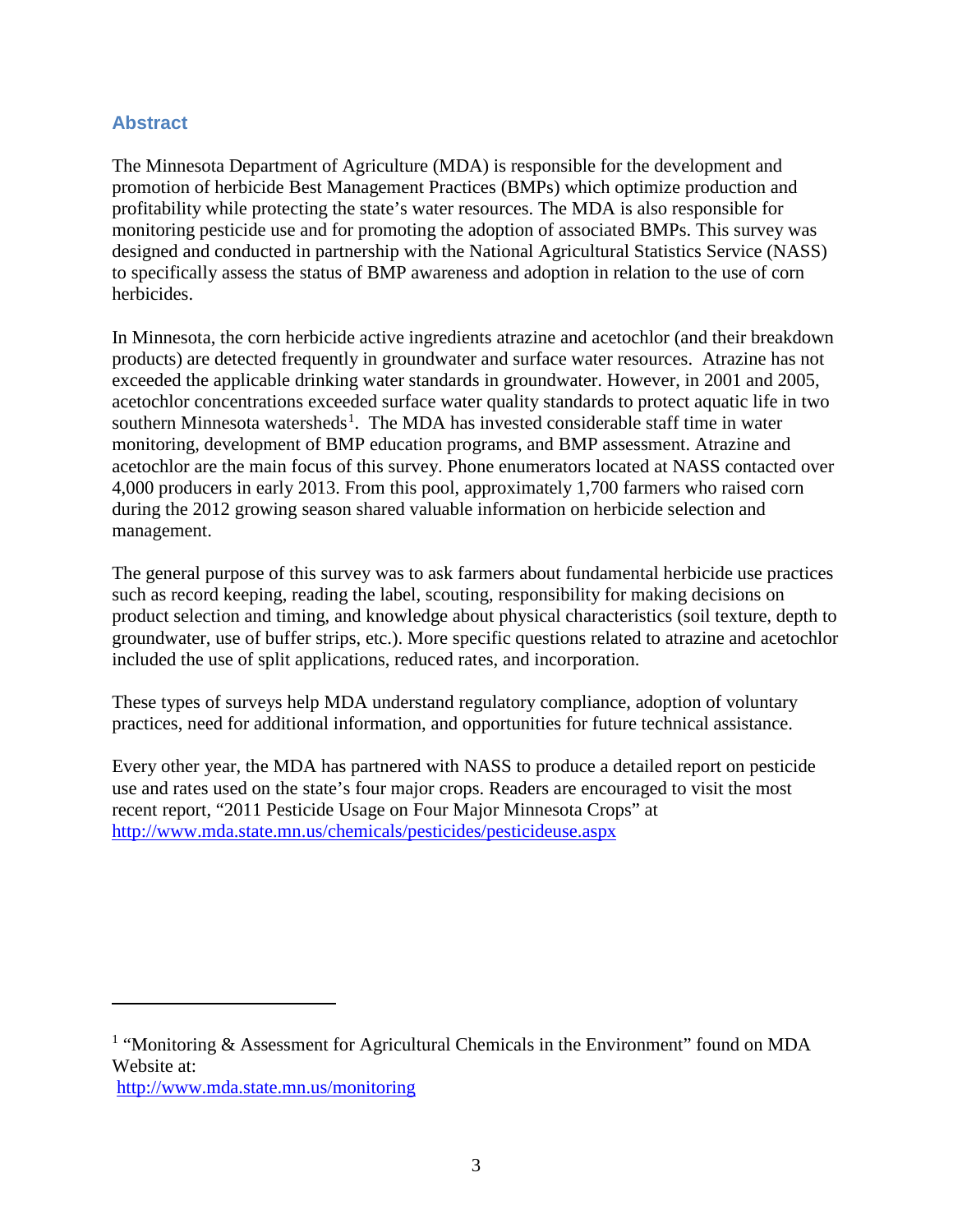#### <span id="page-4-0"></span>**Acknowledgements**

This survey was a cooperative effort by the Minnesota Department of Agriculture (MDA), the United States Department of Agriculture (USDA), National Agricultural Statistics Service (NASS), and the NASS Field Offices in Minnesota and North Dakota. The detailed information about herbicide use practices could not have been collected without the cooperation of the thousands of farmers who voluntarily responded to the survey in the midst of their busy lives, and for this we are extremely grateful. Similarly, the assistance of agricultural chemical dealer and cooperatives is much appreciated. Special thanks go to Doug Hartwig and Dan Lofthus, Director and Deputy Director, respectively of the NASS Minnesota Field Office and their respective staff for assistance with survey design, data collection and processing. The MDA is ultimately responsible for the representations of data provided in this report and for the design of the survey mechanism used to collect that data. Excellent participation and good record keeping practices by Minnesota farmers and agricultural chemical dealerships played a vital part in providing complete and detailed herbicide information.

#### <span id="page-4-1"></span>**2012 Herbicide Use Practices Summary and Highlights**

This report summarizes survey results for a number of important practices associated with herbicide use on Minnesota's 2012 corn acres. Over 1,700 producers participated in the telephone survey and herbicide information was collected for 461,268 corn acres, representing 5 percent of Minnesota's 8,400,000 corn acres. Survey questions focused on the 94 percent of the respondents that used herbicides for weed control. The survey targeted a variety of practices including herbicide selection and associated management practices (e.g., MDA's herbicide BMPs). This is the fourth herbicide survey performed by the MDA and NASS to collect information on herbicide management practices on Minnesota corn acres.

#### <span id="page-4-2"></span>**Survey Design and Implementation**

Ten Pesticide Monitoring Areas (noted as "PMA" throughout the report), were previously developed by MDA staff. Counties were clustered based on similarities in geology, soils, and crops. These areas also define the general boundaries of the monitoring regions used by the

MDA water resource monitoring program. More information about PMA designations can be found at [http://www.mda.state.mn.us/chemicals/pesticides/~/medi](http://www.mda.state.mn.us/chemicals/pesticides/%7E/media/Files/chemicals/2009gwmnetdesign.ashx) [a/Files/chemicals/2009gwmnetdesign.ashx](http://www.mda.state.mn.us/chemicals/pesticides/%7E/media/Files/chemicals/2009gwmnetdesign.ashx) Regional pesticide use information is used to help design and implement specific water quality monitoring and pesticide educational programs.

NASS developed a sampling population of 7,000 farms by randomly drawing from its entire database of all corn growers in Minnesota. There were 1,796 farmers that raised corn in 2012 and that completed the survey. The definition of "corn" for purposes of this report includes both grain and silage and excludes sweet corn and

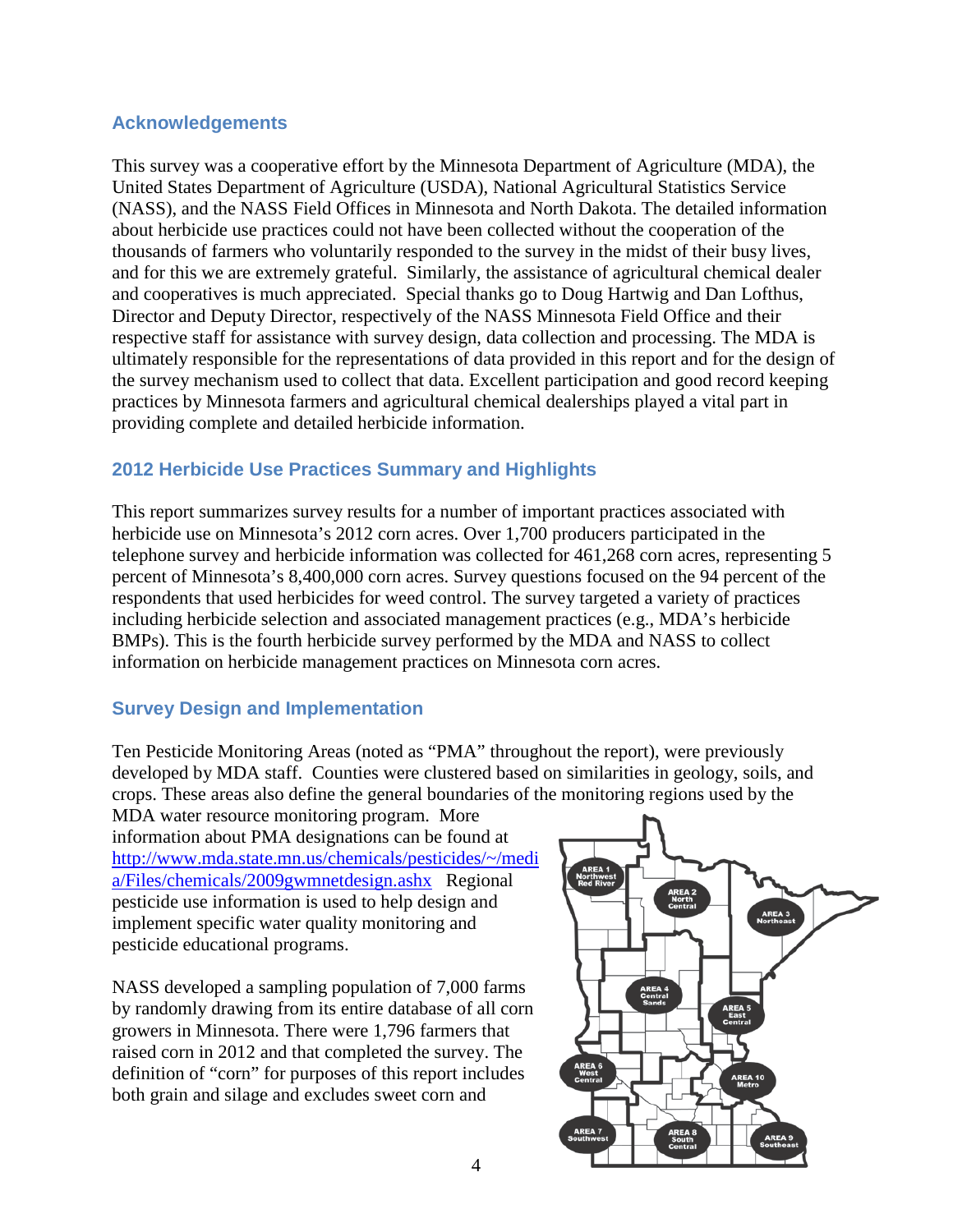popcorn. All growers were asked four basic questions regarding herbicide selection and management. The remaining questions were for those farmers who used atrazine or acetochlor. Due to the low intensity of row crop agriculture in portions of northern Minnesota, survey results for PMA 2 and PMA 3 were not reported separately.

#### <span id="page-5-0"></span>**Introduction**

 $\overline{a}$ 

#### <span id="page-5-1"></span>**Data Collection Process and History**

The MDA is required by state law to monitor pesticide use on a biennial basis. Minn. Stat. § 18B.064. In pursuit of fulfilling that responsibility, the MDA began exploring the possibility of using the existing framework of the NASS to enhance and broaden pesticide use monitoring efforts. NASS has a long history of providing statewide crop and production statistics. Over the last decade, NASS has also become an important information source for pesticide and fertilizer use. Several joint pilot projects evolved with the financial assistance from Environmental Protection Agency (EPA) and were conducted from 2001-2003. These pilots were essential to the final methodology used in this report.

The first pilot<sup>[2](#page-5-2)</sup> was conducted in 2001 by expanding the existing Agricultural Resource Management Study (ARMS) developed by NASS. The normal number of participating Minnesota corn farms in an ARMS survey is about 150. The pilot increased the number of personal interviews to approximately 600 and most of the enhancements were focused on the southern third of the state. The pilot provided reliable regionally-enhanced data on pesticide product choices and application rates. Additionally, useful information on primary sources of pesticide management information, scouting, timing, and other pesticide management related information was obtained.

A second pilot<sup>[3](#page-5-3)</sup> was developed with the goal of expanding to a statewide scale while reducing costs. In neighboring North Dakota, the USDA, NASS, the North Dakota Field Office, and North Dakota State University Extension had already established a strong tradition in collecting statewide pesticide use by using NASS telephone enumerators. MDA and NASS used many techniques from the North Dakota program, but decided to expand the level of detail by including pesticide application rates. Historically, most mail or telephone style surveys have been unsuccessful at quantifying pesticide rates. Due to the numerous formulations, different application rates and units of measure (i.e. Active Ingredient [a.i.] can be expressed in pounds, ounces, pints or quarts), complications can quickly develop. Another major complicating factor may result due to the farmer using the services of a commercial pesticide applicator. If the farmer did not apply the product, the likelihood that the farmer would be familiar with the product and corresponding rate decreases significantly.

<span id="page-5-2"></span><sup>&</sup>lt;sup>2</sup> "Expanded Minnesota Agricultural Statistics Pesticide Use Data", 2003, by NASS and MDA.

<span id="page-5-3"></span><sup>&</sup>lt;sup>3</sup> Unpublished data. From the September 20, 2003 EPA Report.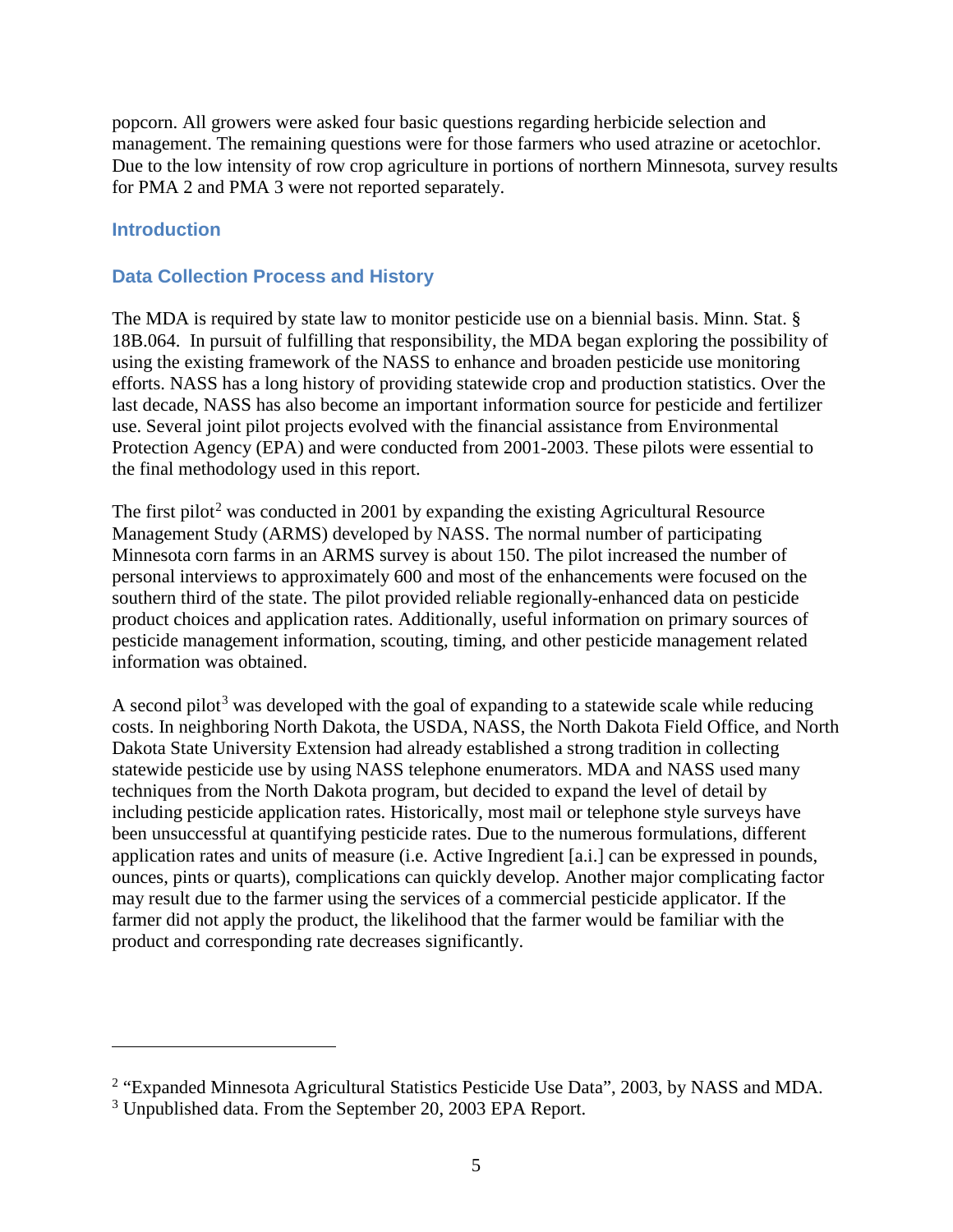The second pilot survey was conducted in 2003 to test two methods of collecting pesticide rate information. "Method One" was conducted in Douglas County with 150 randomly selected farm operators. Operators were interviewed over the phone by the NASS enumerators. If the operator did not know the pesticides and/or rates, no additional follow-up work was conducted and the data was limited to information that was provided. "Method Two" was used in neighboring Grant County, where another 150 farm operators were contacted, and when farm records were incomplete, follow-up calls were made to the pesticide dealer to complete the survey. The number of surveys with complete data sets significantly increased with the additional assistance from the dealerships. Eighty-three percent of the surveys were complete in Grant County, where dealer follow-up calls were made, compared to forty-six percent in Douglas County. Equally impressive was the overall support by the local dealerships.

Subsequently, statewide surveys are conducted using "Method Two" from the pilot project conducted in Douglas and Grant Counties.

Farmers are interviewed over the phone in April and May. These are "cold calls," meaning that the farmers did not get any type of notification about the survey prior to the contact. Consequently, all information collected using this approach is based upon either the participant's memory or information readily available during the interview. The interviews typically last from five to ten minutes.

Survey questions can be found in Appendix 1. Corresponding question numbers (noted as "Q" followed by the survey question number) are incorporated throughout the report and also in the table captions. The reader is encouraged to reference the survey to help interpret the results.

Questions are grouped into four categories including:

- 1. **General information**. Who applied the product, label and active ingredients, and recordkeeping;
- 2. **Scouting for weeds and related practices**. Scouting, mapping, weed type, density, and herbicide resistant corn varieties;
- 3. **Water resources**. Physical distances from groundwater, surface water and buffers, and irrigation management plans; and
- 4. **General practices.** Herbicide rotations and dealer involvement in herbicide management.

After obtaining some very general NASS information, participants were then asked if they grew corn during the 2012 cropping season (Q.1). The interview process ended if they had not produced field or silage corn. Participants were then asked to identify the number of corn acres planted (Q.2). Table 1 includes the number of respondents and associated corn acres by county and Pesticide Monitoring Area. Also, included in Table 1 is the NASS total corn acres for Minnesota (2012) and the percentage of acres surveyed.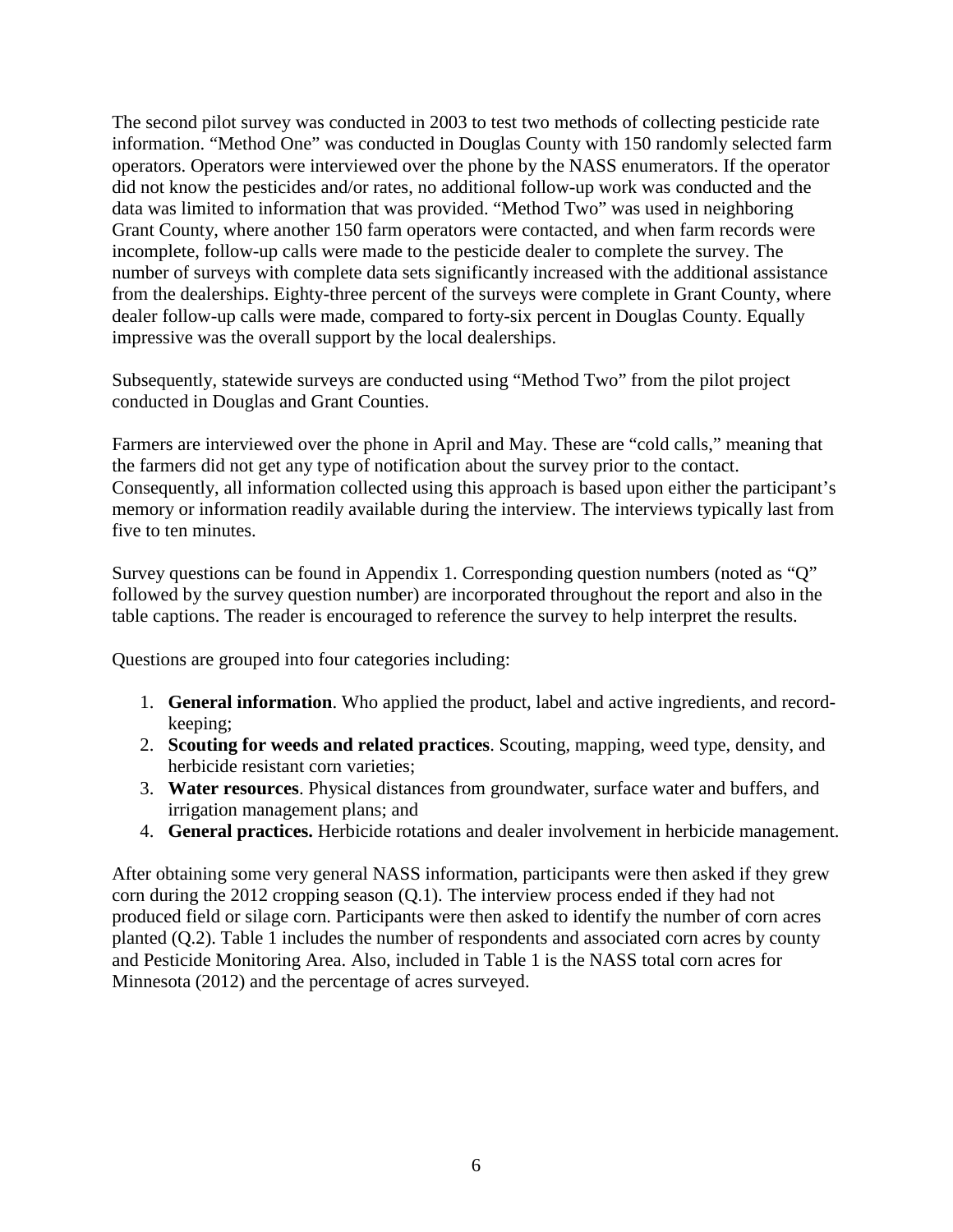This survey typically involves only corn herbicide use practices. However, in 2012, questions regarding the use of insecticides with the active ingredient chlorpyrifos were added to the survey. These inquiries were attached to the survey due to chlorpyrifos detections in surface waters around the state. The farmers surveyed typically grow corn in addition to soybeans. In the MDA's 2011 Pesticide Report, chlorpyrifos was only applied to one percent of the surveyed corn crop, but was applied to twenty percent of surveyed soybean  $\arccos^4$  $\arccos^4$ .

#### <span id="page-7-0"></span>**Data Reporting and Limitations**

 $\overline{a}$ 

The primary purpose of this survey was to obtain an understanding of basic herbicide management practices associated with corn production. Participants were asked to identify the herbicides used in very generic terms. Some knowledge of the herbicides used (i.e. soil applied, post-emergent, etc.) is essential to understand the current management strategies associated with them. It is important to note that the MDA and its partners provide a highly detailed herbicide use and application rate report on a biennial basis<sup>[5](#page-7-2)</sup>.

Due to the simplified method used to collect what is typically considered complex data, it is imperative that the reader understand the limitations of the data sets. Many surveys conducted by NASS employ advanced sampling strategies which are designed to statistically represent a nonhomogenous population, thus "weighting" the data to account for sample size, county size, and crop acreage, etc. Such strategies can be very expensive and are not without their own limitations.<sup>[6](#page-7-3)</sup> This survey did not employ such strategies; rather, corn farmers were randomly selected from across Minnesota. Therefore, weighting across areas or counties was not performed. The MDA can be contacted to further discuss interpretation of the survey data.

<span id="page-7-1"></span><sup>&</sup>lt;sup>4</sup> "2011 Pesticide Usage on Four Major Minnesota Crops" found on the MDA website at: <http://www.mda.state.mn.us/chemicals/pesticides/pesticideuse.aspx>

<span id="page-7-2"></span><sup>&</sup>lt;sup>5</sup> "2011 Pesticide Usage on Four Major Minnesota Crops" found on the MDA website at: [http://www.mda.state.mn.us/chemicals/pesticides/pesticideuse.aspx 6](http://www.mda.state.mn.us/chemicals/pesticides/pesticideuse.aspx)

<span id="page-7-3"></span><sup>&</sup>lt;sup>6</sup> For an explanation of survey methods and data quality associated with annual county-level data, visit the NASS "Quick Stats" Frequently Asked Questions website at: <http://www.nass.usda.gov/QuickStats/Screens/faqs.htm>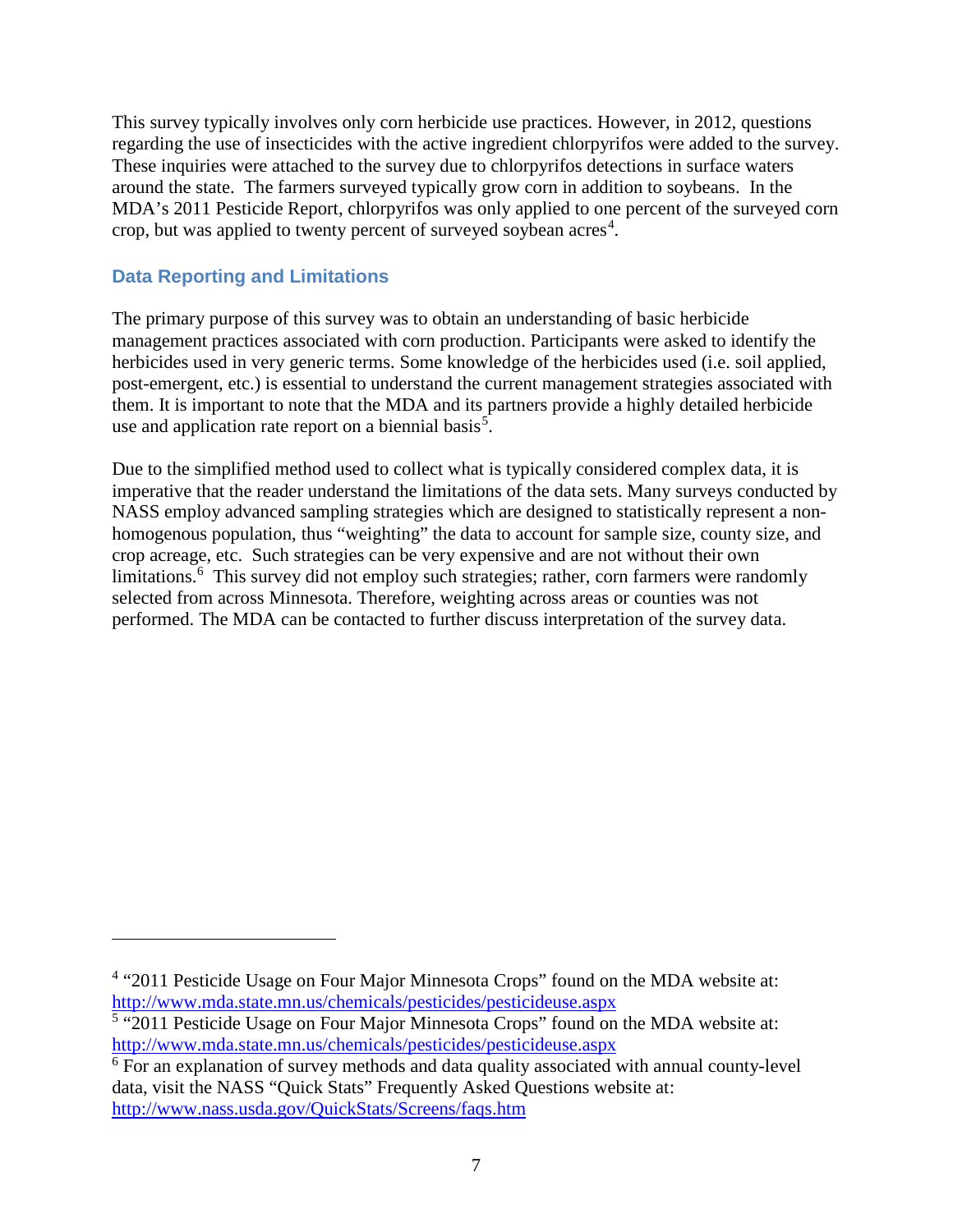#### **County Pesticide Monitoring Area (PMA) Number of Respondents 2012 Planted Corn Acres§ Surveyed Corn Acres Percentage of Acres Surveyed Grant 1 10 131,000 4,249 3 Kittson 1 4 13,700 1,265 9 Mahnomen 1 4 \*\* 1,040 \*\* Marshall 1 7 32,800 864 3 Norman 1 12 109,000 5,186 5 Pennington 1 1 1 1 1 25 \*\***<br>**Polk 1 10 113,000 4,008 4 Polk 1 10 113,000 4,008 4 Red Lake 1 5 23,000 964 4 Roseau 1 5 16,200 1,450 9 Traverse 1 14 141,000 7,275 5 Wilkin 1 10 106,000 4,527 4 Totals/Averages 1 95 829,700 39,093 5 Becker 4 22 63,300 4,074 6 Benton 4 26 63,500 2,319 4 Cass 4 7 \*\* 1,342 \*\* Crow Wing 4 7 \*\* 1,483 \*\* Douglas 4 16 72,000 2,178 3 Hubbard 4 3 \*\* 229 \*\* Kandiyohi 4 22 175,000 5,453 3 Morrison 4 70 108,000 6,611 6 Otter Tail 4 51 179,000 12,240 7 Pope 4 21 122,000 4,310 4 Sherburne 4 9 33,800 1,758 5 Stearns 4 99 33,800 12,477 37 Todd 4 48 87,600 5,727 7 Wadena 4 16 23,700 2,371 10 Totals/Averages 4 417 961,700 62,572 7 Aitkin 5 4 \*\* 186 \*\* Chisago 5 11 33,400 1,647 5 Isanti 5 10 37,000 1,988 5 Kanabec 5 9 15,600 694 4 Mille Lacs 5 15 28,400 2,079 7 Pine 5 16 24,100 1,492 6 Totals/Averages 5 65 138,500 8,086 6 Big Stone 6 16 104,000 5,975 6 Chippewa 6 16 157,000 7,812 5 Lac Qui Parle 6 22 182,000 7,721 4 Stevens 6 19 150,000 6,665 4 Swift 6 22 202,000 11,551 6 Yellow Medicine 6 27 206,000 17,442 8 Totals/Averages 6 122 1,001,000 57,166 6**

#### <span id="page-8-0"></span>**Table 1. Summary of respondents and corresponding corn acres by county and PMAs.**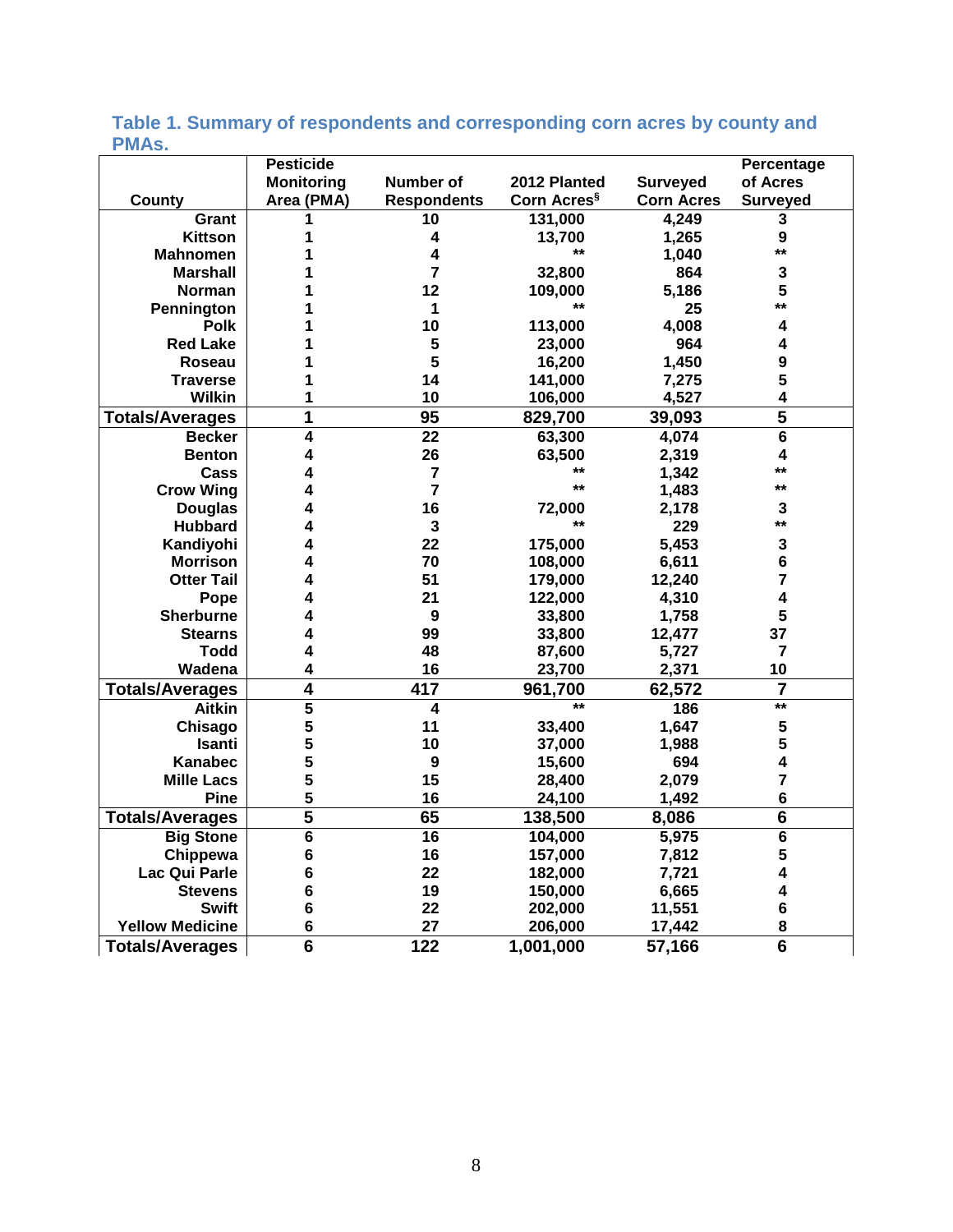|                        | <b>Pesticide</b>        |                    |                         |                   | Percentage              |
|------------------------|-------------------------|--------------------|-------------------------|-------------------|-------------------------|
|                        | <b>Monitoring</b>       | Number of          | 2012 Planted            | <b>Surveyed</b>   | of Acres                |
| County                 | Area (PMA)              | <b>Respondents</b> | Corn Acres <sup>§</sup> | <b>Corn Acres</b> | <b>Surveyed</b>         |
| Lincoln                | 7                       | 20                 | 127,000                 | 6,127             | 5                       |
| Lyon                   | 7                       | 30                 | 199,000                 | 12,319            | 6                       |
| <b>Murray</b>          | 7                       | 26                 | 185,000                 | 9,003             | 5                       |
| <b>Nobles</b>          | 7                       | 24                 | 207,000                 | 5,750             | 3                       |
| <b>Pipestone</b>       | 7                       | 22                 | 124,000                 | 4,871             | 4                       |
| <b>Rock</b>            | 7                       | 25                 | 148,000                 | 8,278             | 6                       |
| <b>Totals/Averages</b> | 7                       | 147                | 990,000                 | 46,348            | 5                       |
| <b>Blue Earth</b>      | 8                       | 28                 | 198,000                 | 8,718             | 4                       |
| <b>Brown</b>           | 8                       | 47                 | 168,000                 | 9,640             | 6                       |
| Cottonwood             | 8                       | 32                 | 177,000                 | 10,643            | 6                       |
| <b>Faribault</b>       | 8                       | 25                 | 220,000                 | 13,264            | 6                       |
| Freeborn               | 8                       | 35                 | 213,000                 | 10,115            | 5                       |
| <b>Jackson</b>         | 8                       | 28                 | 201,000                 | 7,202             | 4                       |
| Le Sueur               | 8                       | 21                 | 97,000                  | 5,393             | $\bf 6$                 |
| <b>Martin</b>          | 8                       | 24                 | 228,000                 | 9,580             | 4                       |
| <b>McLeod</b>          | 8                       | 36                 | 127,000                 | 8,216             | 6                       |
| <b>Meeker</b>          | 8                       | 35                 | 133,000                 | 10,582            | 8                       |
| <b>Nicollet</b>        | 8                       | 22                 | 132,000                 | 3,158             | $\overline{\mathbf{2}}$ |
| <b>Redwood</b>         | 8                       | 41                 | 251,000                 | 18,578            | 7                       |
| Renville               | 8                       | 43                 | 270,000                 | 17,699            | 7                       |
| <b>Rice</b>            | 8                       | 38                 | 96,000                  | 6,055             | 6                       |
| <b>Sibley</b>          | 8                       | 39                 | 170,000                 | 9,464             | 6                       |
| <b>Steele</b>          | 8                       | 20                 | 126,000                 | 6,417             | 5                       |
| Waseca                 | 8                       | 19                 | 127,000                 | 4,048             | 3                       |
| Watonwan               | 8                       | 20                 | 140,000                 | 10,318            | $\overline{7}$          |
| Wright                 | 8                       | 34                 | 84,000                  | 6,961             | 8                       |
| <b>Totals/Averages</b> | $\overline{\mathbf{8}}$ | 587                | 3,158,000               | 176,051           | $\overline{\bf{6}}$     |
| <b>Dodge</b>           | 9                       | 23                 | 134,000                 | 7,011             | 5                       |
| <b>Fillmore</b>        | 9                       | 36                 | 197,000                 | 8,426             | 4                       |
| Goodhue                | 9                       | 41                 | 168,000                 | 9,091             | 5                       |
| <b>Houston</b>         | 9                       | 22                 | 63,000                  | 3,377             | 5                       |
| <b>Mower</b>           | 9                       | 30                 | 222,000                 | 5,503             | $\overline{\mathbf{2}}$ |
| Olmstead               | 9                       | 27                 | 131,000                 | 8,074             | $\bf 6$                 |
| Wabasha                | 9                       | 41                 | 102,000                 | 7,341             | 7                       |
| Winona                 | 9                       | 42                 | 90,800                  | 4,563             | 5                       |
| <b>Totals/Averages</b> | $\overline{9}$          | 262                | 1,107,800               | 53,386            | 5                       |
| Anoka                  | 10                      | $\mathbf{3}$       | 8,800                   | 49                | 1                       |
| <b>Carver</b>          | 10                      | 22                 | 63,800                  | 2,981             | 5                       |
| <b>Dakota</b>          | 10                      | 24                 | 92,200                  | 8,122             | $\boldsymbol{9}$        |
| Hennepin               | 10                      | 10                 | 15,400                  | 1,890             | 12                      |
| <b>Scott</b>           | 10                      | 18                 | 41,600                  | 3,103             | $\overline{\mathbf{7}}$ |
| Washington             | 10                      | 9                  | 21,600                  | 1,623             | 8                       |
|                        |                         | 76                 |                         |                   |                         |
| <b>Totals/Averages</b> | 10                      |                    | 243,400                 | 17,768            | 8                       |
| <b>State</b>           | <b>All</b>              | 1,796              | 8,436,000               | 461,268           | 5                       |

§ Note: USDA/NASS Minnesota Corn Acreage Planted \* Not reported by NASS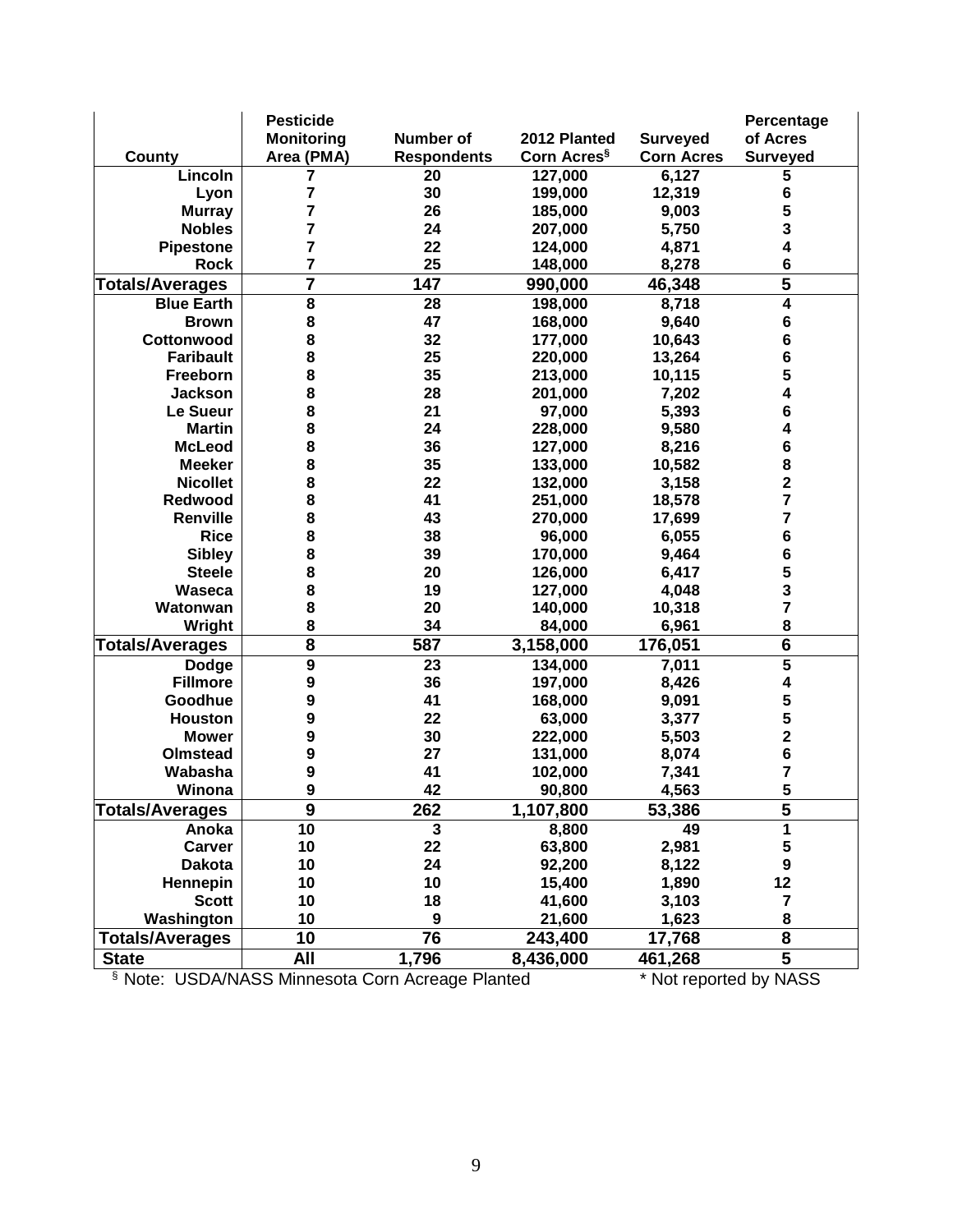#### <span id="page-10-0"></span>**Statewide Herbicide Applications and Management on Corn**

Ninety four percent (94%) of the respondents reported using herbicides and those respondents managed 97% of the corn acres reported in this survey (Table 2). As previously stated, if herbicides were not used, the respondent's survey was then concluded.

Tables 3 through 33 contain information from all corn producers that used herbicides. Because, not all farmers answered every question, the sum of total acres and the sum of total respondents are sometimes less than the statewide averages.

Participants were then asked who made the application (Q. 3). Forty-one percent (41%) of the respondents reported self-applied, 48% of the respondents reported custom applied and 12% of the respondents reported both self-applied and custom applied. Table 3 summarizes who applied the application and the responses are grouped by PMAs.

Farmers who applied their own herbicides averaged 347 acres of corn while farmers who had pesticides custom applied averaged 165 acres of corn. Farmers who both self-applied and custom applied herbicides raised an average of 402 acres of corn.

| <b>Pesticide Monitoring Area</b> | Do You Use Herbicides? | <b>Percent of All</b><br><b>Respondents</b> |
|----------------------------------|------------------------|---------------------------------------------|
|                                  |                        |                                             |
| 1 - Northwest Red River          | Yes                    | 98                                          |
| 1 - Northwest Red River          | No                     | 2                                           |
| 4 – Central Sands                | Yes                    | 91                                          |
| 4 - Central Sands                | No                     | 9                                           |
| 5 - East Central                 | Yes                    | 94                                          |
| 5 - East Central                 | Νo                     | 6                                           |
| 6 - West Central                 | Yes                    | 95                                          |
| 6 – West Central                 | No                     | 5                                           |
| 7 - Southwest                    | Yes                    | 97                                          |
| 7 - Southwest                    | No                     | 3                                           |
| 8 - South Central                | Yes                    | 94                                          |
| 8 – South Central                | Νo                     | 6                                           |
| 9 - Southeast                    | Yes                    | 94                                          |
| 9 - Southeast                    | <b>No</b>              | 6                                           |
| $10 -$ Metro                     | Yes                    | 94                                          |
| $10 -$ Metro                     | <b>No</b>              | 6                                           |
|                                  |                        |                                             |
| <b>Statewide</b>                 | Yes                    | 94                                          |
| <b>Statewide</b>                 | No                     | 6                                           |

#### <span id="page-10-1"></span>**Table 2. Percentage of respondents that used corn herbicides.**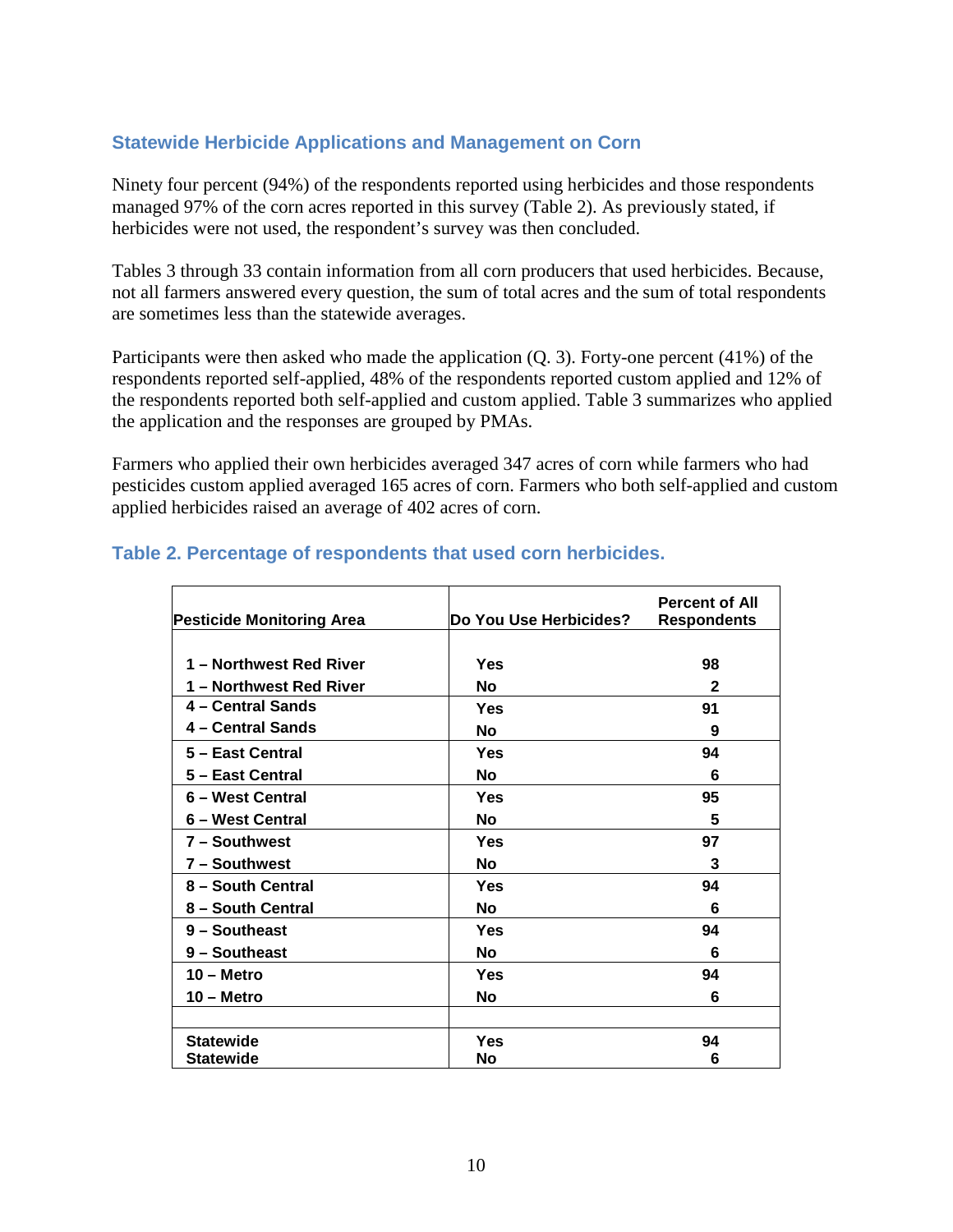<span id="page-11-0"></span>**Table 3. "Did you: Apply herbicides yourself? Have herbicides custom applied? Both?" (Q.3)**

|                                  |                         |                    | Average               |
|----------------------------------|-------------------------|--------------------|-----------------------|
|                                  |                         | <b>Percent of</b>  | <b>Corn Acres per</b> |
| <b>Pesticide Monitoring Area</b> | <b>Application Type</b> | <b>Respondents</b> | <b>Respondent</b>     |
|                                  |                         |                    |                       |
| 1 - Northwest Red River          | <b>Self-Applied</b>     | 53                 | 561                   |
| 1 - Northwest Red River          | <b>Custom Applied</b>   | 28                 | 210                   |
| 1 - Northwest Red River          | <b>Both</b>             | 19                 | 341                   |
| 4 - Central Sands                | <b>Self-Applied</b>     | 39                 | 190                   |
| 4 - Central Sands                | <b>Custom Applied</b>   | 55                 | 112                   |
| 4 - Central Sands                | <b>Both</b>             | 6                  | 286                   |
| 5 - East Central                 | <b>Self-Applied</b>     | 43                 | 103                   |
| 5 - East Central                 | <b>Custom Applied</b>   | 49                 | 119                   |
| 5 - East Central                 | <b>Both</b>             | 8                  | 295                   |
| 6 - West Central                 | <b>Self-Applied</b>     | 45                 | 697                   |
| 6 - West Central                 | <b>Custom Applied</b>   | 41                 | 271                   |
| 6 - West Central                 | <b>Both</b>             | 15                 | 425                   |
| 7 - Southwest                    | <b>Self-Applied</b>     | 46                 | 397                   |
| 7 - Southwest                    | <b>Custom Applied</b>   | 37                 | 233                   |
| 7 - Southwest                    | <b>Both</b>             | 17                 | 292                   |
| 8 - South Central                | <b>Self-Applied</b>     | 41                 | 382                   |
| 8 - South Central                | <b>Custom Applied</b>   | 45                 | 199                   |
| 8 - South Central                | <b>Both</b>             | 14                 | 471                   |
| 9 - Southeast                    | <b>Self-Applied</b>     | 35                 | 255                   |
| 9 - Southeast                    | <b>Custom Applied</b>   | 56                 | 142                   |
| 9 - Southeast                    | <b>Both</b>             | 9                  | 468                   |
| $10 -$ Metro                     | <b>Self-Applied</b>     | 28                 | 329                   |
| $10 -$ Metro                     | <b>Custom Applied</b>   | 56                 | 121                   |
| $10 -$ Metro                     | <b>Both</b>             | 16                 | 352                   |
|                                  |                         |                    |                       |
| <b>Statewide</b>                 | <b>Self-Applied</b>     | 41                 | 347                   |
| <b>Statewide</b>                 | <b>Custom Applied</b>   | 48                 | 165                   |
| <b>Statewide</b>                 | <b>Both</b>             | 12                 | 402                   |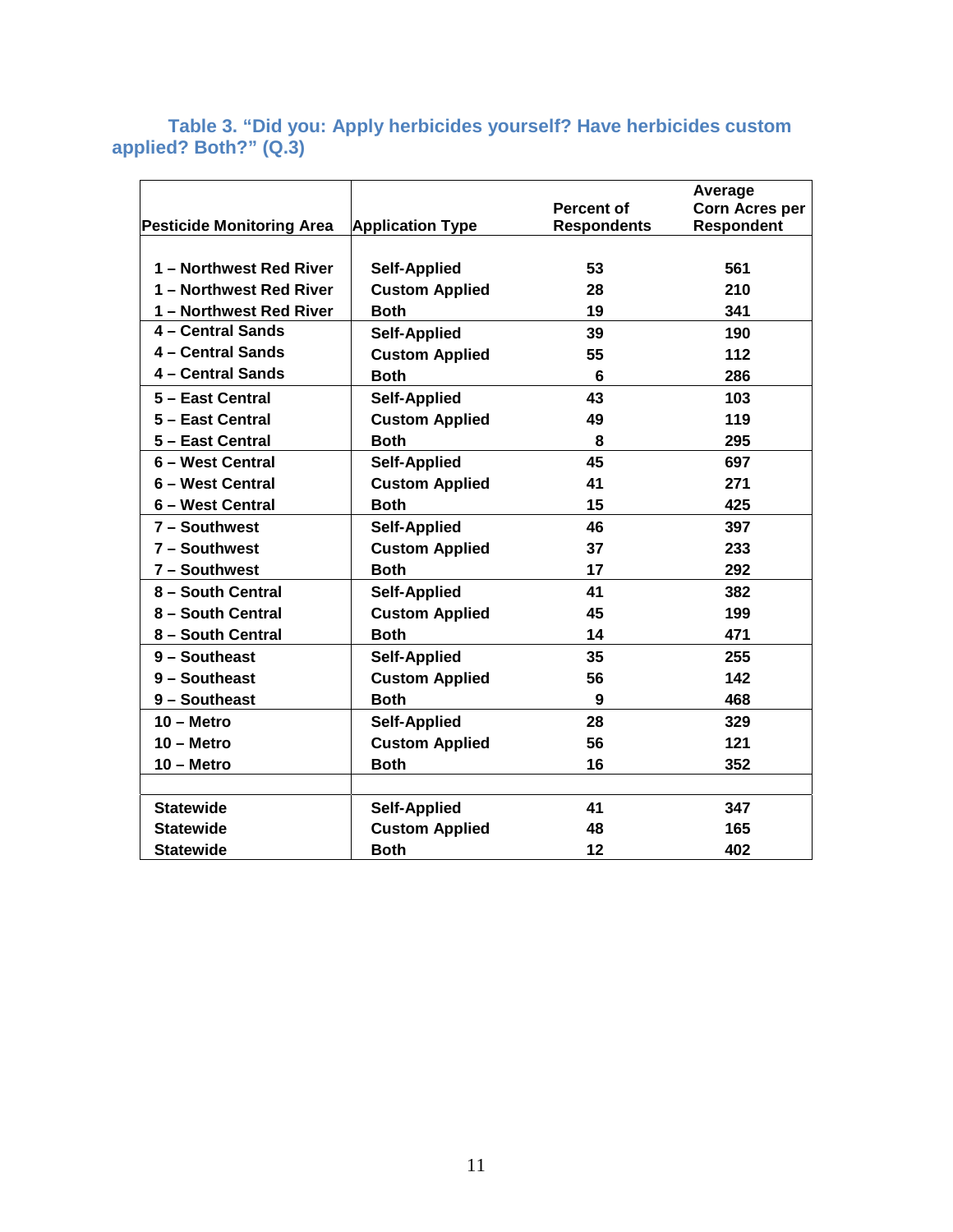Farmers were asked, "Do you know the active ingredients (a.i.) of the herbicides you used in 2012?" (Q.4). Based upon previous surveys, most farmers identified the product name (i.e. "Roundup", etc.), but identifying the AI (i.e. glyphosate) was considerably more challenging. Of all statewide respondents (self-applicators and those that hired a custom applicator), 51% stated they knew the a.i. in their herbicide applications and 7% stated they knew some of the a.i. (Table 4). Sixty-five percent of the farmers that applied the products themselves<sup>[7](#page-12-1)</sup> were able to identify the a.i. It must be emphasized that farmers were asked these questions "on the spot" and were not given the opportunity to check their records during the telephone interview.

<span id="page-12-0"></span>

|              |  |  | Table 4. "Do you know the active ingredients of the herbicides you used in |
|--------------|--|--|----------------------------------------------------------------------------|
| 2012?" (Q.4) |  |  |                                                                            |

| <b>Pesticide Monitoring Area</b> | <b>Knew the Active</b><br><b>Ingredients</b> | <b>Percent of All</b><br><b>Respondents</b> | <b>Percent of "Self-</b><br><b>Applicators"</b> |
|----------------------------------|----------------------------------------------|---------------------------------------------|-------------------------------------------------|
|                                  |                                              |                                             |                                                 |
| 1 - Northwest Red River          | Yes                                          | 57                                          | 57                                              |
| 1 - Northwest Red River          | <b>No</b>                                    | 38                                          | 39                                              |
| 1 - Northwest Red River          | <b>Some</b>                                  | 5                                           | 4                                               |
| 4 - Central Sands                | Yes                                          | 56                                          | 69                                              |
| 4 - Central Sands                | <b>No</b>                                    | 37                                          | 22                                              |
| 4 - Central Sands                | <b>Some</b>                                  | $\overline{7}$                              | 11                                              |
| 5 - East Central                 | Yes                                          | 51                                          | 62                                              |
| 5 - East Central                 | <b>No</b>                                    | 38                                          | 31                                              |
| 5 - East Central                 | <b>Some</b>                                  | 11                                          | 8                                               |
| 6 - West Central                 | Yes                                          | 48                                          | 54                                              |
| 6 - West Central                 | <b>No</b>                                    | 43                                          | 35                                              |
| 6 - West Central                 | <b>Some</b>                                  | 9                                           | 12                                              |
| 7 - Southwest                    | Yes                                          | 47                                          | 56                                              |
| 7 - Southwest                    | <b>No</b>                                    | 45                                          | 35                                              |
| 7 - Southwest                    | Some                                         | 9                                           | 9                                               |
| 8 - South Central                | Yes                                          | 53                                          | 70                                              |
| 8 - South Central                | <b>No</b>                                    | 41                                          | 26                                              |
| 8 - South Central                | <b>Some</b>                                  | 6                                           | 5                                               |
| 9 - Southeast                    | Yes                                          | 43                                          | 67                                              |
| 9 - Southeast                    | No                                           | 48                                          | 28                                              |
| 9 - Southeast                    | <b>Some</b>                                  | 9                                           | 5                                               |
| $10 -$ Metro                     | Yes                                          | 42                                          | 48                                              |
| $10 -$ Metro                     | <b>No</b>                                    | 56                                          | 48                                              |
| $10 -$ Metro                     | <b>Some</b>                                  | $\mathbf{2}$                                | 4                                               |
|                                  |                                              |                                             |                                                 |
| <b>Statewide</b>                 | <b>Yes</b>                                   | 51                                          | 65                                              |

<span id="page-12-1"></span><sup>7</sup> Farmers that applied pesticides themselves, referred to as "self-applicators," includes farmers that self-apply and farmers that self-apply and custom apply (both), but not farmers who only had herbicides custom applied.

 $\overline{a}$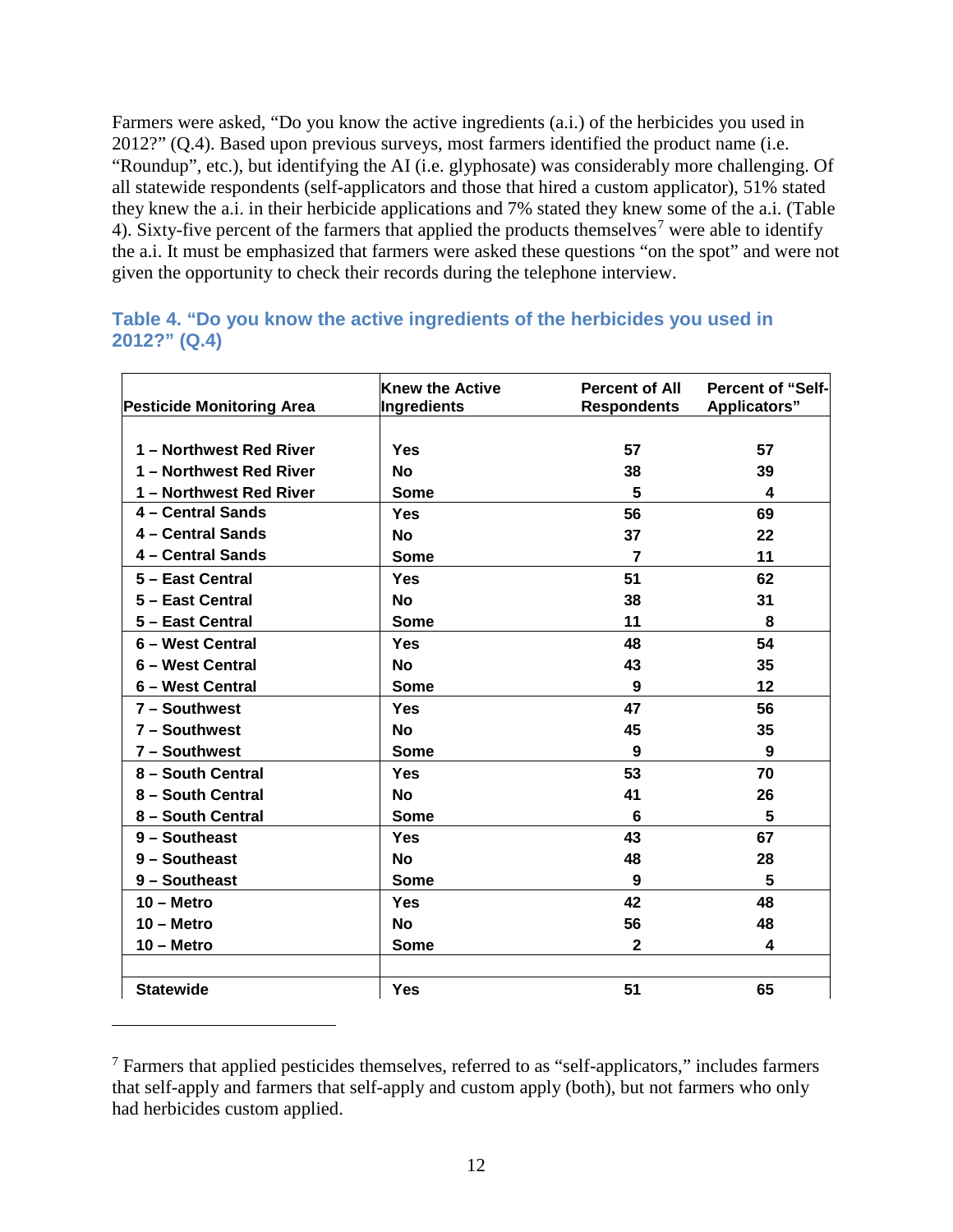| <b>Pesticide Monitoring Area</b> | <b>Knew the Active</b><br><b>Ingredients</b> | <b>Percent of All</b><br><b>Respondents</b> | <b>Percent of "Self-</b><br>Applicators" |
|----------------------------------|----------------------------------------------|---------------------------------------------|------------------------------------------|
| <b>Statewide</b>                 | <b>No</b>                                    | 42                                          | 30                                       |
| <b>Statewide</b>                 | Some                                         |                                             | 5                                        |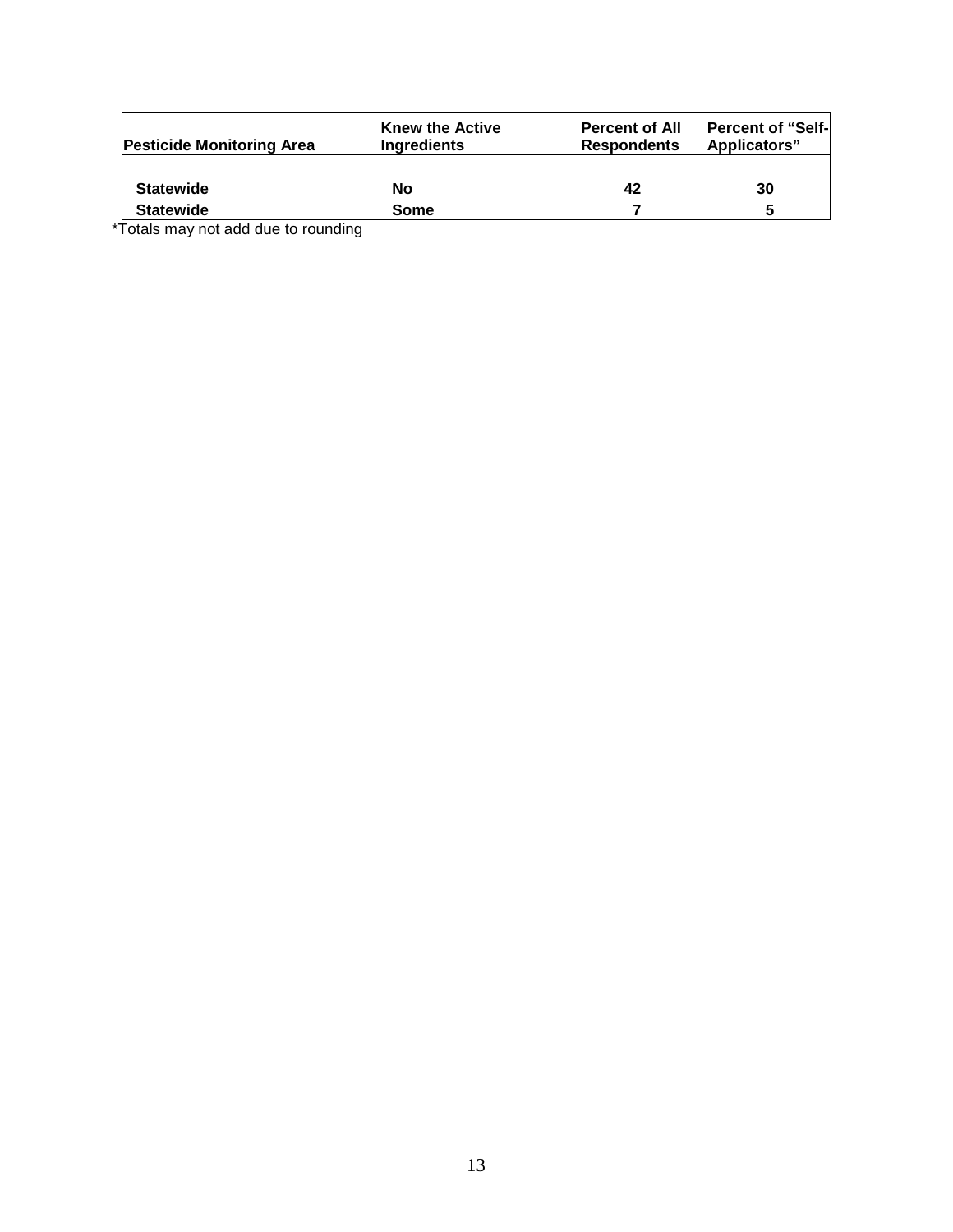Producers were asked if they kept pesticide application records on the farm (Q.5). Sixty-six percent of all statewide respondents kept all their herbicide records on the farm and 3% kept some records on the farm (Table 5). Eighty-four percent of the farmers that applied their own herbicides kept records on the farm.

| <b>Pesticide Monitoring Area</b> | Kept "On Farm"<br><b>Pesticide Records</b> | <b>Percent of All</b><br><b>Respondents</b> | <b>Percent of Self-</b><br><b>Applicators</b> |
|----------------------------------|--------------------------------------------|---------------------------------------------|-----------------------------------------------|
|                                  |                                            |                                             |                                               |
| 1 - Northwest Red River          | Yes                                        | 81                                          | 85                                            |
| 1 - Northwest Red River          | <b>No</b>                                  | 17                                          | 11                                            |
| 1 - Northwest Red River          | <b>Some</b>                                | $\mathbf{2}$                                | 4                                             |
| 4 - Central Sands                | Yes                                        | 55                                          | 60                                            |
| 4 - Central Sands                | <b>No</b>                                  | 42                                          | 38                                            |
| 4 - Central Sands                | <b>Some</b>                                | $\mathbf{2}$                                | $\mathbf{2}$                                  |
| 5 - East Central                 | Yes                                        | 64                                          | 74                                            |
| 5 - East Central                 | <b>No</b>                                  | 31                                          | 19                                            |
| 5 - East Central                 | <b>Some</b>                                | 5                                           | 6                                             |
| 6 - West Central                 | Yes                                        | 74                                          | 84                                            |
| 6 - West Central                 | <b>No</b>                                  | 22                                          | 11                                            |
| 6 - West Central                 | <b>Some</b>                                | 3                                           | 5                                             |
| 7 - Southwest                    | Yes                                        | 77                                          | 88                                            |
| 7 - Southwest                    | <b>No</b>                                  | 21                                          | 9                                             |
| 7 - Southwest                    | <b>Some</b>                                | 3                                           | 3                                             |
| 8 - South Central                | Yes                                        | 71                                          | 80                                            |
| 8 - South Central                | <b>No</b>                                  | 27                                          | 17                                            |
| 8 - South Central                | <b>Some</b>                                | $\mathbf{2}$                                | $\mathbf{2}$                                  |
| 9 - Southeast                    | Yes                                        | 57                                          | 65                                            |
| 9 - Southeast                    | <b>No</b>                                  | 39                                          | 29                                            |
| 9 - Southeast                    | <b>Some</b>                                | 4                                           | 6                                             |
| $10 -$ Metro                     | Yes                                        | 69                                          | 79                                            |
| $10 -$ Metro                     | <b>No</b>                                  | 28                                          | 18                                            |
| 10 – Metro                       | <b>Some</b>                                | $\mathbf{2}$                                | 3                                             |
|                                  |                                            |                                             |                                               |
| <b>Statewide</b>                 | Yes                                        | 66                                          | 84                                            |
| <b>Statewide</b>                 | <b>No</b>                                  | 31                                          | 18                                            |
| <b>Statewide</b>                 | <b>Some</b>                                | 3                                           | 3                                             |

#### <span id="page-14-0"></span>**Table 5. "Do you keep herbicide application records on your farm?" (Q.5)**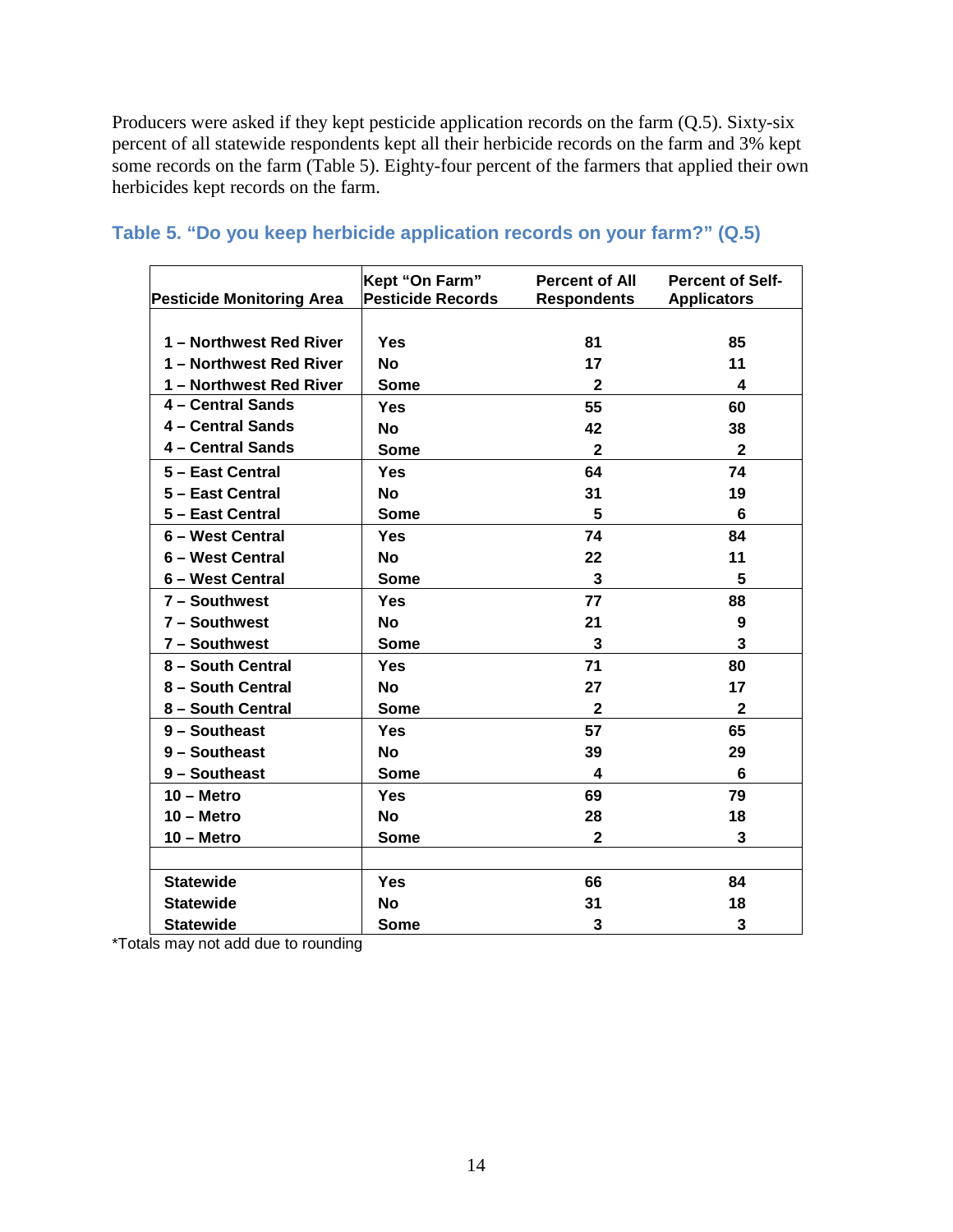Participants were asked about the practice of reading the label (Q.6) and the results are provided in Table 6. Eighty-nine percent of all statewide respondents who applied herbicide themselves usually read the label. This percentage drops to 64% for farmers who hired custom applicators.

|                                  | <b>Response to</b><br>"Reading the | <b>Percent of All</b> | <b>Percent of Self-</b> |
|----------------------------------|------------------------------------|-----------------------|-------------------------|
| <b>Pesticide Management Area</b> | Label"                             | <b>Respondents</b>    | <b>Applicators</b>      |
|                                  |                                    |                       |                         |
| 1 - Northwest Red River          | Yes                                | 75                    | 90                      |
| 1 – Northwest Red River          | <b>No</b>                          | 25                    | 10                      |
| 4 - Central Sands                | <b>Yes</b>                         | 55                    | 86                      |
| 4 - Central Sands                | <b>No</b>                          | 45                    | 14                      |
| 5 - East Central                 | Yes                                | 61                    | 85                      |
| 5 - East Central                 | <b>No</b>                          | 39                    | 15                      |
| 6 - West Central                 | <b>Yes</b>                         | 64                    | 88                      |
| 6 - West Central                 | <b>No</b>                          | 36                    | 12                      |
| 7 - Southwest                    | <b>Yes</b>                         | 78                    | 89                      |
| 7 - Southwest                    | <b>No</b>                          | 22                    | 11                      |
| 8 - South Central                | Yes                                | 66                    | 89                      |
| 8 - South Central                | <b>No</b>                          | 34                    | 11                      |
| 9 - Southeast                    | Yes                                | 54                    | 90                      |
| 9 - Southeast                    | <b>No</b>                          | 46                    | 10                      |
| $10 -$ Metro                     | <b>Yes</b>                         | 57                    | 91                      |
| $10 -$ Metro                     | <b>No</b>                          | 43                    | 9                       |
|                                  |                                    |                       |                         |
| <b>Statewide</b>                 | <b>Yes</b>                         | 64                    | 89                      |
| <b>Statewide</b>                 | <b>No</b>                          | 36                    | 12                      |

<span id="page-15-0"></span>**Table 6. "Do you usually read the label for pesticide products applied on your farm?" (Q.6)**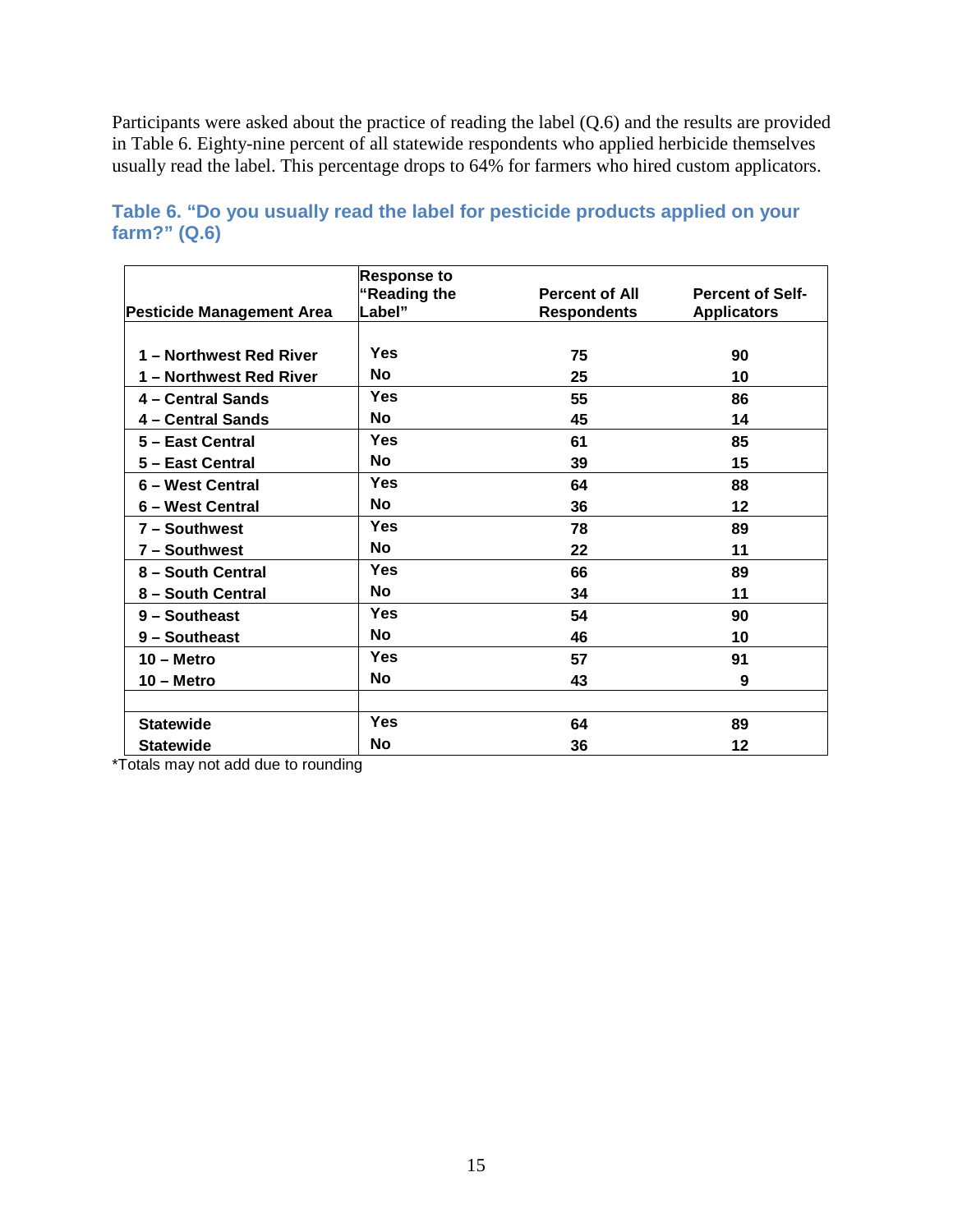Participants were asked if they applied atrazine to their corn acres. A "Yes" response means they did use atrazine on at least **some** of their corn acres. A "No" response means they did not use atrazine on any of their corn acres. Table 7 details the responses to the question of whether atrazine was used and the percentage of farmers who knew if they applied atrazine (answered yes or no). Statewide, thirteen percent of the respondents applied atrazine on some of their acres.

|                                  |                         |                       | <b>Percent of</b>     |
|----------------------------------|-------------------------|-----------------------|-----------------------|
|                                  |                         | <b>Percent of All</b> | <b>Respondents</b>    |
| <b>Pesticide Monitoring Area</b> | <b>Atrazine Applied</b> | <b>Respondents</b>    | who Knew <sup>§</sup> |
|                                  |                         |                       |                       |
| 1 - Northwest Red River          | Yes                     | 8                     | 8                     |
| 1 - Northwest Red River          | <b>No</b>               | 82                    | 92                    |
| 1 - Northwest Red River          | Don't Know              | 10                    |                       |
| 4 - Central Sands                | Yes                     | 9                     | 11                    |
| 4 - Central Sands                | <b>No</b>               | 79                    | 89                    |
| 4 - Central Sands                | <b>Don't Know</b>       | 11                    |                       |
| 5 - East Central                 | Yes                     | 28                    | 31                    |
| 5 - East Central                 | <b>No</b>               | 61                    | 69                    |
| 5 - East Central                 | Don't Know              | 11                    |                       |
| 6 - West Central                 | Yes                     | 9                     | 9                     |
| 6 - West Central                 | <b>No</b>               | 86                    | 91                    |
| 6 - West Central                 | Don't Know              | 5                     |                       |
| 7 - Southwest                    | Yes                     | 10                    | 11                    |
| 7 - Southwest                    | <b>No</b>               | 84                    | 89                    |
| 7 - Southwest                    | Don't Know              | 6                     |                       |
| 8 - South Central                | Yes                     | 11                    | 12                    |
| 8 - South Central                | <b>No</b>               | 81                    | 88                    |
| 8 - South Central                | Don't Know              | 6                     |                       |
| 9 - Southeast                    | Yes                     | 23                    | 26                    |
| 9 - Southeast                    | <b>No</b>               | 65                    | 74                    |
| 9 - Southeast                    | Don't Know              | 11                    |                       |
| $10 -$ Metro                     | Yes                     | 20                    | 22                    |
| $10 -$ Metro                     | <b>No</b>               | 69                    | 78                    |
| $10 -$ Metro                     | Don't Know              | 11                    |                       |
|                                  |                         |                       |                       |
| <b>Statewide</b>                 | <b>Yes</b>              | 13                    | 14                    |
| <b>Statewide</b>                 | Nο                      | 78                    | 86                    |
| <b>Statewide</b>                 | Don't Know              | 9                     |                       |

#### <span id="page-16-0"></span>**Table 7. "Was Atrazine applied on any of your corn acres in 2012, premixes included?" (Q.7)**

§ Percent was calculated using only those respondents who answered yes or no to the question. \*Totals may not add due to rounding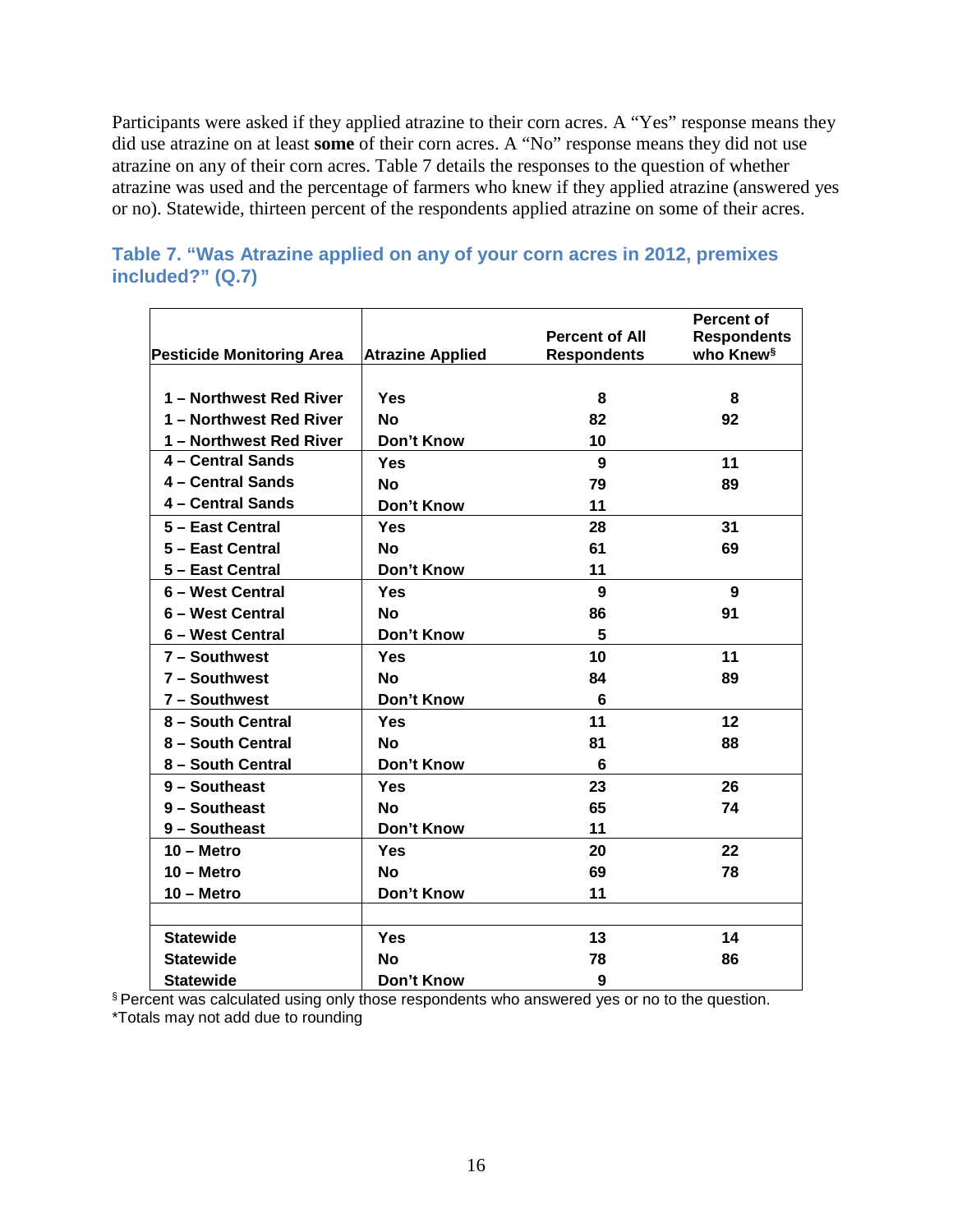Ten percent (161 farmers) of the producers were not aware whether their herbicide package included atrazine (as an AI). Of this subgroup, 22% (or 36 farmers) knew the product(s) in their package. Of the farmers that knew the product name(s), it was determined that 36% (or 10 farmers) did apply a product within their herbicide package that contained atrazine.

Tables 8-9 pertain to the farmers applying atrazine. Included are those farmers who answered, "Yes", to the question: "Was atrazine applied on any of your corn acres?" Farmers who answered, "I don't know", were included if they were later determined to have applied atrazine through identification of the product name. These farmers were classified through Q.7, Q.8, and Q.9.

<span id="page-17-0"></span>**Table 8. "Was Atrazine incorporated on any of your corn acres in 2012, premixes included?" (Q.10)** 

|                                  | Was Atrazine | Percent of         |
|----------------------------------|--------------|--------------------|
| <b>Pesticide Monitoring Area</b> | Incorporated | <b>Respondents</b> |
|                                  |              |                    |
| 1 – Northwest Red River          | Yes          | 14                 |
| 1 – Northwest Red River          | Νo           | 86                 |
| 4 – Central Sands                | Yes          | 52                 |
| 4 – Central Sands                | Νo           | 48                 |
| 5 – East Central                 | Yes          | 47                 |
| 5 – East Central                 | No           | 53                 |
| 6 – West Central                 | Yes          | 45                 |
| 6 – West Central                 | Nο           | 55                 |
| 7 - Southwest                    | Yes          | 21                 |
| 7 - Southwest                    | No           | 79                 |
| 8 - South Central                | Yes          | 29                 |
| 8 - South Central                | No           | 71                 |
| 9 - Southeast                    | Yes          | 37                 |
| 9 - Southeast                    | No           | 63                 |
| $10 -$ Metro                     | Yes          | 25                 |
| $10 -$ Metro                     | No           | 75                 |
|                                  |              |                    |
| <b>Statewide</b>                 | Yes          | 36                 |
| <b>Statewide</b>                 | No           | 64                 |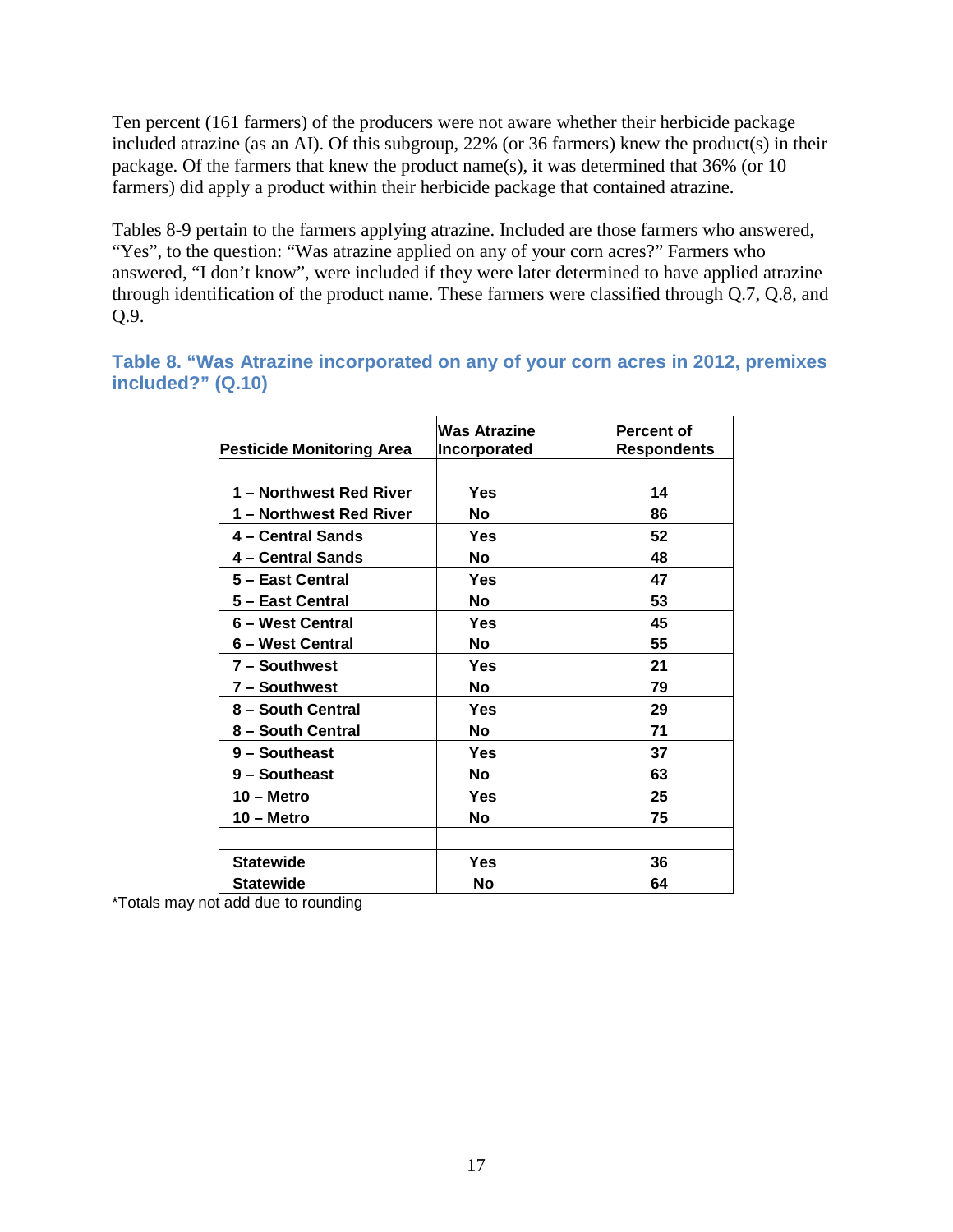<span id="page-18-0"></span>**Table 9. "Was Atrazine split applied on any of your corn acres in 2012, premixes included?" (Q.11)** 

| <b>Pesticide Monitoring Area</b> | <b>Was Atrazine</b><br><b>Split Applied</b> | <b>Percent of</b><br><b>Respondents</b> |
|----------------------------------|---------------------------------------------|-----------------------------------------|
|                                  |                                             |                                         |
| 1 – Northwest Red River          | Yes                                         | 29                                      |
| 1 – Northwest Red River          | <b>No</b>                                   | 71                                      |
| 4 - Central Sands                | Yes                                         | 10                                      |
| 4 – Central Sands                | No                                          | 90                                      |
| 5 - East Central                 | Yes                                         | 13                                      |
| 5 - East Central                 | Nο                                          | 87                                      |
| 6 – West Central                 | Yes                                         | 9                                       |
| 6 – West Central                 | No                                          | 91                                      |
| 7 - Southwest                    | Yes                                         | 8                                       |
| 7 - Southwest                    | No                                          | 92                                      |
| 8 - South Central                | Yes                                         | 11                                      |
| 8 – South Central                | No                                          | 89                                      |
| 9 - Southeast                    | Yes                                         | 18                                      |
| 9 - Southeast                    | No                                          | 82                                      |
| 10 – Metro                       | Yes                                         | 6                                       |
| 10 – Metro                       | Nο                                          | 94                                      |
|                                  |                                             |                                         |
| <b>Statewide</b>                 | Yes                                         | 13                                      |
| <b>Statewide</b>                 | No                                          | 87                                      |
|                                  |                                             |                                         |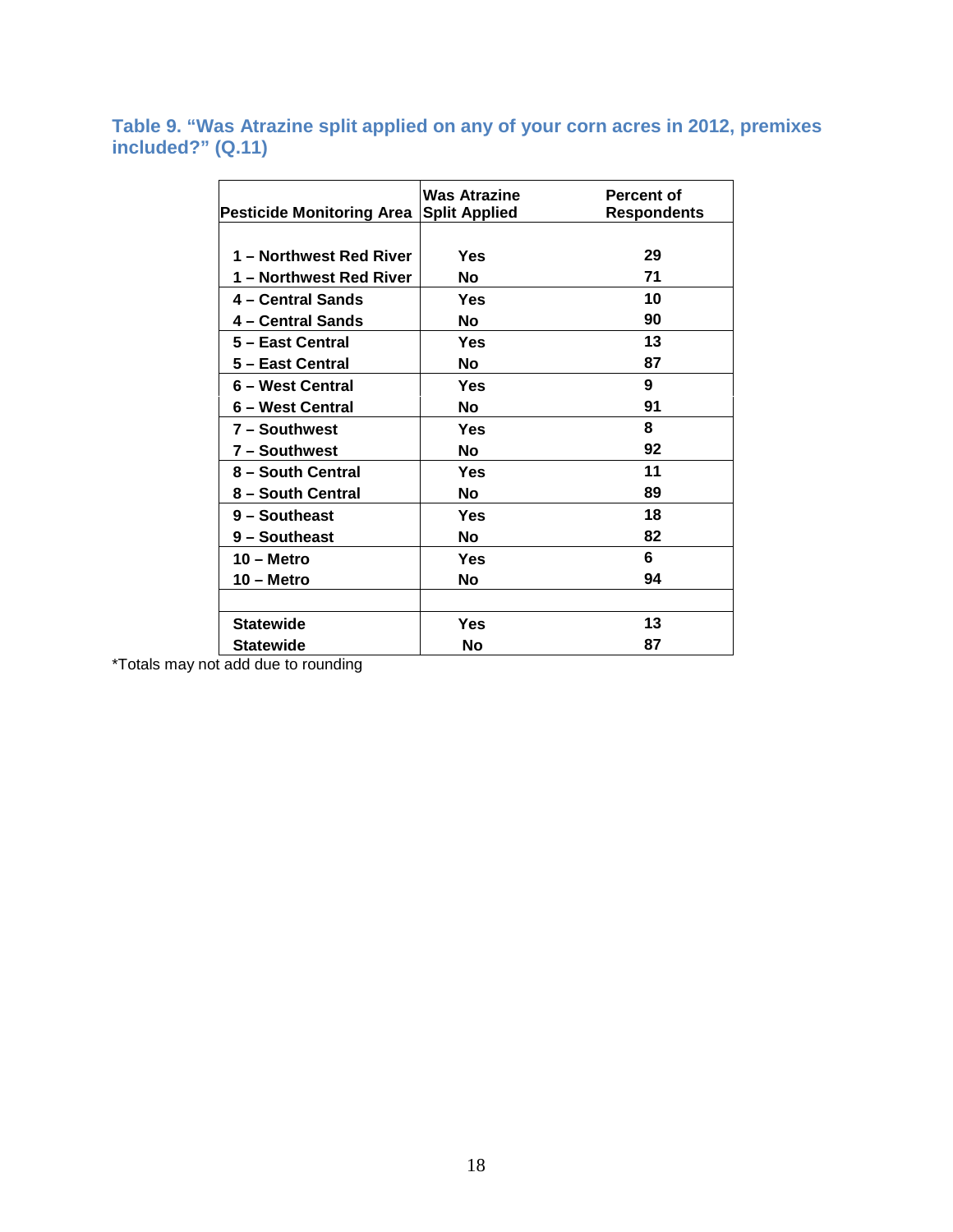<span id="page-19-0"></span>**Table 10. "Was Acetochlor applied on any of your corn acres in 2012, premixes included?" (Q.12)** 

|                                  |                           |                       | <b>Percent of</b>     |
|----------------------------------|---------------------------|-----------------------|-----------------------|
|                                  |                           | <b>Percent of All</b> | <b>Respondents</b>    |
| <b>Pesticide Monitoring Area</b> | <b>Acetochlor Applied</b> | <b>Respondents</b>    | who Knew <sup>§</sup> |
|                                  |                           |                       |                       |
| 1 - Northwest Red River          | Yes                       | 27                    | 28                    |
| 1 - Northwest Red River          | <b>No</b>                 | 68                    | 72                    |
| 1 - Northwest Red River          | <b>Don't Know</b>         | 5                     |                       |
| 4 - Central Sands                | Yes                       | 24                    | 28                    |
| 4 - Central Sands                | <b>No</b>                 | 63                    | 72                    |
| 4 - Central Sands                | Don't Know                | 12                    |                       |
| 5 - East Central                 | <b>Yes</b>                | 26                    | 31                    |
| 5 - East Central                 | <b>No</b>                 | 59                    | 69                    |
| 5 - East Central                 | <b>Don't Know</b>         | 15                    |                       |
| 6 - West Central                 | Yes                       | 48                    | 50                    |
| 6 - West Central                 | <b>No</b>                 | 47                    | 50                    |
| 6 - West Central                 | Don't Know                | 5                     |                       |
| 7 - Southwest                    | Yes                       | 55                    | 56                    |
| 7 - Southwest                    | <b>No</b>                 | 43                    | 44                    |
| 7 - Southwest                    | Don't Know                | 3                     |                       |
| 8 - South Central                | Yes                       | 41                    | 43                    |
| 8 - South Central                | <b>No</b>                 | 53                    | 57                    |
| 8 - South Central                | Don't Know                | 6                     |                       |
| $9 -$ Southeast                  | Yes                       | 40                    | 46                    |
| 9 - Southeast                    | <b>No</b>                 | 47                    | 54                    |
| 9 - Southeast                    | Don't Know                | 13                    |                       |
| $10 -$ Metro                     | <b>Yes</b>                | 33                    | 39                    |
| $10 -$ Metro                     | <b>No</b>                 | 53                    | 61                    |
| $10 -$ Metro                     | Don't Know                | 14                    |                       |
|                                  |                           |                       |                       |
| <b>Statewide</b>                 | Yes                       | 37                    | 40                    |
| <b>Statewide</b>                 | <b>No</b>                 | 55                    | 60                    |
| <b>Statewide</b>                 | Don't Know                | 9                     |                       |

 $§$  Percent was calculated using only those respondents who answered yes or no to the question. \*Totals may not add due to rounding

Editor's Note. Due to an error in data collection, additional acetochlor information was not gathered for this report. All follow up inquiries are not included in this report. With data pool, being smaller, there was a substantial increase with farmers who knew if acetochlor was applied.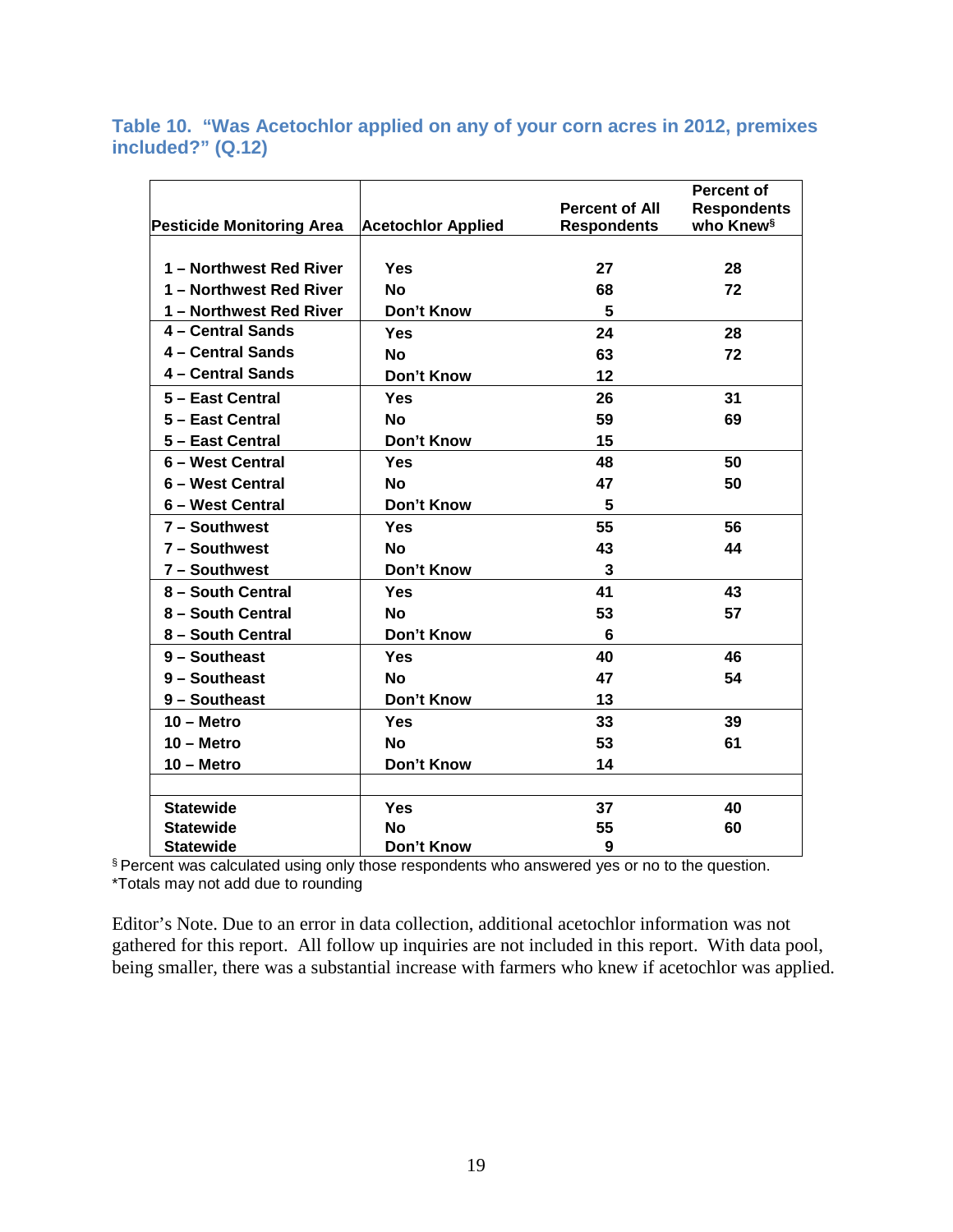Due to the straight-forward nature of the remaining tables, only a minimal amount of supporting information was provided under the "Editor's Notes".

| <b>Pesticide Monitoring Area</b> | Was Acetochlor<br><b>Incorporated</b> | <b>Percent of</b><br><b>Respondents</b> |
|----------------------------------|---------------------------------------|-----------------------------------------|
|                                  |                                       |                                         |
| 1 - Northwest Red River          | Yes                                   | 29                                      |
| 1 – Northwest Red River          | Nο                                    | 71                                      |
| 4 – Central Sands                | Yes                                   | 39                                      |
| 4 – Central Sands                | No                                    | 61                                      |
| 5 - East Central                 | Yes                                   | 25                                      |
| 5 - East Central                 | No                                    | 75                                      |
| 6 - West Central                 | Yes                                   | 51                                      |
| 6 – West Central                 | No                                    | 49                                      |
| 7 - Southwest                    | Yes                                   | 39                                      |
| 7 - Southwest                    | No                                    | 61                                      |
| 8 - South Central                | Yes                                   | 45                                      |
| 8 - South Central                | No                                    | 55                                      |
| 9 - Southeast                    | Yes                                   | 17                                      |
| 9 - Southeast                    | No                                    | 83                                      |
| 10 – Metro                       | Yes                                   | 48                                      |
| 10 – Metro                       | No                                    | 52                                      |
|                                  |                                       |                                         |
| <b>Statewide</b>                 | Yes                                   | 38                                      |
| Statewide                        | Nο                                    | 62                                      |

#### <span id="page-20-0"></span>**Table 11. "Was Acetochlor incorporated on any of your corn acres in 2012, premixes included?" (Q.15)**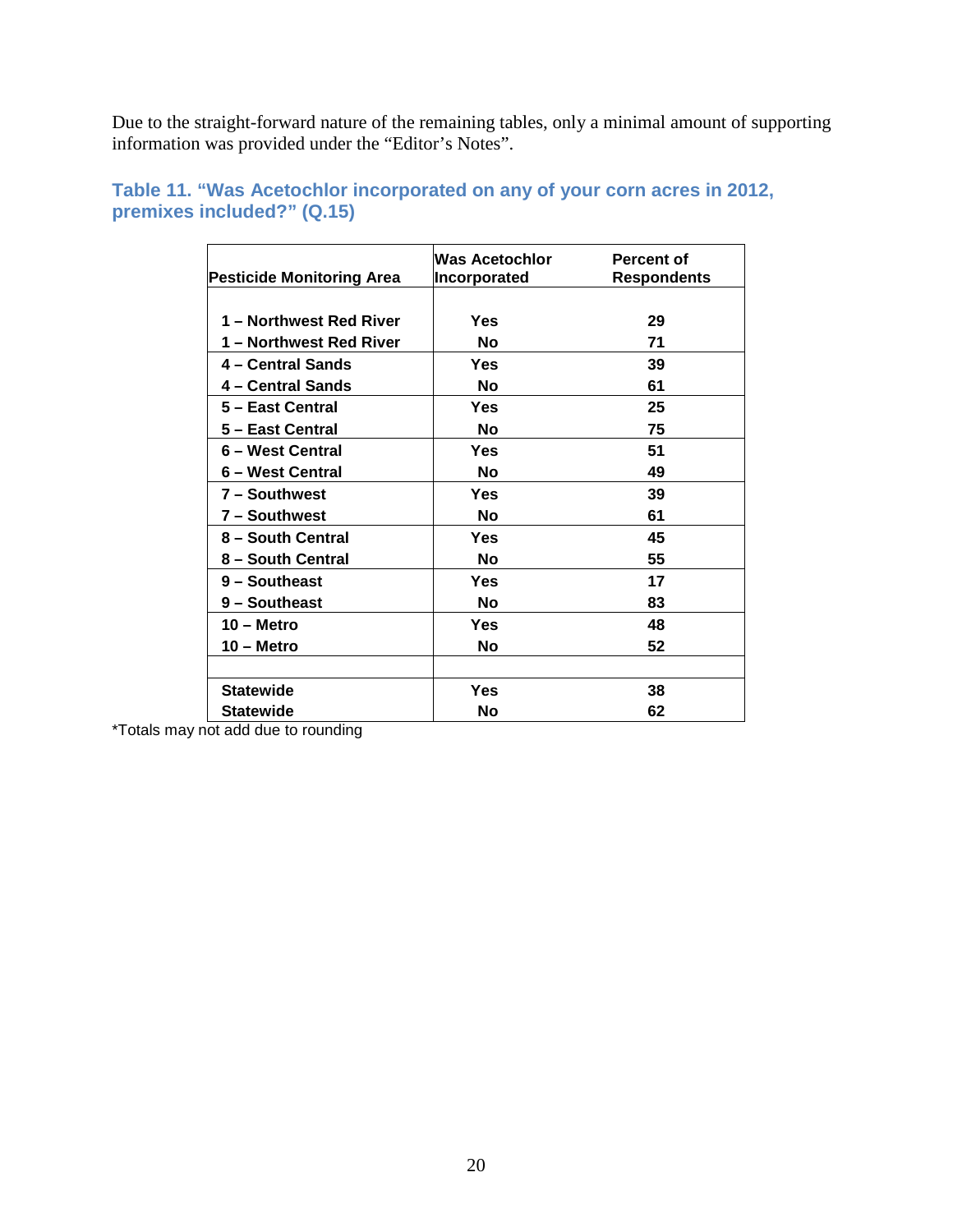#### **Table 12. "Was Acetochlor split applied on any of your corn acres in 2012, premixes included?" (Q.16)**

<span id="page-21-0"></span>

| <b>Pesticide Monitoring Area</b> | <b>Was Acetochlor Split</b><br><b>Applied</b> | Percent of<br><b>Respondents</b> |
|----------------------------------|-----------------------------------------------|----------------------------------|
|                                  |                                               |                                  |
| 1 – Northwest Red River          | Yes                                           | 4                                |
| 1 - Northwest Red River          | No                                            | 96                               |
| 4 – Central Sands                | Yes                                           | 13                               |
| 4 - Central Sands                | <b>No</b>                                     | 87                               |
| 5 - East Central                 | Yes                                           | U                                |
| 5 - East Central                 | No                                            | 100                              |
| 6 - West Central                 | Yes                                           | 12                               |
| 6 - West Central                 | Nο                                            | 88                               |
| 7 - Southwest                    | Yes                                           | 8                                |
| 7 - Southwest                    | No                                            | 92                               |
| 8 - South Central                | Yes                                           | 6                                |
| 8 - South Central                | No                                            | 94                               |
| 9 - Southeast                    | Yes                                           | 10                               |
| 9 - Southeast                    | <b>No</b>                                     | 90                               |
| $10 -$ Metro                     | Yes                                           | 17                               |
| 10 – Metro                       | No                                            | 83                               |
|                                  |                                               |                                  |
| <b>Statewide</b>                 | Yes                                           | 9                                |
| <b>Statewide</b>                 | No                                            | 91                               |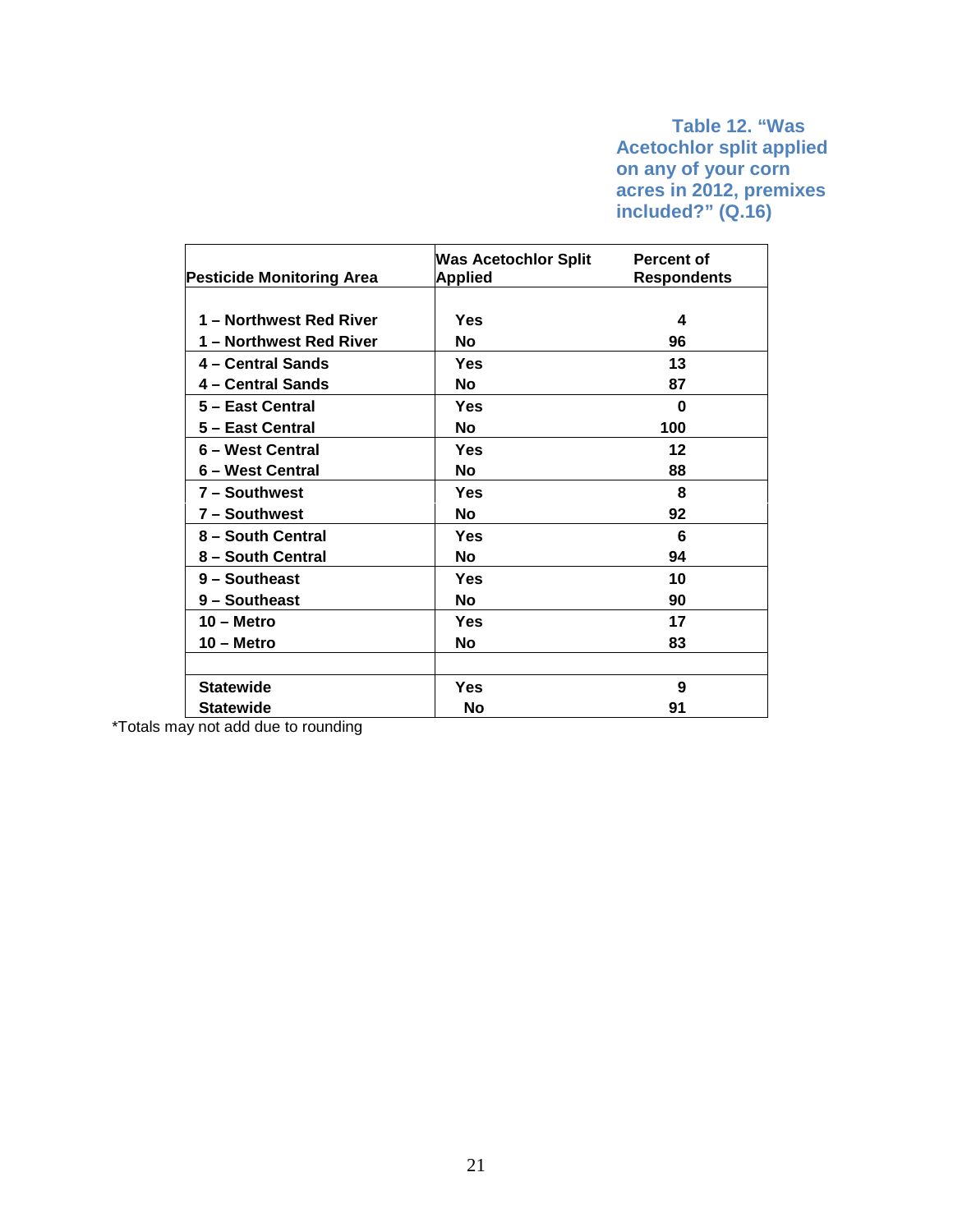#### <span id="page-22-0"></span>**Herbicide Program Decisions**

Questions 17-20 were related to herbicide decisions. Only farmers who applied atrazine or acetochlor answered these questions. Of the 1,796 farmers surveyed, 729 (41%) applied either atrazine or acetochlor. The following questions were answered by those 729 farmers who applied atrazine or acetochlor.

#### <span id="page-22-1"></span>**Table 13. "Who decides what products to apply?" (Q.17)**

|                                            | <b>Who Decides What</b>  | <b>Percent of All</b> |
|--------------------------------------------|--------------------------|-----------------------|
| Pesticide Monitoring Area Product to Apply |                          | <b>Respondents</b>    |
|                                            |                          |                       |
| 1 – Northwest Red River                    | Farmer                   | 43                    |
| 1 - Northwest Red River                    | <b>Dealer/Consultant</b> | 18                    |
| 1 - Northwest Red River                    | <b>Both</b>              | 39                    |
| 4 - Central Sands                          | Farmer                   | 23                    |
| 4 - Central Sands                          | Dealer/Consultant        | 34                    |
| 4 - Central Sands                          | Both                     | 43                    |
| 5 - East Central                           | Farmer                   | 42                    |
| 5 - East Central                           | <b>Dealer/Consultant</b> | 21                    |
| 5 - East Central                           | <b>Both</b>              | 38                    |
| 6 - West Central                           | <b>Farmer</b>            | 35                    |
| 6 - West Central                           | Dealer/Consultant        | 14                    |
| 6 - West Central                           | <b>Both</b>              | 51                    |
| 7 - Southwest                              | <b>Farmer</b>            | 30                    |
| 7 - Southwest                              | <b>Dealer/Consultant</b> | 20                    |
| 7 - Southwest                              | <b>Both</b>              | 50                    |
| 8 - South Central                          | <b>Farmer</b>            | 34                    |
| 8 - South Central                          | <b>Dealer/Consultant</b> | 17                    |
| 8 – South Central                          | <b>Both</b>              | 49                    |
| 9 - Southeast                              | Farmer                   | 18                    |
| 9 - Southeast                              | Dealer/Consultant        | 32                    |
| 9 - Southeast                              | Both                     | 50                    |
| $10 -$ Metro                               | Farmer                   | 17                    |
| $10 -$ Metro                               | Dealer/Consultant        | 37                    |
| $10 -$ Metro                               | <b>Both</b>              | 46                    |
|                                            |                          |                       |
| <b>Statewide</b>                           | Farmer                   | 29                    |
| <b>Statewide</b>                           | Dealer/Consultant        | 24                    |
| <b>Statewide</b>                           | Both                     | 48                    |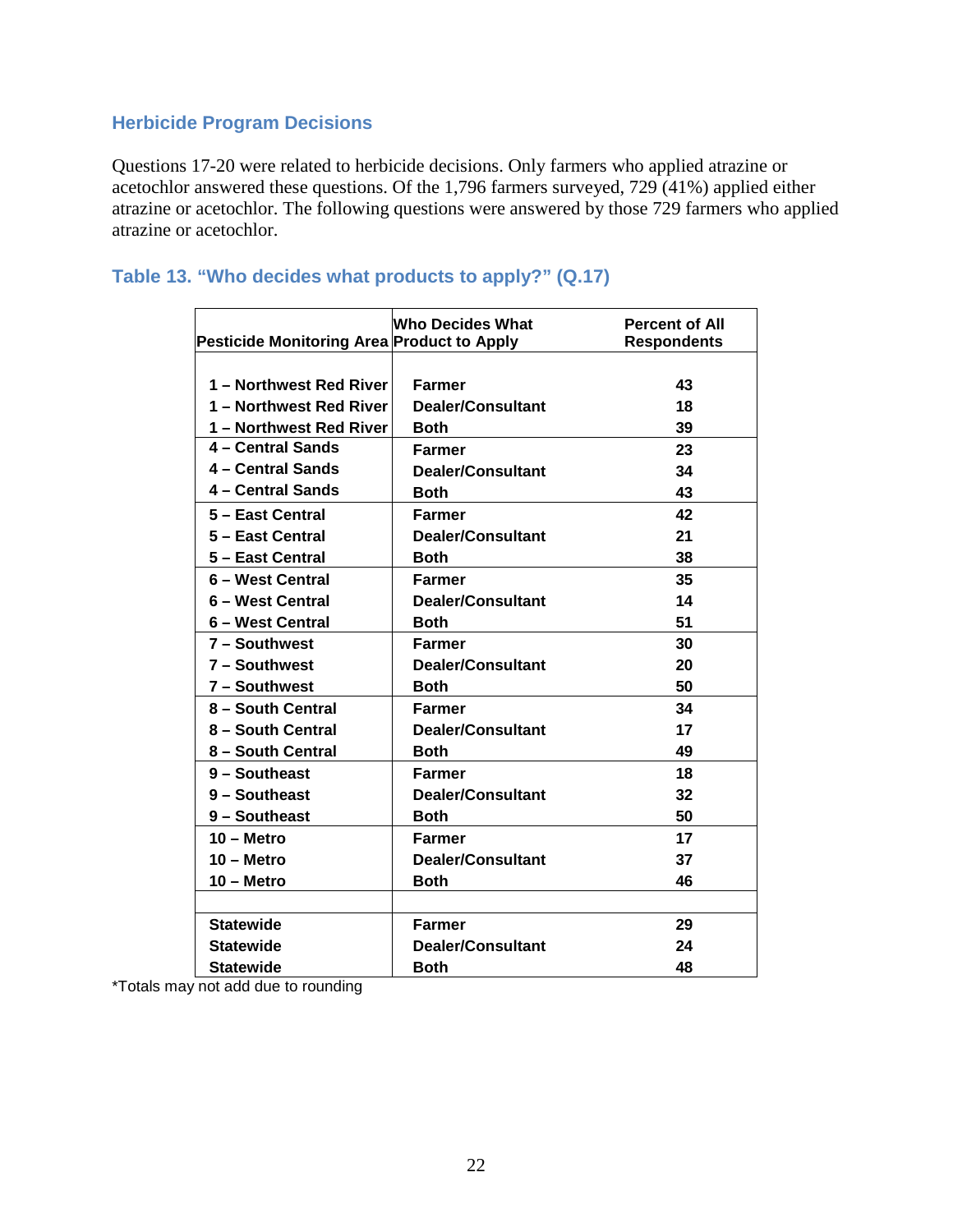| <b>Pesticide Monitoring Area</b> | Who Decides When to<br><b>Apply Herbicides</b> | <b>Percent of All</b><br><b>Respondents</b> |
|----------------------------------|------------------------------------------------|---------------------------------------------|
| 1 - Northwest Red River          | Farmer                                         | 43                                          |
| 1 - Northwest Red River          | Dealer/Consultant                              | 18                                          |
| 1 - Northwest Red River          | <b>Both</b>                                    | 39                                          |
| 4 - Central Sands                | <b>Farmer</b>                                  | 23                                          |
| 4 - Central Sands                | <b>Dealer/Consultant</b>                       | 34                                          |
| 4 - Central Sands                | <b>Both</b>                                    | 43                                          |
| 5 - East Central                 | Farmer                                         | 42                                          |
| 5 - East Central                 | Dealer/Consultant                              | 21                                          |
| 5 - East Central                 | <b>Both</b>                                    | 38                                          |
| 6 - West Central                 | Farmer                                         | 35                                          |
| 6 - West Central                 | <b>Dealer/Consultant</b>                       | 14                                          |
| 6 - West Central                 | Both                                           | 51                                          |
| 7 - Southwest                    | Farmer                                         | 30                                          |
| 7 - Southwest                    | Dealer/Consultant                              | 20                                          |
| 7 - Southwest                    | <b>Both</b>                                    | 50                                          |
| 8 - South Central                | <b>Farmer</b>                                  | 34                                          |
| 8 - South Central                | Dealer/Consultant                              | 17                                          |
| 8 – South Central                | <b>Both</b>                                    | 49                                          |
| 9 - Southeast                    | <b>Farmer</b>                                  | 18                                          |
| 9 - Southeast                    | <b>Dealer/Consultant</b>                       | 32                                          |
| 9 - Southeast                    | <b>Both</b>                                    | 50                                          |
| $10 -$ Metro                     | Farmer                                         | 17                                          |
| $10 -$ Metro                     | Dealer/Consultant                              | 37                                          |
| 10 - Metro                       | <b>Both</b>                                    | 46                                          |
|                                  |                                                |                                             |
| <b>Statewide</b>                 | <b>Farmer</b>                                  | 29                                          |
| <b>Statewide</b>                 | Dealer/Consultant                              | 24                                          |
| <b>Statewide</b>                 | Both                                           | 48                                          |

## <span id="page-23-0"></span>**Table 14. "Who decides when to apply the herbicides?" (Q.18)**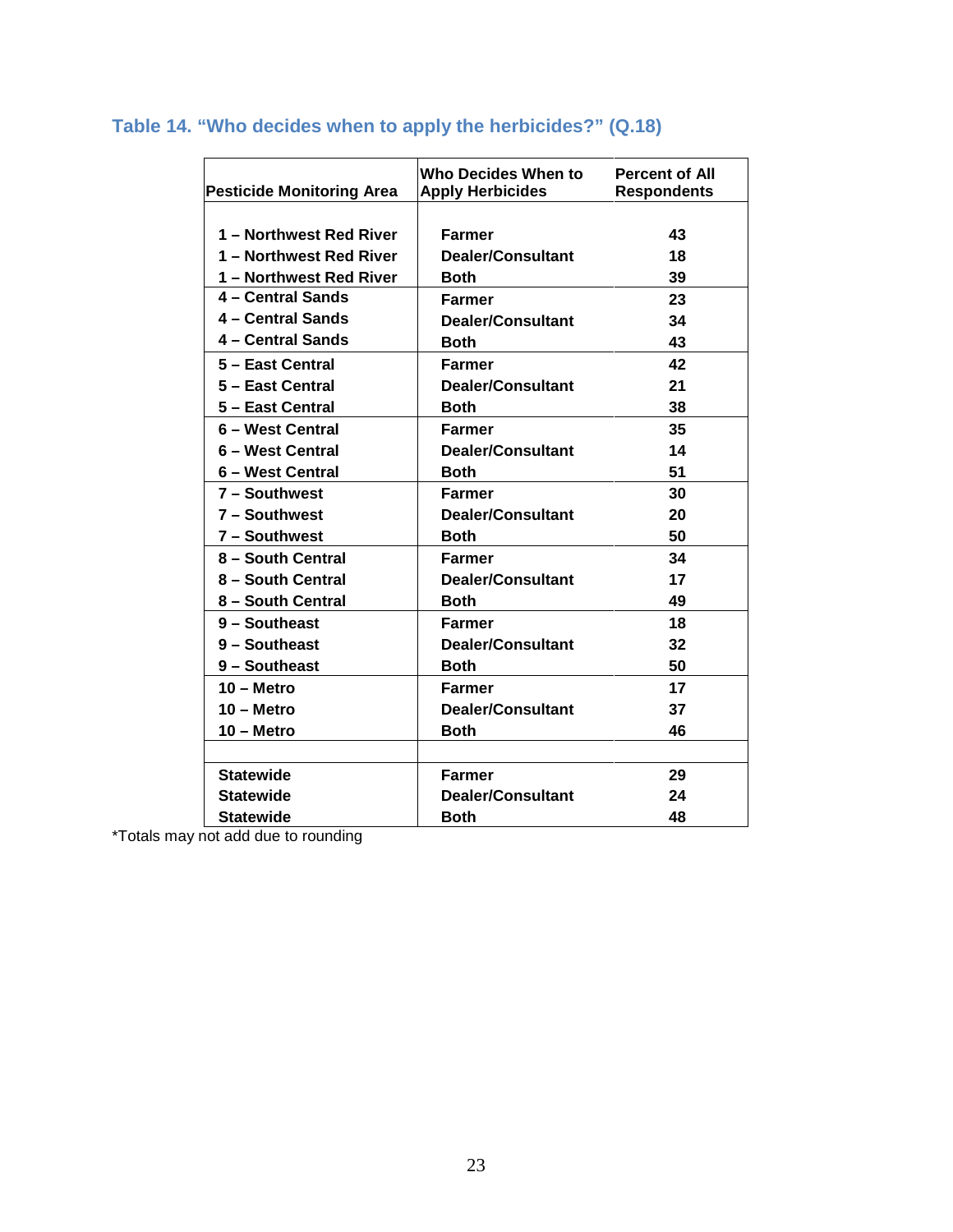## <span id="page-24-0"></span>**Table 15. "Who scouts your fields?" (Q.19)**

|                                  | <b>Who Scouts</b>        | <b>Percent of All</b> |
|----------------------------------|--------------------------|-----------------------|
| <b>Pesticide Monitoring Area</b> | <b>Your Fields</b>       | <b>Respondents</b>    |
|                                  |                          |                       |
| 1 - Northwest Red River          | <b>Farmer</b>            | 43                    |
| 1 - Northwest Red River          | Dealer/Consultant        | 32                    |
| 1 - Northwest Red River          | Both                     | 25                    |
| 1 - Northwest Red River          | <b>Field Not Scouted</b> | 0                     |
| 4 - Central Sands                | Farmer                   | 43                    |
| 4 - Central Sands                | Dealer/Consultant        | 31                    |
| 4 - Central Sands                | <b>Both</b>              | 23                    |
| 4 - Central Sands                | <b>Field Not Scouted</b> | 3                     |
| 5 - East Central                 | <b>Farmer</b>            | 63                    |
| 5 - East Central                 | Dealer/Consultant        | 4                     |
| 5 – East Central                 | Both                     | 29                    |
| 5 - East Central                 | <b>Field Not Scouted</b> | $\boldsymbol{4}$      |
| 6 – West Central                 | Farmer                   | 49                    |
| 6 - West Central                 | <b>Dealer/Consultant</b> | 16                    |
| 6 - West Central                 | Both                     | 35                    |
| 6 – West Central                 | <b>Field Not Scouted</b> | $\bf{0}$              |
| 7 - Southwest                    | <b>Farmer</b>            | 45                    |
| 7 - Southwest                    | <b>Dealer/Consultant</b> | 29                    |
| 7 - Southwest                    | Both                     | 24                    |
| 7 - Southwest                    | <b>Field Not Scouted</b> | 1                     |
| 8 - South Central                | Farmer                   | 56                    |
| 8 - South Central                | <b>Dealer/Consultant</b> | 19                    |
| 8 - South Central                | Both                     | 24                    |
| 8 - South Central                | <b>Field Not Scouted</b> | 2                     |
| 9 - Southeast                    | Farmer                   | 44                    |
| 9 - Southeast                    | <b>Dealer/Consultant</b> | 29                    |
| 9 - Southeast                    | Both                     | 25                    |
| 9 - Southeast                    | <b>Field Not Scouted</b> | 1                     |
| $10 -$ Metro                     | Farmer                   | 46                    |
| $10 -$ Metro                     | Dealer/Consultant        | 31                    |
| $10 -$ Metro                     | <b>Both</b>              | 23                    |
| $10 -$ Metro                     | <b>Field Not Scouted</b> | $\bf{0}$              |
|                                  |                          |                       |
| <b>Statewide</b>                 | <b>Farmer</b>            | 49                    |
| <b>Statewide</b>                 | <b>Dealer/Consultant</b> | 24                    |
| <b>Statewide</b>                 | <b>Both</b>              | 25                    |
| <b>Statewide</b>                 | <b>Field Not Scouted</b> | $\mathbf{2}$          |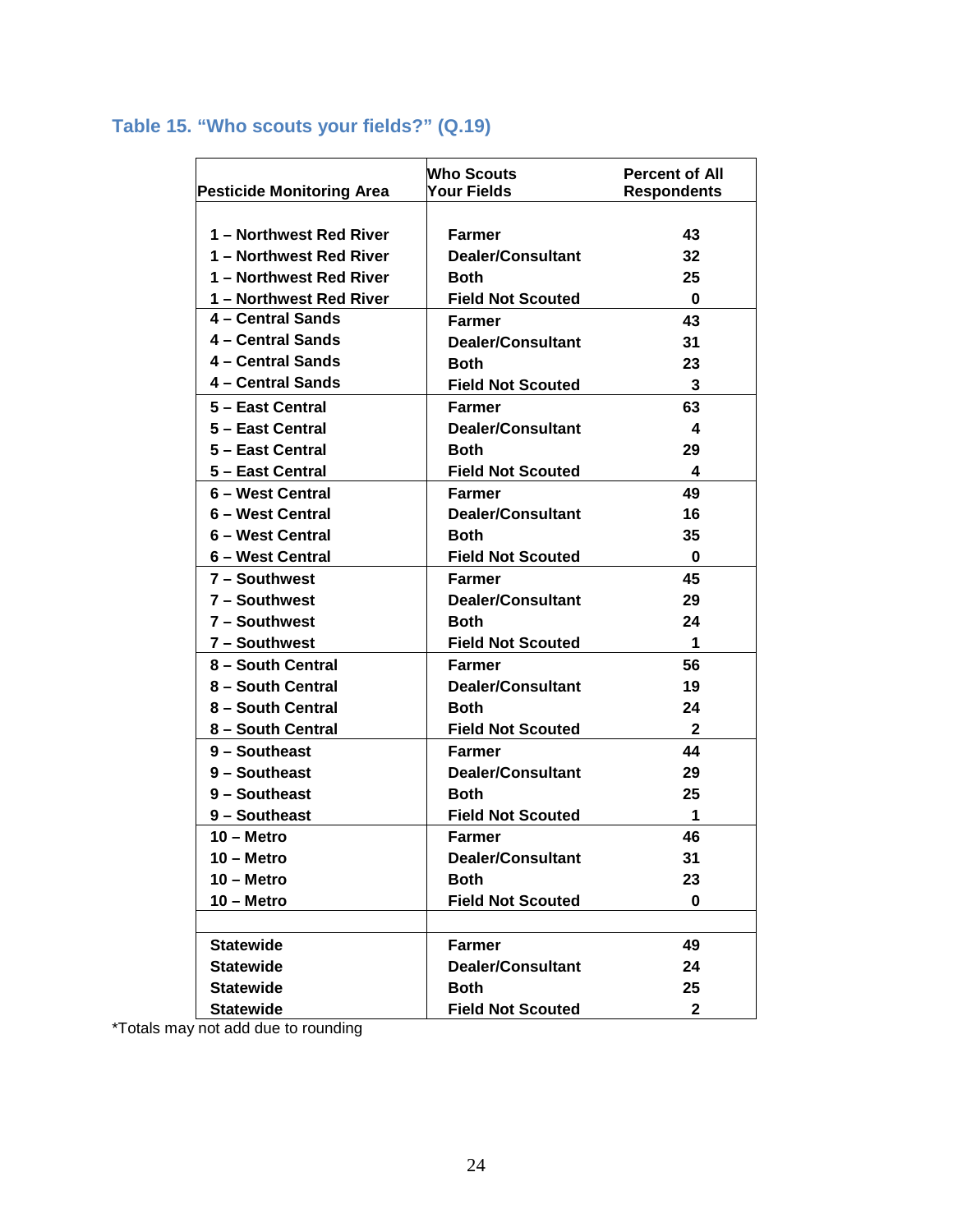<span id="page-25-0"></span>**Table 16. "Who determines if application setbacks or restrictions are appropriate on your farm?" (Q.20)** 

|                                  | <b>Who Determines</b>    | <b>Percent of All</b> |
|----------------------------------|--------------------------|-----------------------|
| <b>Pesticide Monitoring Area</b> | <b>Setbacks</b>          | <b>Respondents</b>    |
|                                  |                          |                       |
| 1 - Northwest Red River          | <b>Farmer</b>            | 54                    |
| 1 - Northwest Red River          | Dealer/Consultant        | 11                    |
| 1 - Northwest Red River          | Both                     | 36                    |
| 1 - Northwest Red River          | Neither                  | $\bf{0}$              |
| 4 - Central Sands                | Farmer                   | 29                    |
| 4 - Central Sands                | <b>Dealer/Consultant</b> | 39                    |
| 4 - Central Sands                | Both                     | 27                    |
| 4 - Central Sands                | <b>Neither</b>           | 5                     |
| 5 - East Central                 | Farmer                   | 46                    |
| 5 - East Central                 | <b>Dealer/Consultant</b> | 25                    |
| 5 - East Central                 | <b>Both</b>              | 25                    |
| 5 - East Central                 | <b>Neither</b>           | -4                    |
| 6 – West Central                 | <b>Farmer</b>            | 40                    |
| 6 - West Central                 | Dealer/Consultant        | 30                    |
| 6 - West Central                 | <b>Both</b>              | 29                    |
| 6 - West Central                 | <b>Neither</b>           | $\overline{2}$        |
| 7 - Southwest                    | <b>Farmer</b>            | 41                    |
| $7 -$ Southwest                  | Dealer/Consultant        | 29                    |
| 7 - Southwest                    | Both                     | 26                    |
| 7 - Southwest                    | <b>Neither</b>           | 4                     |
| 8 - South Central                | <b>Farmer</b>            | 44                    |
| 8 - South Central                | <b>Dealer/Consultant</b> | 28                    |
| 8 - South Central                | <b>Both</b>              | 27                    |
| 8 - South Central                | Neither                  | $\mathbf{2}$          |
| 9 - Southeast                    | Farmer                   | 32                    |
| 9 - Southeast                    | <b>Dealer/Consultant</b> | 29                    |
| 9 - Southeast                    | Both                     | 37                    |
| 9 - Southeast                    | <b>Neither</b>           | 2                     |
| 10 - Metro                       | <b>Farmer</b>            | 29                    |
| 10 - Metro                       | <b>Dealer/Consultant</b> | 40                    |
| 10 - Metro                       | <b>Both</b>              | 37                    |
| $10 -$ Metro                     | <b>Neither</b>           | 2                     |
|                                  |                          |                       |
| <b>Statewide</b>                 | <b>Farmer</b>            | 39                    |
| <b>Statewide</b>                 | <b>Dealer/Consultant</b> | 30                    |
| <b>Statewide</b>                 | <b>Both</b>              | 29                    |
| <b>Statewide</b>                 | <b>Neither</b>           | $\mathbf{2}$          |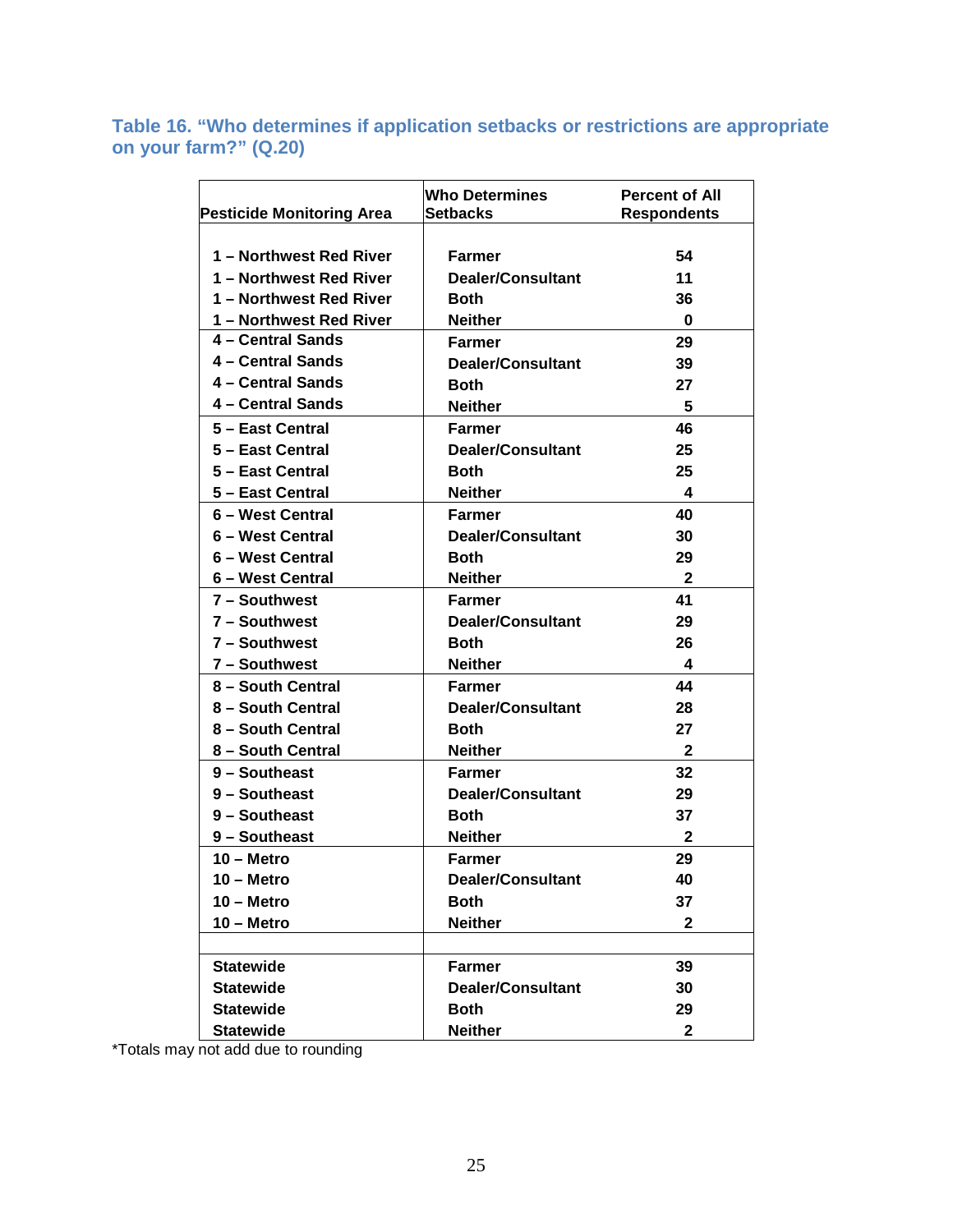<span id="page-26-0"></span>**Scouting for Weeds and Related Practices**

<span id="page-26-1"></span>

|  |                           |  | Table 17. "Has someone mapped weed infestations in any of your fields in the |  |  |
|--|---------------------------|--|------------------------------------------------------------------------------|--|--|
|  | last three years?" (Q.21) |  |                                                                              |  |  |

| <b>Pesticide Monitoring Area</b> | Weed Infestations<br><b>Mapped Last 3 Years</b> | Percent of<br><b>Respondents</b> |
|----------------------------------|-------------------------------------------------|----------------------------------|
|                                  |                                                 |                                  |
| 1 - Northwest Red River          | Yes                                             | 18                               |
| 1 – Northwest Red River          | No                                              | 82                               |
| 4 – Central Sands                | Yes                                             | 12                               |
| 4 – Central Sands                | No                                              | 88                               |
| 5 - East Central                 | Yes                                             | 4                                |
| 5 - East Central                 | Νo                                              | 96                               |
| 6 – West Central                 | Yes                                             | 11                               |
| 6 – West Central                 | Νo                                              | 89                               |
| 7 - Southwest                    | Yes                                             | 29                               |
| 7 - Southwest                    | No                                              | 71                               |
| 8 - South Central                | Yes                                             | 13                               |
| 8 - South Central                | No                                              | 87                               |
| 9 - Southeast                    | Yes                                             | 15                               |
| 9 - Southeast                    | No                                              | 85                               |
| $10 -$ Metro                     | Yes                                             | 11                               |
| 10 – Metro                       | No                                              | 89                               |
|                                  |                                                 |                                  |
| <b>Statewide</b>                 | Yes                                             | 15                               |
| <b>Statewide</b>                 | No                                              | 85                               |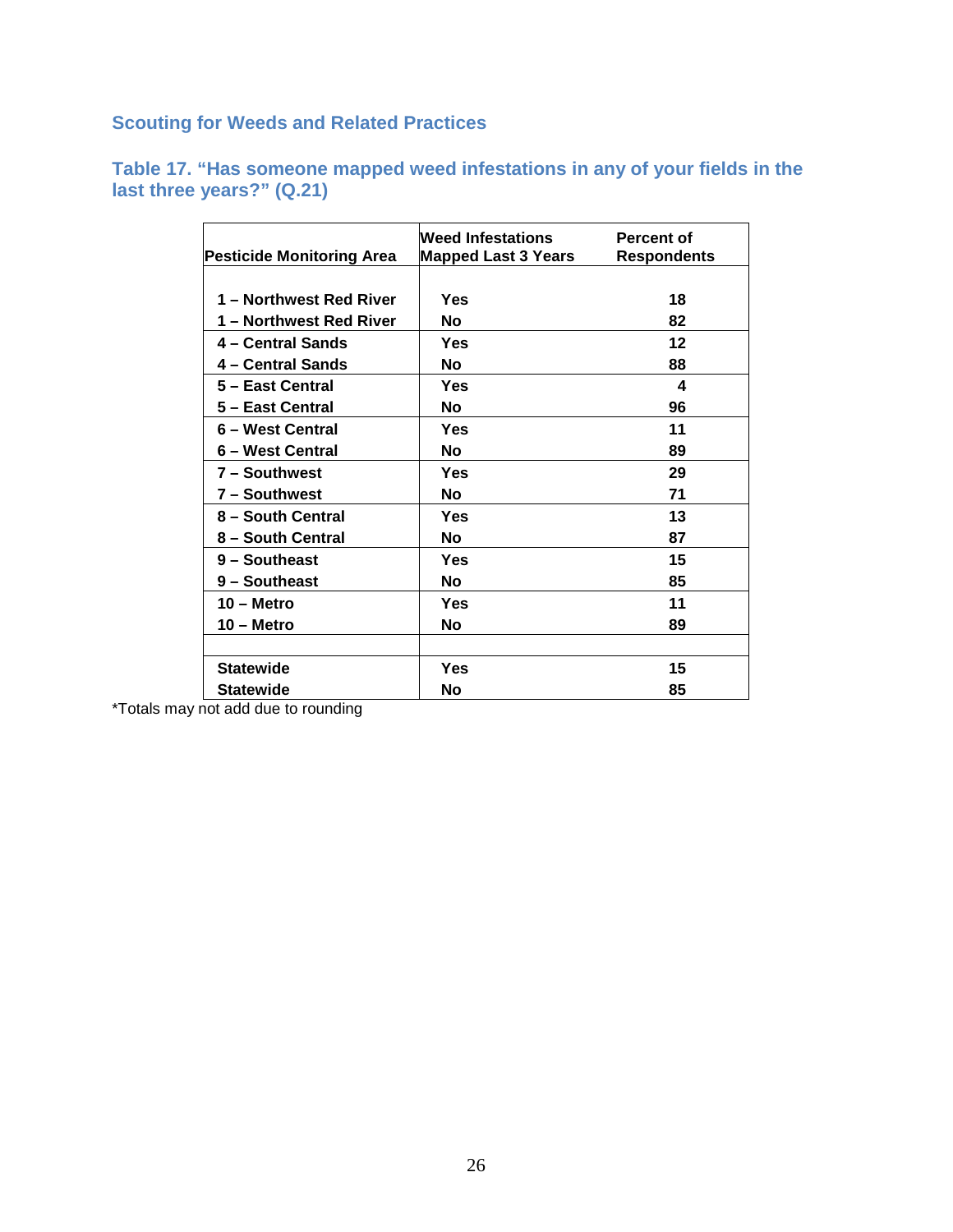**Table 18. "Do you choose herbicides based on type of weeds and/or density of weeds?" (Q.22)**

| <b>Pesticide Monitoring Area</b> | Herbicide Choice .<br><b>Based on Weeds</b> | Percent of<br><b>Respondents</b> |
|----------------------------------|---------------------------------------------|----------------------------------|
|                                  |                                             |                                  |
| 1 – Northwest Red River          | Yes                                         | 96                               |
| 1 – Northwest Red River          | No                                          | 4                                |
| 4 - Central Sands                | Yes                                         | 90                               |
| 4 - Central Sands                | No                                          | 10                               |
| 5 - East Central                 | Yes                                         | 83                               |
| 5 – East Central                 | No                                          | 17                               |
| 6 – West Central                 | Yes                                         | 97                               |
| 6 – West Central                 | No                                          | 3                                |
| 7 - Southwest                    | Yes                                         | 98                               |
| 7 - Southwest                    | No                                          | 2                                |
| 8 - South Central                | Yes                                         | 91                               |
| 8 - South Central                | No                                          | 9                                |
| 9 - Southeast                    | Yes                                         | 89                               |
| 9 - Southeast                    | No                                          | 11                               |
| $10 -$ Metro                     | Yes                                         | 91                               |
| 10 - Metro                       | No                                          | 9                                |
|                                  |                                             |                                  |
| <b>Statewide</b>                 | Yes                                         | 92                               |
| <b>Statewide</b>                 | No                                          | 8                                |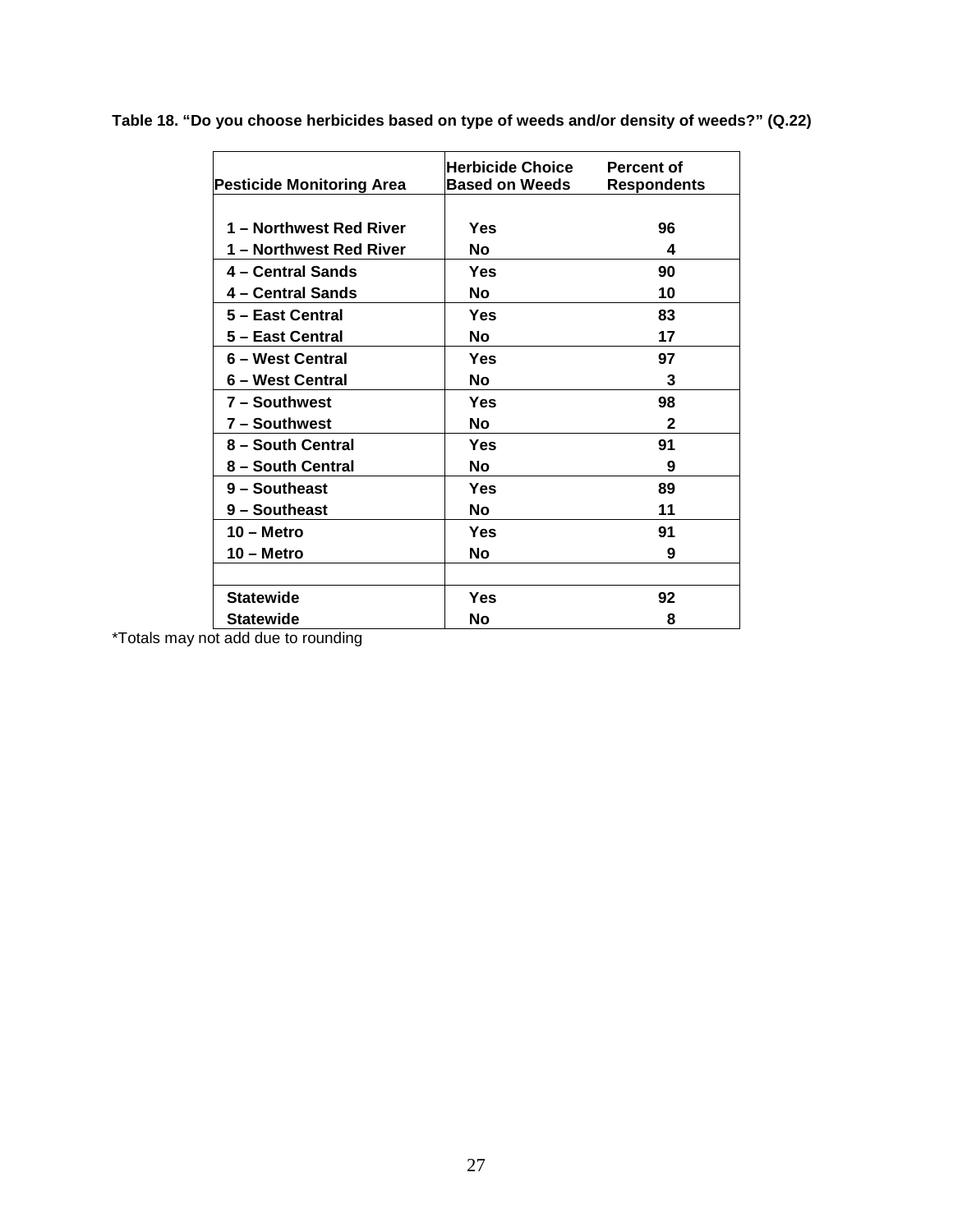#### <span id="page-28-0"></span>**Water Resources and Soil Resources**

|                                  | <b>Soil Texture</b>  |                    |
|----------------------------------|----------------------|--------------------|
|                                  | <b>Known of Farm</b> | Percent of         |
| <b>Pesticide Monitoring Area</b> | Soils                | <b>Respondents</b> |
|                                  |                      |                    |
| 1 - Northwest Red River          | Yes                  | 93                 |
| 1 – Northwest Red River          | No                   | 7                  |
| 4 - Central Sands                | Yes                  | 90                 |
| 4 – Central Sands                | No                   | 10                 |
| 5 - East Central                 | Yes                  | 88                 |
| 5 - East Central                 | No                   | 13                 |
| 6 - West Central                 | Yes                  | 84                 |
| 6 – West Central                 | No                   | 16                 |
| 7 - Southwest                    | Yes                  | 78                 |
| 7 – Southwest                    | No                   | 22                 |
| 8 - South Central                | Yes                  | 88                 |
| 8 – South Central                | <b>No</b>            | 12                 |
| 9 - Southeast                    | <b>Yes</b>           | 78                 |
| 9 - Southeast                    | No                   | 22                 |
| $10 -$ Metro                     | Yes                  | 83                 |
| 10 - Metro                       | <b>No</b>            | 17                 |
|                                  |                      |                    |
| <b>Statewide</b>                 | Yes                  | 85                 |
| <b>Statewide</b>                 | No                   | 15                 |

### <span id="page-28-1"></span>**Table 19. "Do you know the soil texture of your farm?" (Q.23)**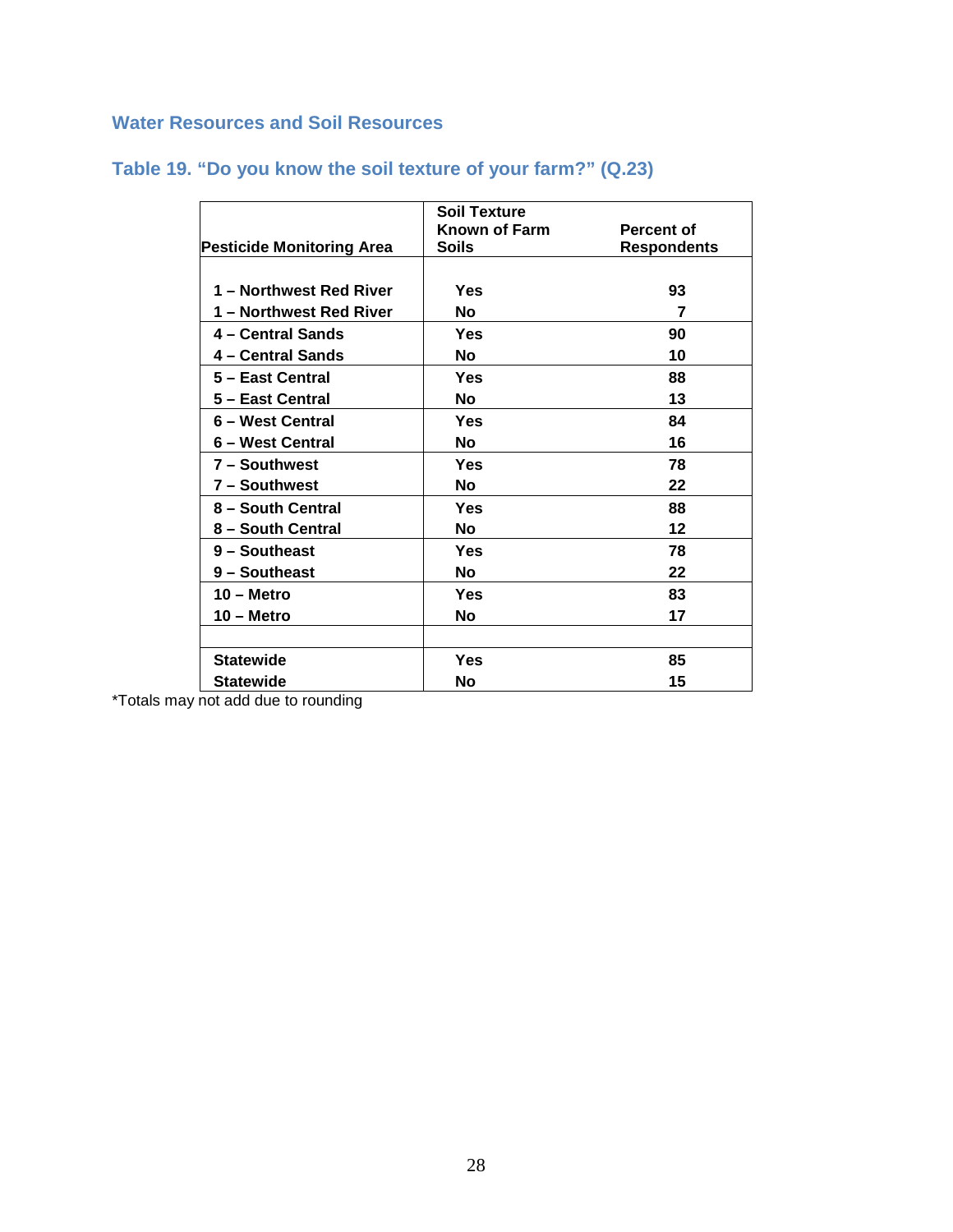| <b>Pesticide Monitoring Area</b> | <b>Organic Matter Known</b><br>of Farm Soils | <b>Percent of</b><br><b>Respondents</b> |
|----------------------------------|----------------------------------------------|-----------------------------------------|
|                                  |                                              |                                         |
| 1 – Northwest Red River          | Yes                                          | 82                                      |
| 1 – Northwest Red River          | No                                           | 18                                      |
| 4 – Central Sands                | Yes                                          | 58                                      |
| 4 – Central Sands                | <b>No</b>                                    | 42                                      |
| 5 - East Central                 | Yes                                          | 63                                      |
| 5 - East Central                 | Nο                                           | 38                                      |
| 6 - West Central                 | Yes                                          | 79                                      |
| 6 – West Central                 | No                                           | 21                                      |
| 7 - Southwest                    | Yes                                          | 76                                      |
| 7 - Southwest                    | No                                           | 24                                      |
| 8 - South Central                | Yes                                          | 73                                      |
| 8 - South Central                | Nο                                           | 27                                      |
| 9 - Southeast                    | Yes                                          | 56                                      |
| 9 - Southeast                    | Nο                                           | 44                                      |
| $10 -$ Metro                     | Yes                                          | 51                                      |
| $10 -$ Metro                     | No                                           | 49                                      |
|                                  |                                              |                                         |
| <b>Statewide</b>                 | Yes                                          | 67                                      |
| <b>Statewide</b>                 | No                                           | 33                                      |

## <span id="page-29-0"></span>**Table 20. "Do you know the organic matter level of your farm soils?" (Q.24)**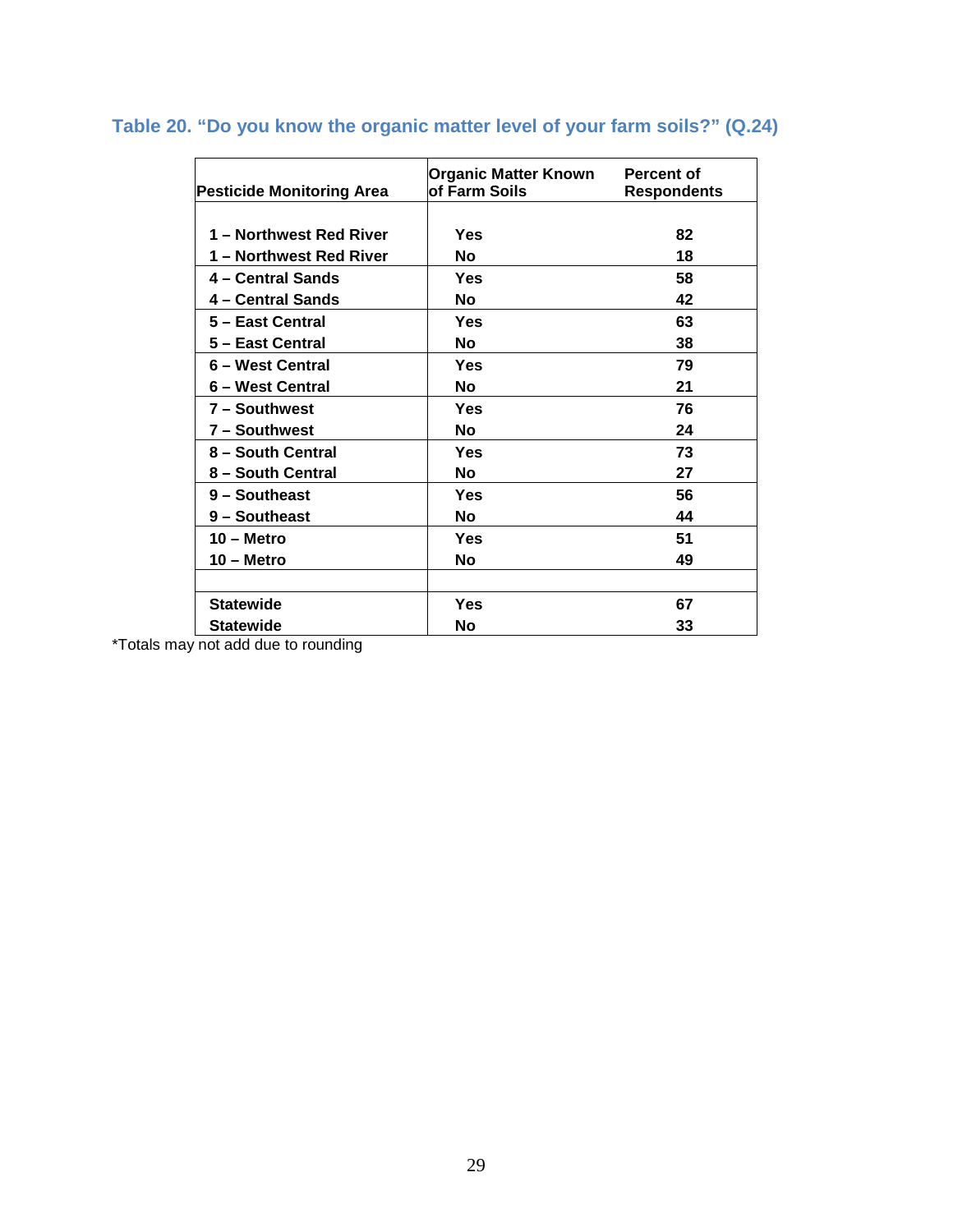| Pesticide Monitoring Area | <b>Knowledge of Depth</b><br>to the Water Table | Percent of<br><b>Respondents</b> |
|---------------------------|-------------------------------------------------|----------------------------------|
|                           |                                                 |                                  |
| 1 - Northwest Red River   | Yes                                             | 32                               |
| 1 – Northwest Red River   | No                                              | 68                               |
| 4 - Central Sands         | Yes                                             | 38                               |
| 4 – Central Sands         | No                                              | 62                               |
| 5 - East Central          | Yes                                             | 42                               |
| 5 - East Central          | No                                              | 58                               |
| 6 - West Central          | Yes                                             | 32                               |
| 6 – West Central          | No                                              | 68                               |
| 7 - Southwest             | Yes                                             | 46                               |
| 7 - Southwest             | No                                              | 54                               |
| 8 - South Central         | Yes                                             | 40                               |
| 8 - South Central         | No                                              | 60                               |
| 9 - Southeast             | Yes                                             | 26                               |
| 9 - Southeast             | No.                                             | 74                               |
| $10 -$ Metro              | Yes                                             | 37                               |
| 10 – Metro                | No                                              | 63                               |
|                           |                                                 |                                  |
| <b>Statewide</b>          | Yes                                             | 37                               |
| <b>Statewide</b>          | No                                              | 63                               |

#### <span id="page-30-0"></span>**Table 21. "Do you know the depth to the water table in your field?" (Q.25)**

\*Totals may not add due to rounding

Editor's Note: Respondents that answered, "No" were then asked whether they believed that the depth to groundwater exceeded 30 feet. Table 22 details those responses.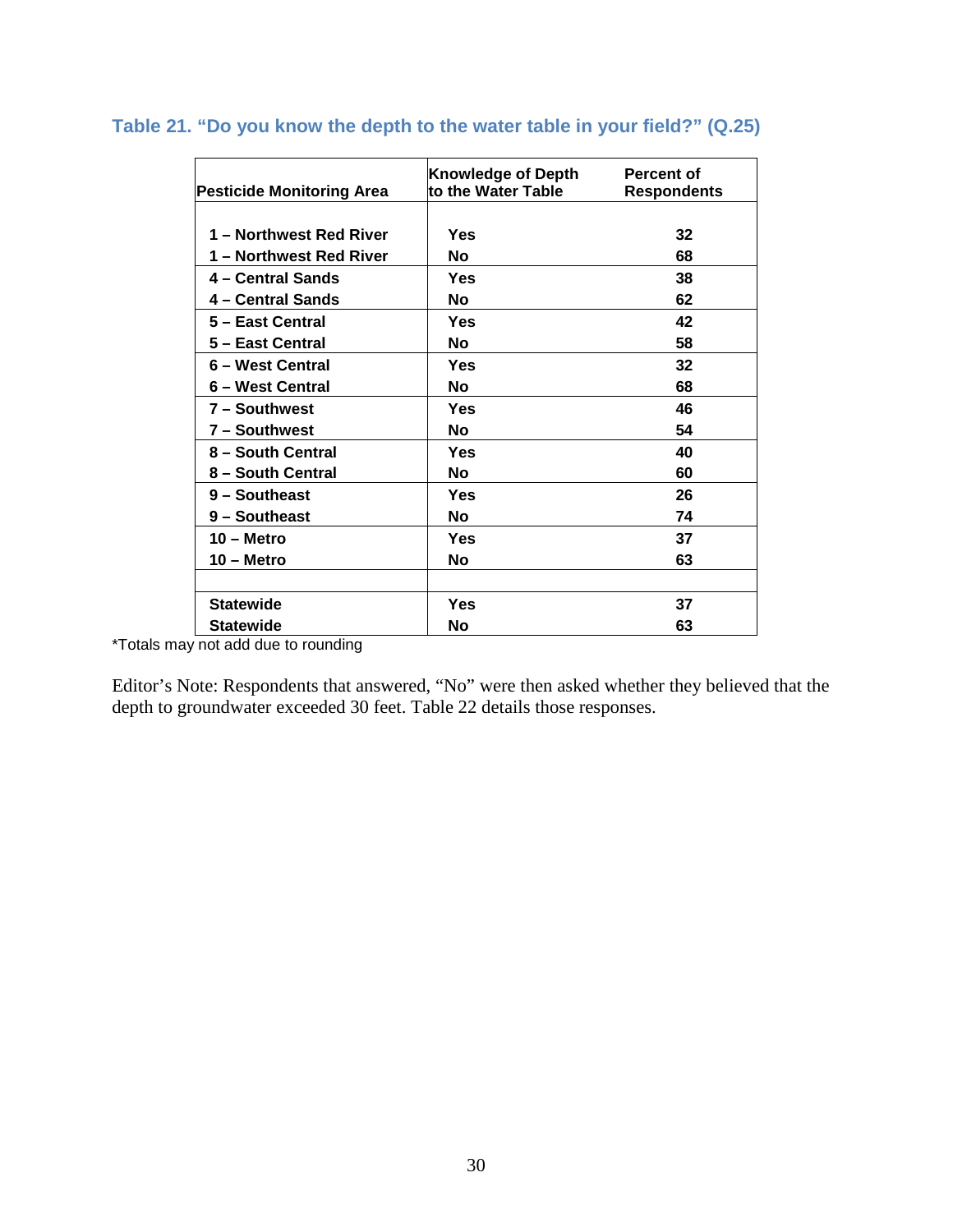|                                  | "Yes"              | "No $"$            |                         |
|----------------------------------|--------------------|--------------------|-------------------------|
|                                  | <b>Response</b>    | <b>Response</b>    | Don't Know              |
|                                  | <b>Percent of</b>  | <b>Percent of</b>  | <b>Response Percent</b> |
| <b>Pesticide Monitoring Area</b> | <b>Respondents</b> | <b>Respondents</b> | of Respondents          |
| 1 - Northwest Red River          | 46                 | 29                 | 25                      |
| 4 - Central Sands                | 46                 | 29                 | 25                      |
| 5 - East Central                 | 38                 | 38                 | 25                      |
| 6 - West Central                 | 41                 | 36                 | 24                      |
| 7 - Southwest                    | 51                 | 28                 | 21                      |
| 8 - South Central                | 39                 | 33                 | 27                      |
| 9 - Southeast                    | 58                 | 19                 | 23                      |
| $10 -$ Metro                     | 51                 | 29                 | 20                      |
|                                  |                    |                    |                         |
| <b>Statewide</b>                 | 46                 | 30                 | 25                      |

#### <span id="page-31-0"></span>**Table 22. "Is the water table at a depth greater than 30 feet?" (Q.26)**

\*Totals may not add due to rounding

Editor's Note: Respondents who answered, "Yes", to question 26 were then asked, "How was the depth primarily determined?" Figure 1 details their responses.



<span id="page-31-1"></span>**Figure 1. Information sources used to determine water table depth (Q.26)**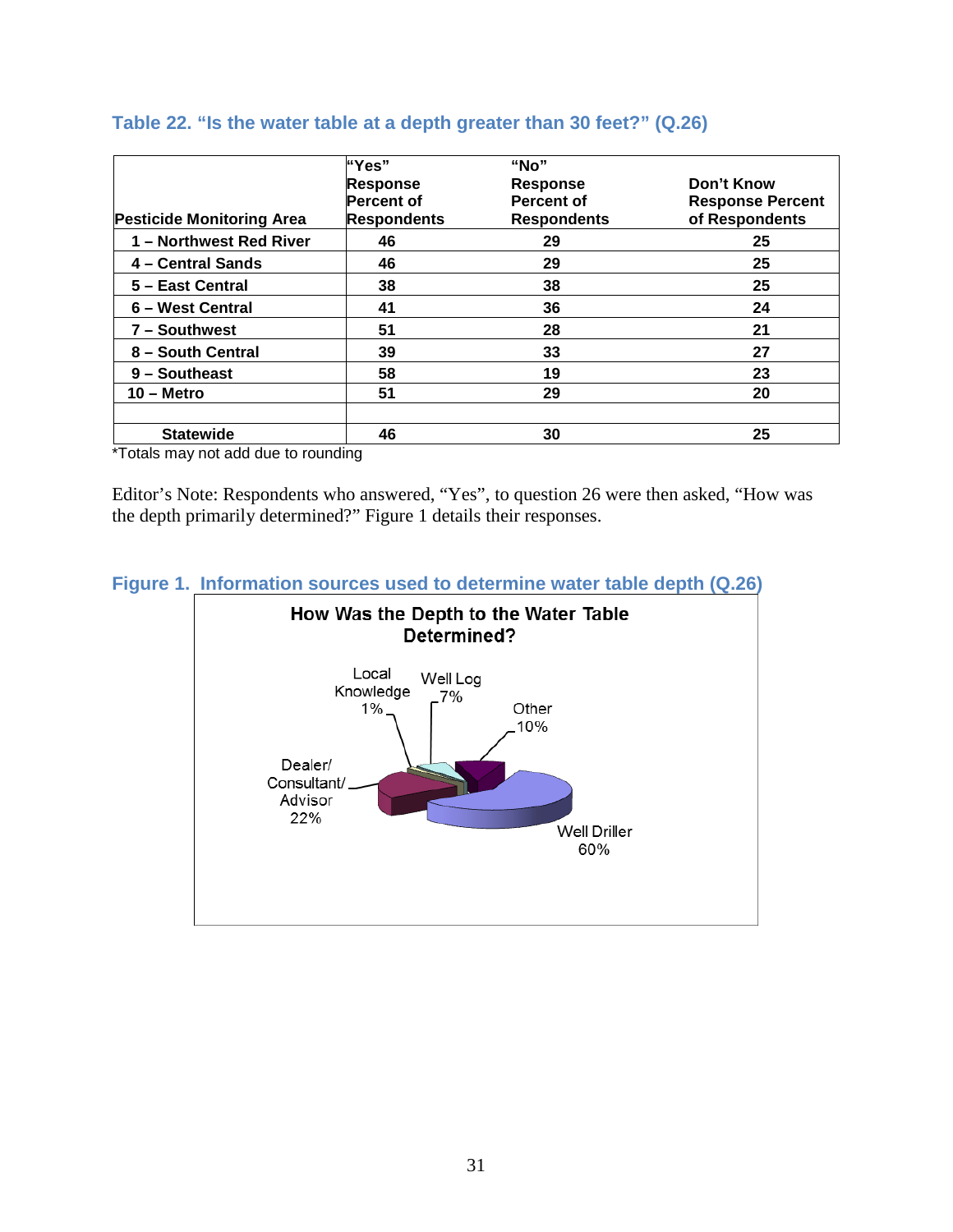#### <span id="page-32-0"></span>**Table 23. "Are any streams, lakes, or other surface waters immediately adjacent to or in your corn fields?" (Q.27)**

|                                  | <b>Surface Water</b> |                    |
|----------------------------------|----------------------|--------------------|
|                                  | <b>Adjacent to</b>   | <b>Percent of</b>  |
| <b>Pesticide Monitoring Area</b> | or in Field          | <b>Respondents</b> |
|                                  |                      |                    |
| 1 - Northwest Red River          | Yes                  | 29                 |
| 1 – Northwest Red River          | No                   | 71                 |
| 4 – Central Sands                | Yes                  | 31                 |
| 4 – Central Sands                | No                   | 69                 |
| 5 - East Central                 | Yes                  | 33                 |
| 5 - East Central                 | No                   | 67                 |
| 6 – West Central                 | Yes                  | 45                 |
| 6 – West Central                 | No                   | 55                 |
| 7 - Southwest                    | Yes                  | 32                 |
| 7 - Southwest                    | No                   | 68                 |
| 8 - South Central                | Yes                  | 38                 |
| 8 - South Central                | No                   | 62                 |
| 9 - Southeast                    | Yes                  | 20                 |
| 9 - Southeast                    | No                   | 80                 |
| $10 -$ Metro                     | Yes                  | 11                 |
| 10 – Metro                       | No                   | 89                 |
|                                  |                      |                    |
| <b>Statewide</b>                 | Yes                  | 32                 |
| <b>Statewide</b>                 | Νo                   | 68                 |
|                                  |                      |                    |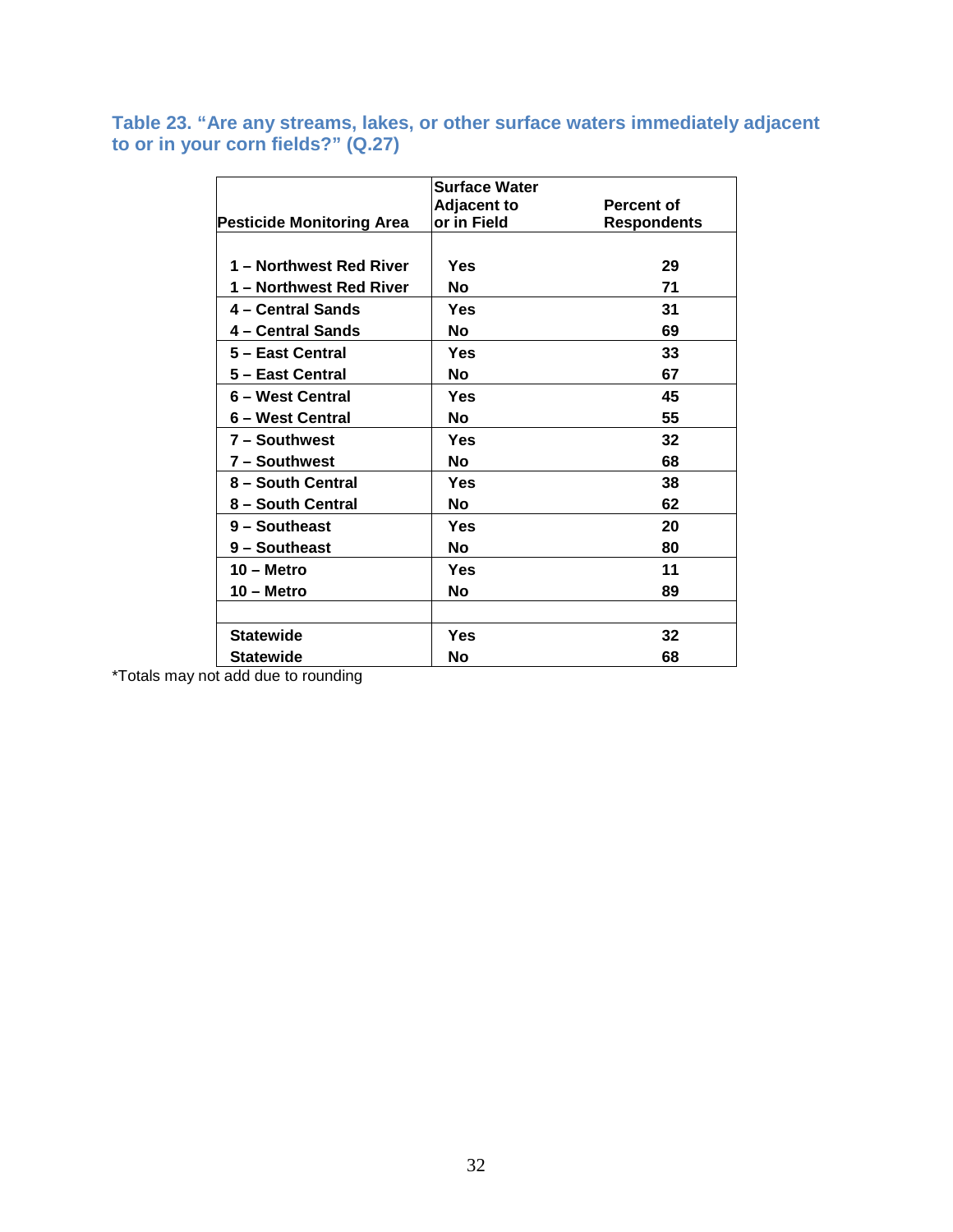Editor's Note: Respondents who answered, "Yes" to question 27 were then asked, "Are there filter strips or vegetative buffers on any of these acres?" Table 24 details their responses.

|                                  | <b>Filter Strips</b> |                    |
|----------------------------------|----------------------|--------------------|
|                                  | lor                  | <b>Percent of</b>  |
| <b>Pesticide Monitoring Area</b> | <b>Buffers</b>       | <b>Respondents</b> |
|                                  |                      |                    |
| 1 – Northwest Red River          | Yes                  | 75                 |
| 1 - Northwest Red River          | <b>No</b>            | 25                 |
| 4 – Central Sands                | Yes                  | 85                 |
| 4 – Central Sands                | <b>No</b>            | 15                 |
| 5 - East Central                 | Yes                  | 100                |
| 5 – East Central                 | No.                  | 0                  |
| 6 - West Central                 | Yes                  | 82                 |
| 6 – West Central                 | No.                  | 18                 |
| 7 - Southwest                    | Yes                  | 88                 |
| 7 - Southwest                    | No.                  | 12                 |
| 8 - South Central                | Yes                  | 88                 |
| 8 - South Central                | No.                  | $12 \,$            |
| 9 - Southeast                    | Yes                  | 93                 |
| 9 - Southeast                    | <b>No</b>            | 7                  |
| $10 -$ Metro                     | Yes                  | 100                |
| 10 – Metro                       | <b>No</b>            | O                  |
|                                  |                      |                    |
| <b>Statewide</b>                 | Yes                  | 88                 |
| <b>Statewide</b>                 | No                   | 12                 |

#### <span id="page-33-0"></span>**Table 24. "Are there filter strips or vegetative buffers on any of these acres?" (Q.28.a)**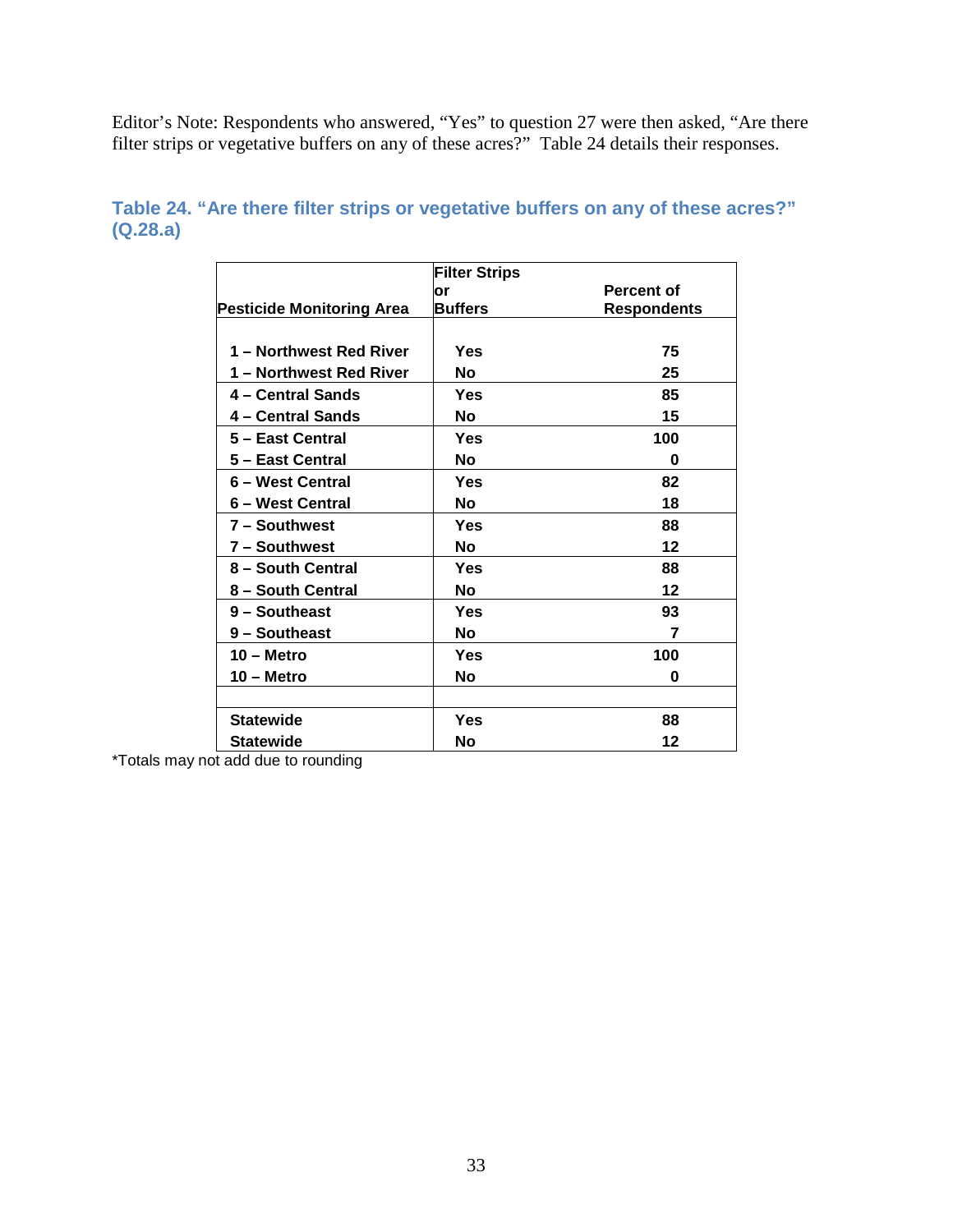Editor's Note: Respondents who answered "Yes" to question 28a in regards to having filter strips or vegetative buffers were then asked, "Were they required as part of a conservation program?" Table 25 details their responses.

| <b>Pesticide Monitoring Area</b> | <b>Response</b> | <b>Percent of</b><br><b>Respondents</b> |
|----------------------------------|-----------------|-----------------------------------------|
|                                  |                 |                                         |
| 1 - Northwest Red River          | Yes             | 17                                      |
| 1 – Northwest Red River          | No              | 83                                      |
| 4 - Central Sands                | Yes             | 36                                      |
| 4 – Central Sands                | No              | 64                                      |
| 5 - East Central                 | Yes             | U                                       |
| 5 - East Central                 | No              | 100                                     |
| 6 – West Central                 | Yes             | 36                                      |
| 6 – West Central                 | No              | 64                                      |
| 7 - Southwest                    | Yes             | 26                                      |
| 7 - Southwest                    | No              | 74                                      |
| 8 - South Central                | Yes             | 40                                      |
| 8 - South Central                | No              | 60                                      |
| 9 - Southeast                    | Yes             | 24                                      |
| 9 - Southeast                    | No              | 76                                      |
| $10 -$ Metro                     | Yes             | 50                                      |
| 10 – Metro                       | No              | 50                                      |
|                                  |                 |                                         |
| <b>Statewide</b>                 | Yes             | 33                                      |
| <b>Statewide</b>                 | No              | 67                                      |

#### <span id="page-34-0"></span>**Table 25. "Were they required as part of a conservation program?"(Q.28.a.i)**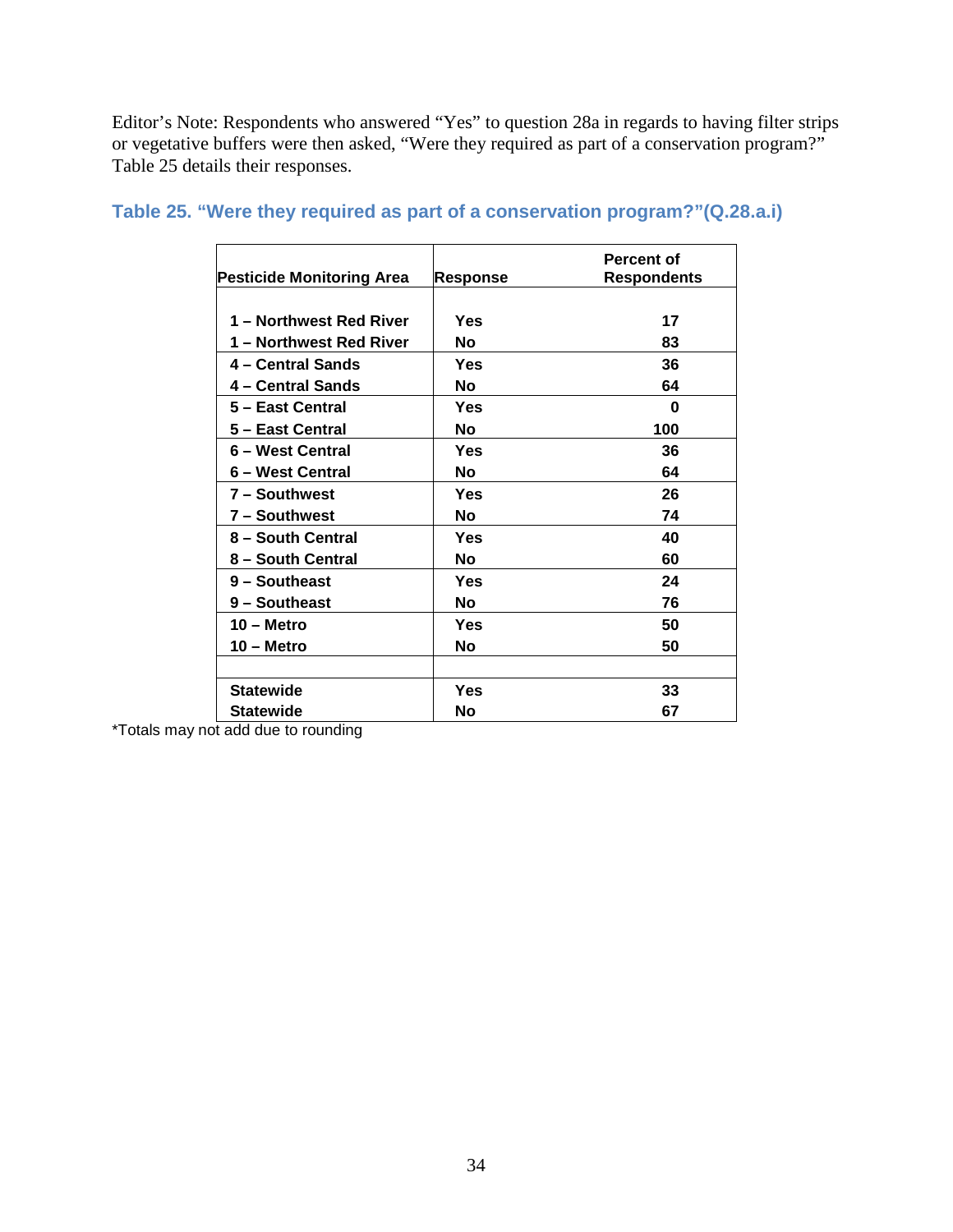#### <span id="page-35-0"></span>**Table 26. "Do you irrigate corn?" (Q.29)**

| <b>Pesticide Monitoring Area</b> | <b>Irrigation</b> | Percent of<br><b>Respondents</b> |
|----------------------------------|-------------------|----------------------------------|
|                                  |                   |                                  |
| 1 - Northwest Red River          | Yes               | ŋ                                |
| 1 – Northwest Red River          | <b>No</b>         | 100                              |
| 4 – Central Sands                | Yes               | 14                               |
| 4 – Central Sands                | <b>No</b>         | 86                               |
| 5 - East Central                 | Yes               | ŋ                                |
| 5 - East Central                 | No                | 100                              |
| 6 - West Central                 | Yes               | 7                                |
| 6 – West Central                 | Nο                | 93                               |
| 7 - Southwest                    | Yes               | ŋ                                |
| 7 - Southwest                    | No                | 100                              |
| 8 - South Central                | Yes               | 3                                |
| 8 - South Central                | No                | 97                               |
| 9 - Southeast                    | Yes               | ŋ                                |
| 9 - Southeast                    | No                | 100                              |
| $10 -$ Metro                     | Yes               | 14                               |
| 10 – Metro                       | Nο                | 86                               |
|                                  |                   |                                  |
| <b>Statewide</b>                 | Yes               | 4                                |
| Statewide                        | Nο                | 96                               |

\*Totals may not add due to rounding

### <span id="page-35-1"></span>**Table 27. "Do you have an irrigation water management plan?" (Q.30)**

| Pesticide Monitoring Area Management Plan | <b>Irrigation Water</b> | Percent of<br><b>Respondents</b> |
|-------------------------------------------|-------------------------|----------------------------------|
| <b>Statewide</b>                          | Yes                     | 58                               |
| <b>Statewide</b>                          | No                      | 42                               |

\*Totals may not add due to rounding

Editor's Note. Only four percent (or 31) of the farmers used irrigation on corn acres; due to the small numbers of farmers irrigating, only statewide data is reported.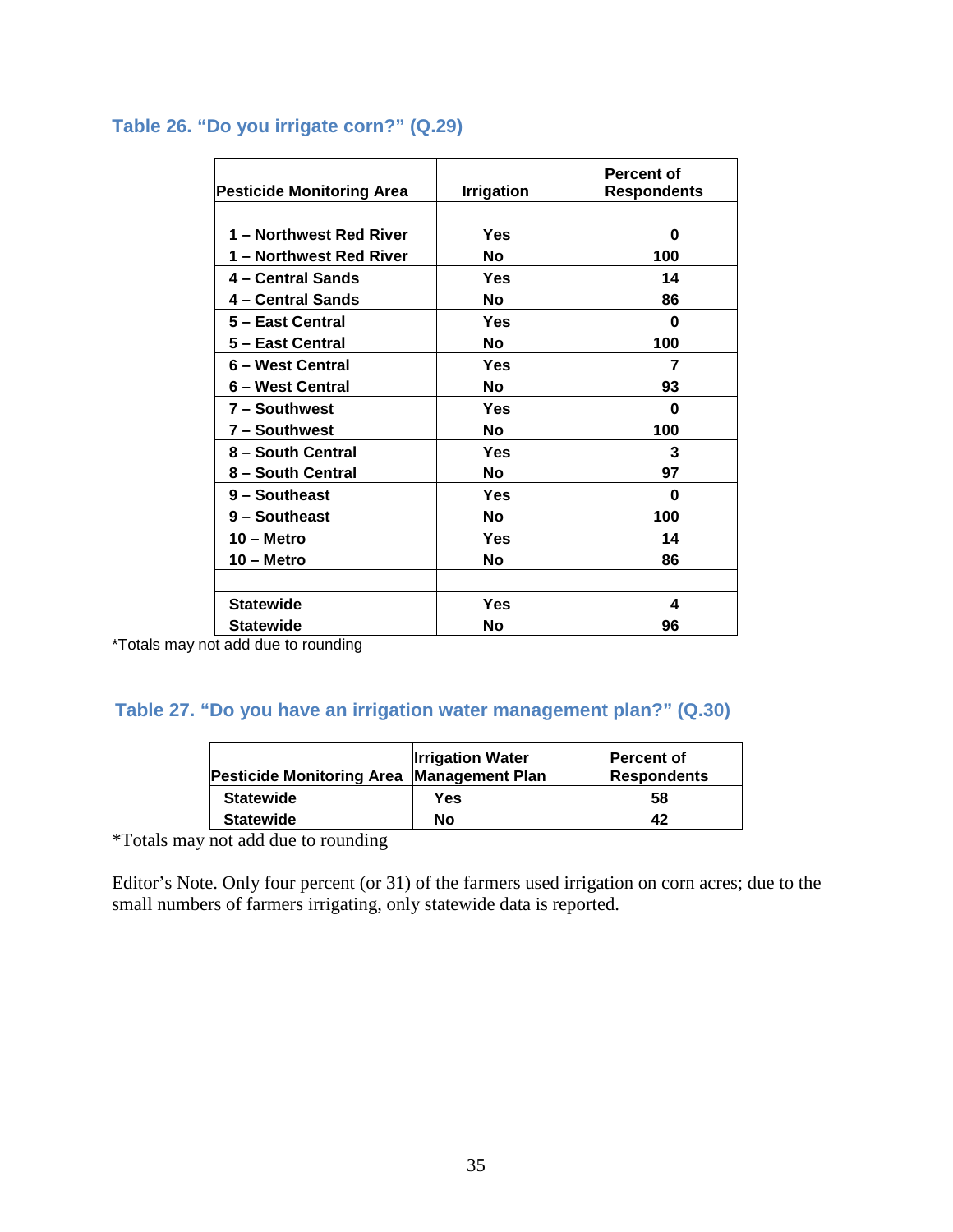#### <span id="page-36-0"></span>**Figure 2. "What type of tillage did you use before planting on the majority of your corn aces?" (Q.31)**



#### <span id="page-36-1"></span>**General Practices for Herbicide Application**

<span id="page-36-2"></span>**Table 28. "Do you use precision applications for herbicides (variable rate applications)?" (Q.32)** 

| Pesticide Monitoring Area | Variable Rate<br><b>Applications</b> | <b>Percent of</b><br><b>Respondents</b> |
|---------------------------|--------------------------------------|-----------------------------------------|
| 1 - Northwest Red River   | Yes                                  | 25                                      |
| 1 – Northwest Red River   | Νo                                   | 75                                      |
| 4 – Central Sands         | Yes                                  | 36                                      |
| 4 – Central Sands         | No                                   | 64                                      |
| 5 - East Central          | Yes                                  | 17                                      |
| 5 - East Central          | Νo                                   | 83                                      |
| 6 - West Central          | Yes                                  | 37                                      |
| 6 – West Central          | No                                   | 63                                      |
| 7 - Southwest             | Yes                                  | 54                                      |
| 7 – Southwest             | No                                   | 46                                      |
| 8 - South Central         | Yes                                  | 46                                      |
| 8 - South Central         | Νo                                   | 54                                      |
| 9 - Southeast             | Yes                                  | 33                                      |
| 9 - Southeast             | No                                   | 67                                      |
| $10 -$ Metro              | Yes                                  | 40                                      |
| $10 -$ Metro              | No                                   | 60                                      |
|                           |                                      |                                         |
| <b>Statewide</b>          | Yes                                  | 40                                      |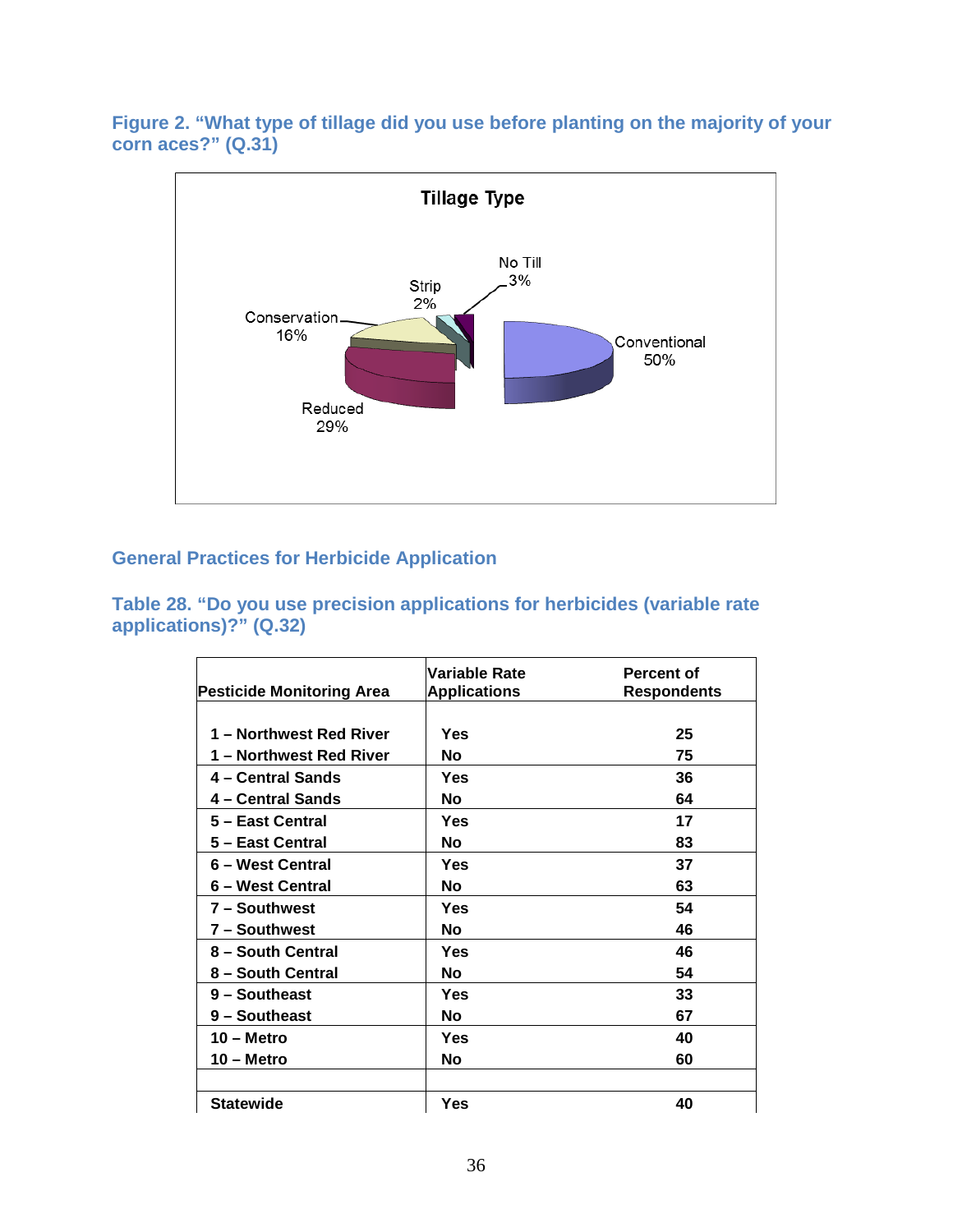| <b>Pesticide Monitoring Area</b> | Variable Rate<br><b>Applications</b> | <b>Percent of</b><br><b>Respondents</b> |
|----------------------------------|--------------------------------------|-----------------------------------------|
| <b>Statewide</b>                 | No                                   | 60                                      |

<span id="page-37-0"></span>**Table 29. "In general, do you alternate use of herbicide products to keep weeds from becoming resistant to herbicides?" (Q.33)** 

| <b>Pesticide Monitoring Area</b> | <b>Response to Using</b><br><b>Alternative Herbicide</b> | Percent of<br><b>Respondents</b> |
|----------------------------------|----------------------------------------------------------|----------------------------------|
|                                  |                                                          |                                  |
| 1 – Northwest Red River          | Yes                                                      | 93                               |
| 1 – Northwest Red River          | No                                                       | 7                                |
| 4 – Central Sands                | Yes                                                      | 76                               |
| 4 – Central Sands                | No                                                       | 24                               |
| 5 - East Central                 | Yes                                                      | 87                               |
| 5 – East Central                 | No                                                       | 13                               |
| 6 - West Central                 | Yes                                                      | 92                               |
| 6 – West Central                 | No                                                       | 8                                |
| 7 - Southwest                    | Yes                                                      | 91                               |
| 7 - Southwest                    | No                                                       | 9                                |
| 8 - South Central                | Yes                                                      | 88                               |
| 8 - South Central                | No                                                       | 12                               |
| 9 - Southeast                    | Yes                                                      | 83                               |
| 9 - Southeast                    | No                                                       | 17                               |
| $10 -$ Metro                     | Yes                                                      | 86                               |
| $10 -$ Metro                     | No                                                       | 14                               |
|                                  |                                                          |                                  |
| <b>Statewide</b>                 | Yes                                                      | 86                               |
| <b>Statewide</b>                 | No                                                       | 14                               |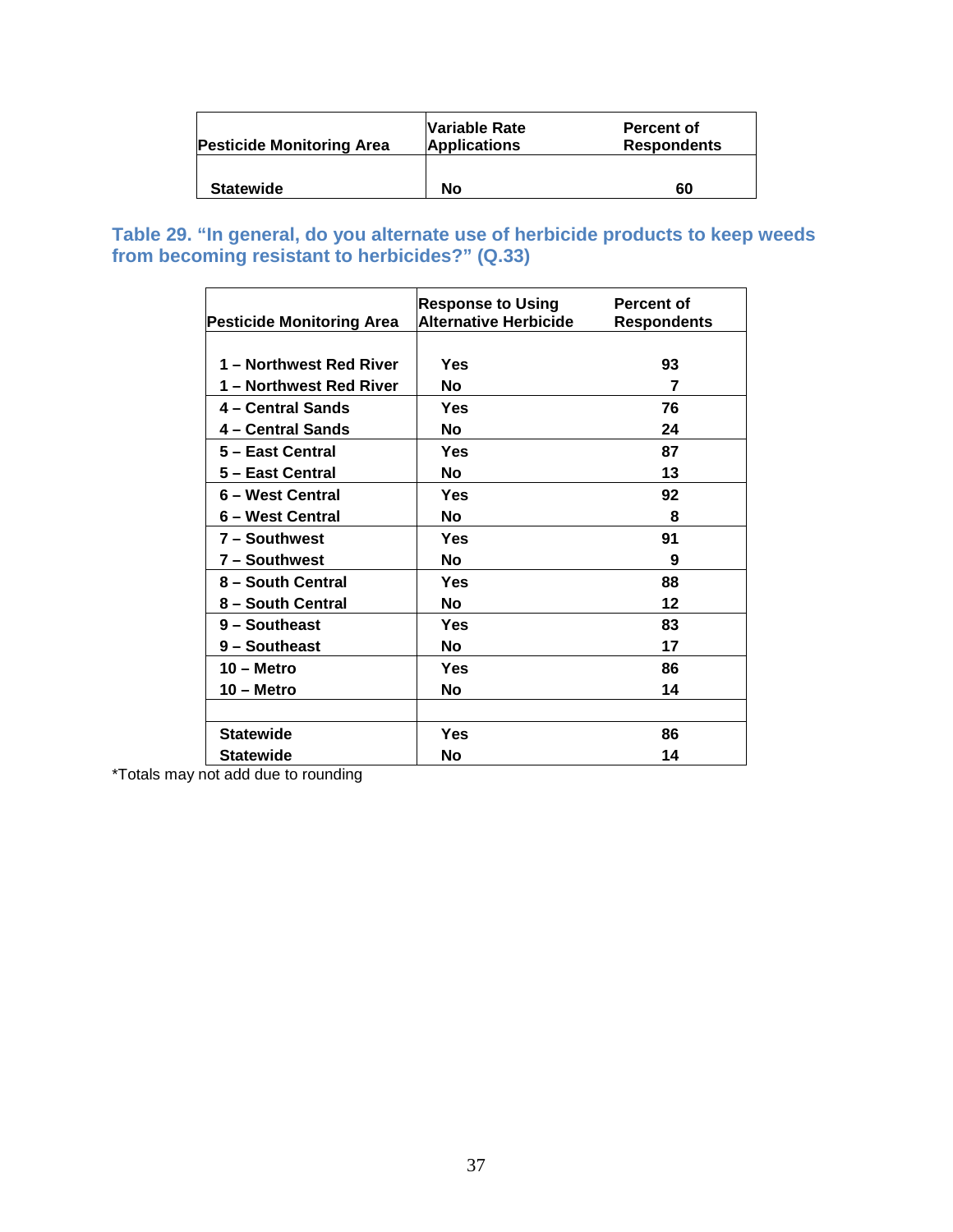<span id="page-38-0"></span>**Table 30. "Did you reduce from previous applications, the rate per acre of any corn herbicide?" (Q.34)** 

| <b>Pesticide Monitoring Area</b> | <b>Reduced Rate from</b><br><b>Previous Applications</b> | <b>Percent of</b><br><b>Respondents</b> |
|----------------------------------|----------------------------------------------------------|-----------------------------------------|
|                                  |                                                          |                                         |
| 1 - Northwest Red River          | Yes                                                      | 21                                      |
| 1 – Northwest Red River          | No                                                       | 79                                      |
| 4 – Central Sands                | Yes                                                      | 42                                      |
| 4 – Central Sands                | <b>No</b>                                                | 58                                      |
| 5 - East Central                 | Yes                                                      | 39                                      |
| 5 - East Central                 | <b>No</b>                                                | 61                                      |
| 6 - West Central                 | Yes                                                      | 13                                      |
| 6 – West Central                 | No                                                       | 87                                      |
| 7 - Southwest                    | Yes                                                      | 30                                      |
| 7 - Southwest                    | <b>No</b>                                                | 70                                      |
| 8 - South Central                | Yes                                                      | 34                                      |
| 8 - South Central                | <b>No</b>                                                | 66                                      |
| 9 - Southeast                    | Yes                                                      | 37                                      |
| 9 - Southeast                    | <b>No</b>                                                | 63                                      |
| $10 -$ Metro                     | Yes                                                      | 40                                      |
| $10 -$ Metro                     | <b>No</b>                                                | 60                                      |
|                                  |                                                          |                                         |
| <b>Statewide</b>                 | Yes                                                      | 33                                      |
| <b>Statewide</b>                 | No                                                       | 67                                      |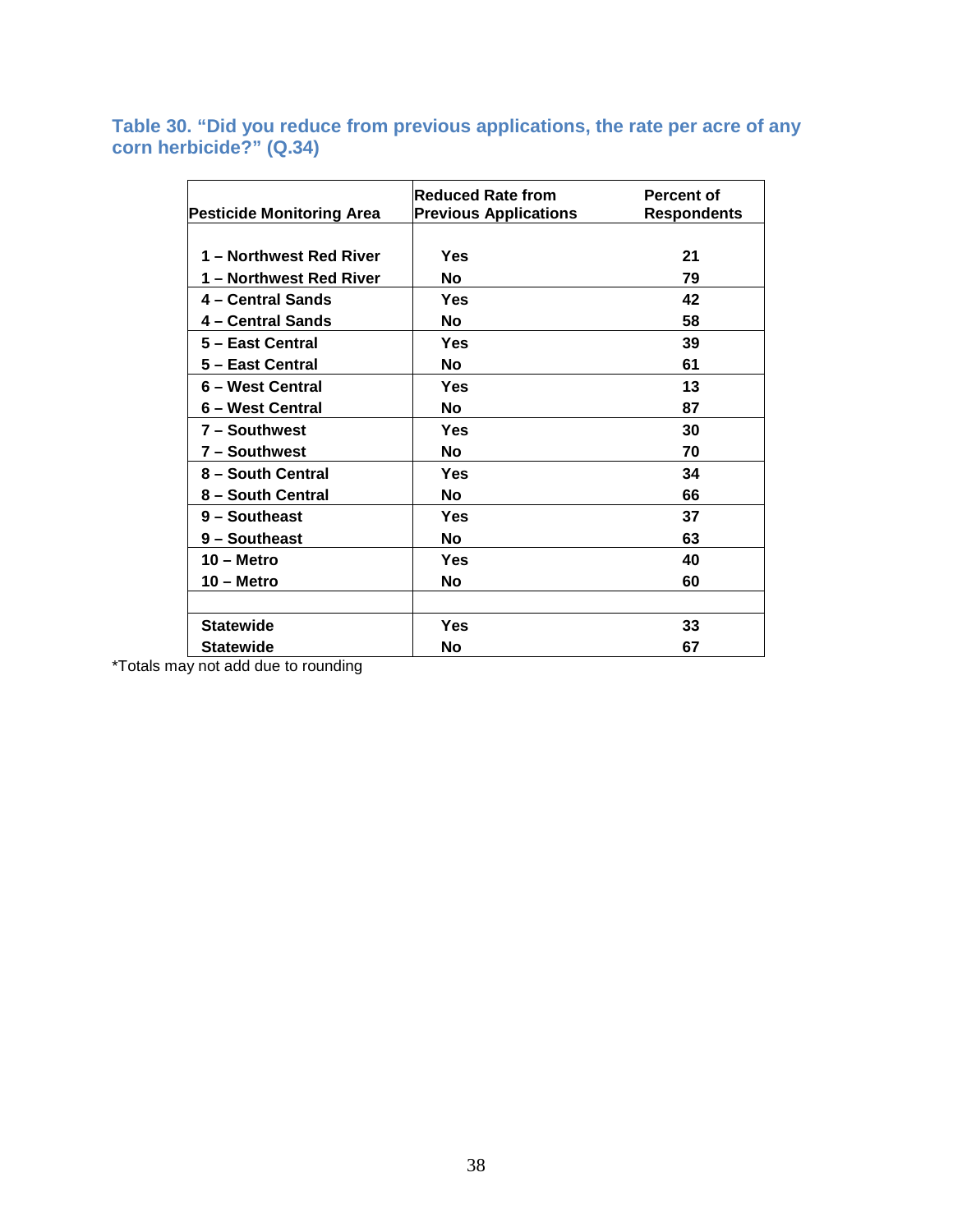#### <span id="page-39-0"></span>**Table 31. "Did you select an herbicide with a different mode of action to reduce weed resistance to herbicides?" (Q.35)**

|                                  | Selected Herbicide with       |                    |
|----------------------------------|-------------------------------|--------------------|
|                                  | Different Mode of Action to   | <b>Percent of</b>  |
| <b>Pesticide Monitoring Area</b> | <b>Reduce Weed Resistance</b> | <b>Respondents</b> |
|                                  |                               |                    |
| 1 - Northwest Red River          | Yes                           | 71                 |
| 1 – Northwest Red River          | No                            | 29                 |
| 4 – Central Sands                | Yes                           | 56                 |
| 4 – Central Sands                | No                            | 44                 |
| 5 - East Central                 | Yes                           | 64                 |
| 5 - East Central                 | <b>No</b>                     | 36                 |
| 6 - West Central                 | Yes                           | 85                 |
| 6 – West Central                 | No                            | 15                 |
| 7 - Southwest                    | Yes                           | 89                 |
| 7 - Southwest                    | <b>No</b>                     | 11                 |
| 8 - South Central                | Yes                           | 80                 |
| 8 - South Central                | No                            | 20                 |
| 9 - Southeast                    | Yes                           | 67                 |
| 9 - Southeast                    | No                            | 33                 |
| $10 -$ Metro                     | Yes                           | 68                 |
| $10 -$ Metro                     | <b>No</b>                     | 32                 |
|                                  |                               |                    |
| <b>Statewide</b>                 | Yes                           | 74                 |
| <b>Statewide</b>                 | No                            | 26                 |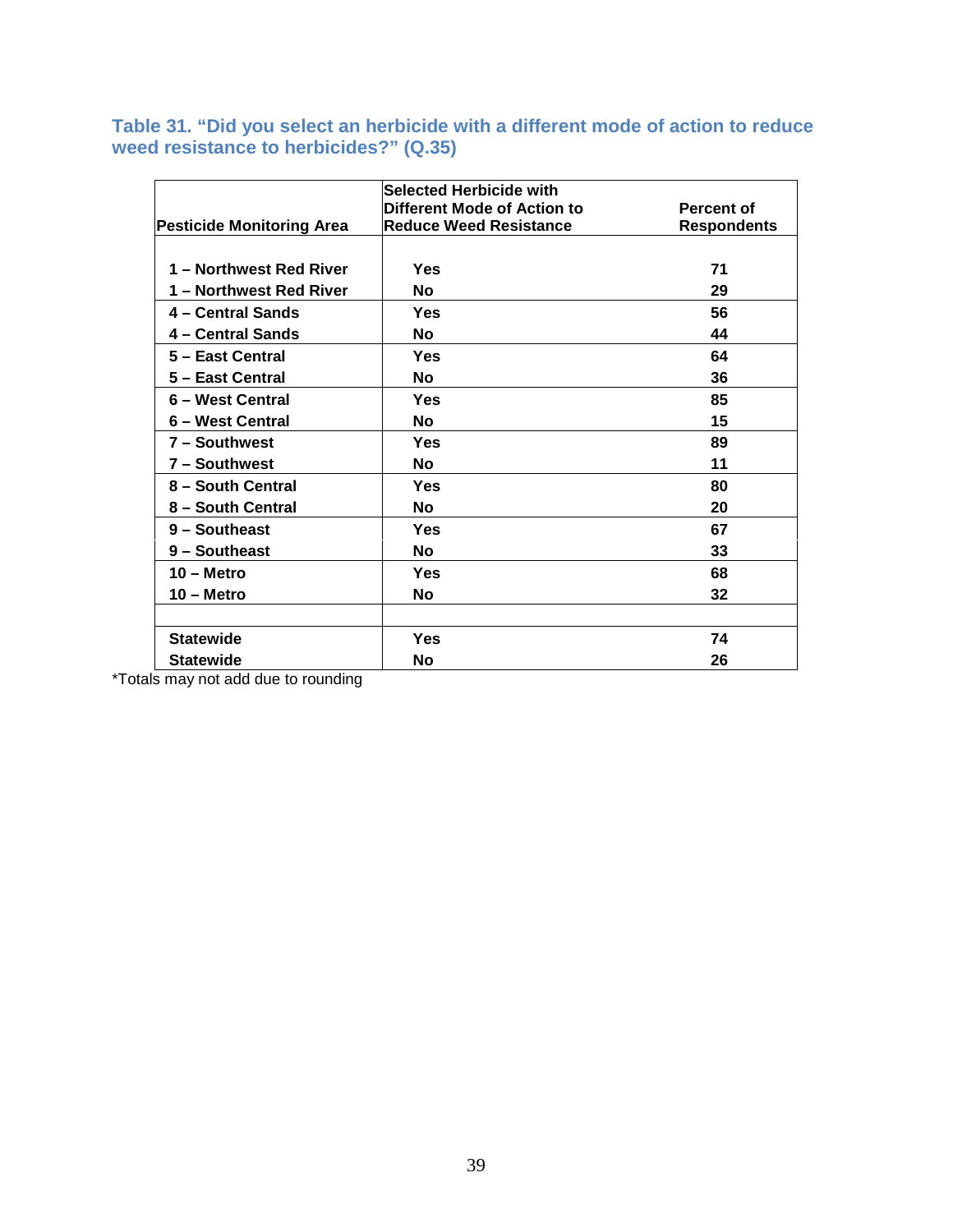<span id="page-40-0"></span>**Table 32. "Did you choose a particular herbicide to reduce impacts to surface water or groundwater?" (Q.36)** 

|                                  | <b>Chose Herbicide</b> |                    |
|----------------------------------|------------------------|--------------------|
|                                  | to Reduce Impact       |                    |
|                                  | lto Surface or         | Percent of         |
| <b>Pesticide Monitoring Area</b> | Groundwater            | <b>Respondents</b> |
|                                  |                        |                    |
| 1 – Northwest Red River          | Yes                    | 33                 |
| 1 - Northwest Red River          | No                     | 67                 |
| 4 - Central Sands                | Yes                    | 41                 |
| 4 - Central Sands                | No                     | 59                 |
| 5 - East Central                 | Yes                    | 57                 |
| 5 - East Central                 | <b>No</b>              | 43                 |
| 6 – West Central                 | Yes                    | 44                 |
| 6 – West Central                 | <b>No</b>              | 56                 |
| 7 - Southwest                    | Yes                    | 58                 |
| 7 - Southwest                    | Νo                     | 42                 |
| 8 - South Central                | Yes                    | 46                 |
| 8 - South Central                | No                     | 54                 |
| 9 - Southeast                    | Yes                    | 48                 |
| 9 - Southeast                    | No                     | 52                 |
| 10 – Metro                       | Yes                    | 45                 |
| $10 -$ Metro                     | <b>No</b>              | 55                 |
|                                  |                        |                    |
| <b>Statewide</b>                 | Yes                    | 47                 |
| Statewide                        | No                     | 53                 |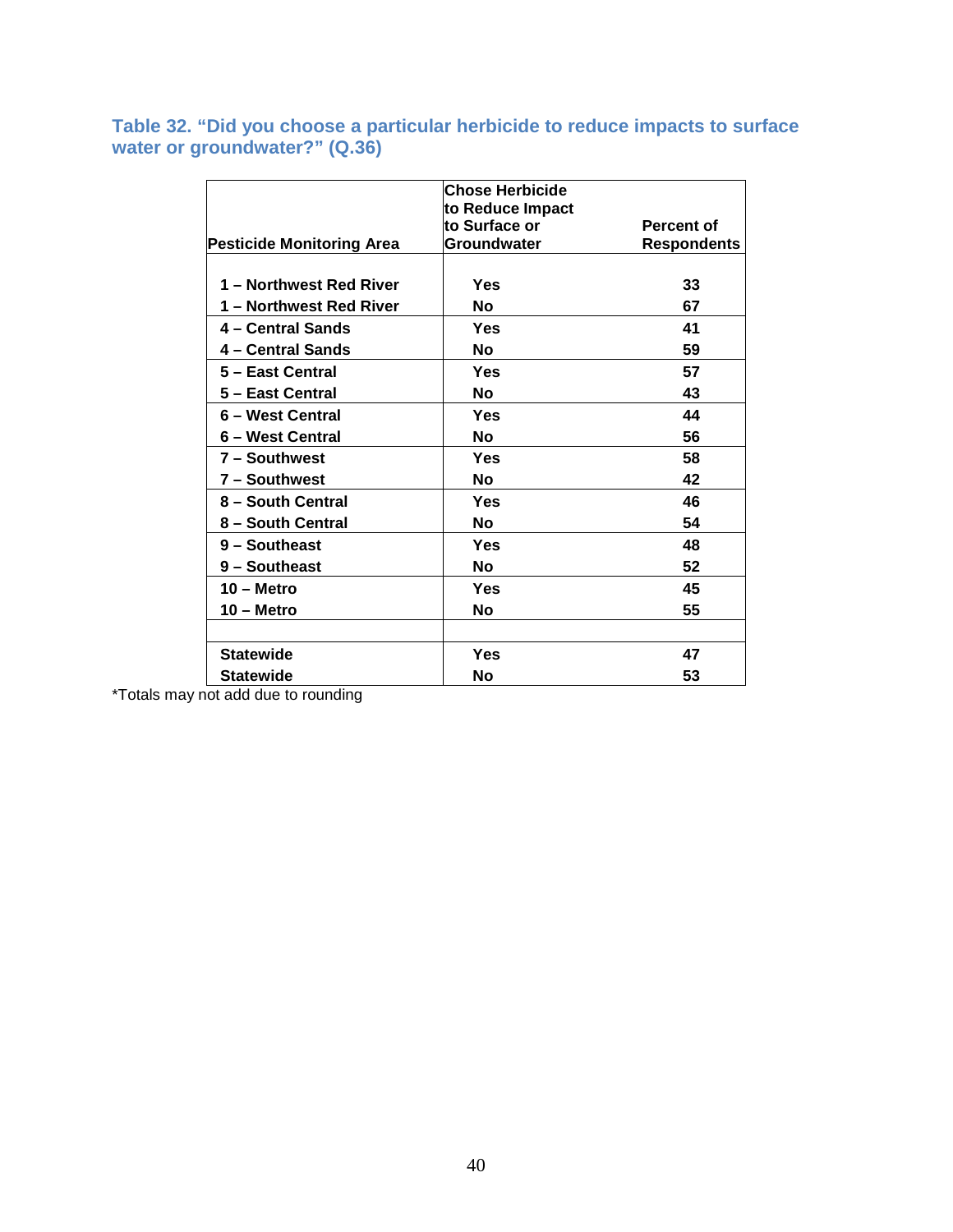|                                  | <b>Banded Herbicide</b> |                    |
|----------------------------------|-------------------------|--------------------|
|                                  | <b>Applications to</b>  | <b>Percent of</b>  |
| <b>Pesticide Monitoring Area</b> | <b>Reduce Use</b>       | <b>Respondents</b> |
|                                  |                         |                    |
| 1 – Northwest Red River          | Yes                     | 7                  |
| 1 – Northwest Red River          | No                      | 93                 |
| 4 - Central Sands                | Yes                     | 9                  |
| 4 – Central Sands                | No                      | 91                 |
| 5 - East Central                 | Yes                     | 22                 |
| 5 - East Central                 | No                      | 78                 |
| 6 - West Central                 | Yes                     | $\mathbf{2}$       |
| 6 – West Central                 | No                      | 98                 |
| 7 - Southwest                    | Yes                     | 10                 |
| 7 - Southwest                    | No                      | 90                 |
| 8 - South Central                | Yes                     | 6                  |
| 8 – South Central                | No                      | 94                 |
| 9 - Southeast                    | Yes                     | 9                  |
| 9 - Southeast                    | No                      | 91                 |
| $10 -$ Metro                     | Yes                     | 3                  |
| $10 -$ Metro                     | Νo                      | 97                 |
|                                  |                         |                    |
| <b>Statewide</b>                 | Yes                     | 7                  |
| <b>Statewide</b>                 | Nο                      | 93                 |

## <span id="page-41-0"></span>**Table 33. "Did you band herbicide applications to reduce use?" (Q.37)**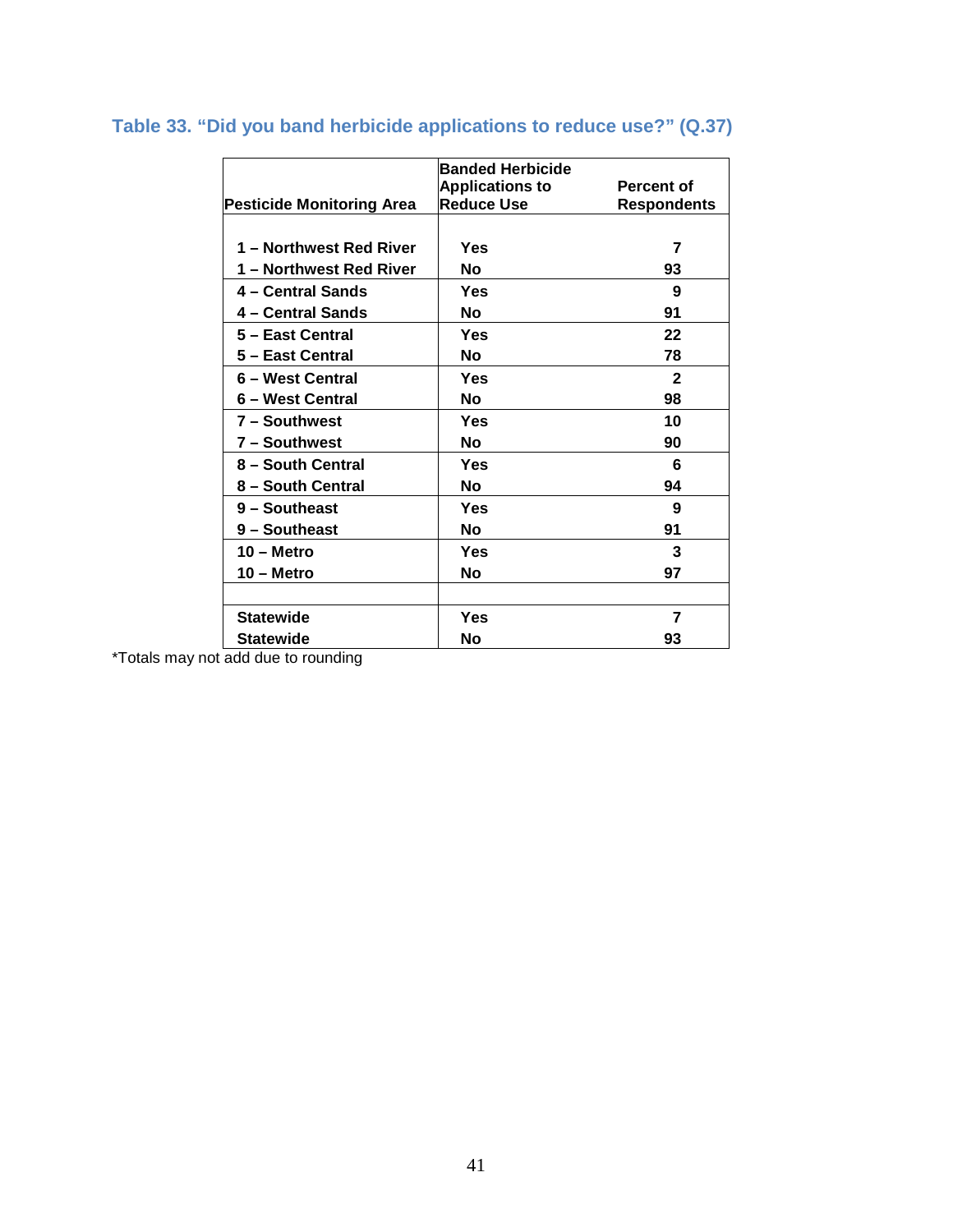#### <span id="page-42-0"></span>**Statewide Insecticide Applications and Management on Crops**

Questions 38-42 are related to insecticide decisions. Only corn farmers who applied products containing chlorpyrifos answered these questions. Of the 1,796 farmers surveyed, 233 (13%) applied chlorpyrifos. The following questions were answered by those 233 farmers who applied chlorpyrifos.

<span id="page-42-1"></span>**Table 34. "Did you use one of the following insecticides that contain the same active ingredient (chlorpyrifos) in the 2012 crop season on any of your crops?" (Q.38)** 

| <b>Pesticide Monitoring Area</b> | Apply an Insecticide<br>with Chlorpyrifos | Percent of<br><b>Respondents</b> |
|----------------------------------|-------------------------------------------|----------------------------------|
|                                  |                                           |                                  |
| 1 – Northwest Red River          | Yes                                       | 17                               |
| 1 - Northwest Red River          | <b>No</b>                                 | 68                               |
| 1 - Northwest Red River          | Don't Know                                | 15                               |
| 4 - Central Sands                | Yes                                       | 9                                |
| 4 - Central Sands                | No                                        | 81                               |
| 4 - Central Sands                | Don't Know                                | 9                                |
| 5 - East Central                 | Yes                                       | 5                                |
| 5 - East Central                 | No                                        | 88                               |
| 5 - East Central                 | Don't Know                                | 7                                |
| 6 - West Central                 | Yes                                       | 23                               |
| 6 - West Central                 | Νo                                        | 65                               |
| 6 – West Central                 | Don't Know                                | 12                               |
| 7 - Southwest                    | Yes                                       | 24                               |
| 7 - Southwest                    | No                                        | 68                               |
| 7 - Southwest                    | Don't Know                                | 8                                |
| 8 - South Central                | Yes                                       | 17                               |
| 8 - South Central                | N٥                                        | 72                               |
| 8 - South Central                | Don't Know                                | 11                               |
| 9 - Southeast                    | Yes                                       | $\overline{7}$                   |
| 9 - Southeast                    | Nο                                        | 83                               |
| 9 - Southeast                    | Don't Know                                | 11                               |
| $10 -$ Metro                     | Yes                                       | 12                               |
| $10 -$ Metro                     | <b>No</b>                                 | 80                               |
| $10 -$ Metro                     | Don't Know                                | 7                                |
|                                  |                                           |                                  |
| <b>Statewide</b>                 | Yes                                       | 14                               |
| <b>Statewide</b>                 | No                                        | 76                               |
| Statewide                        | Don't Know                                | 10                               |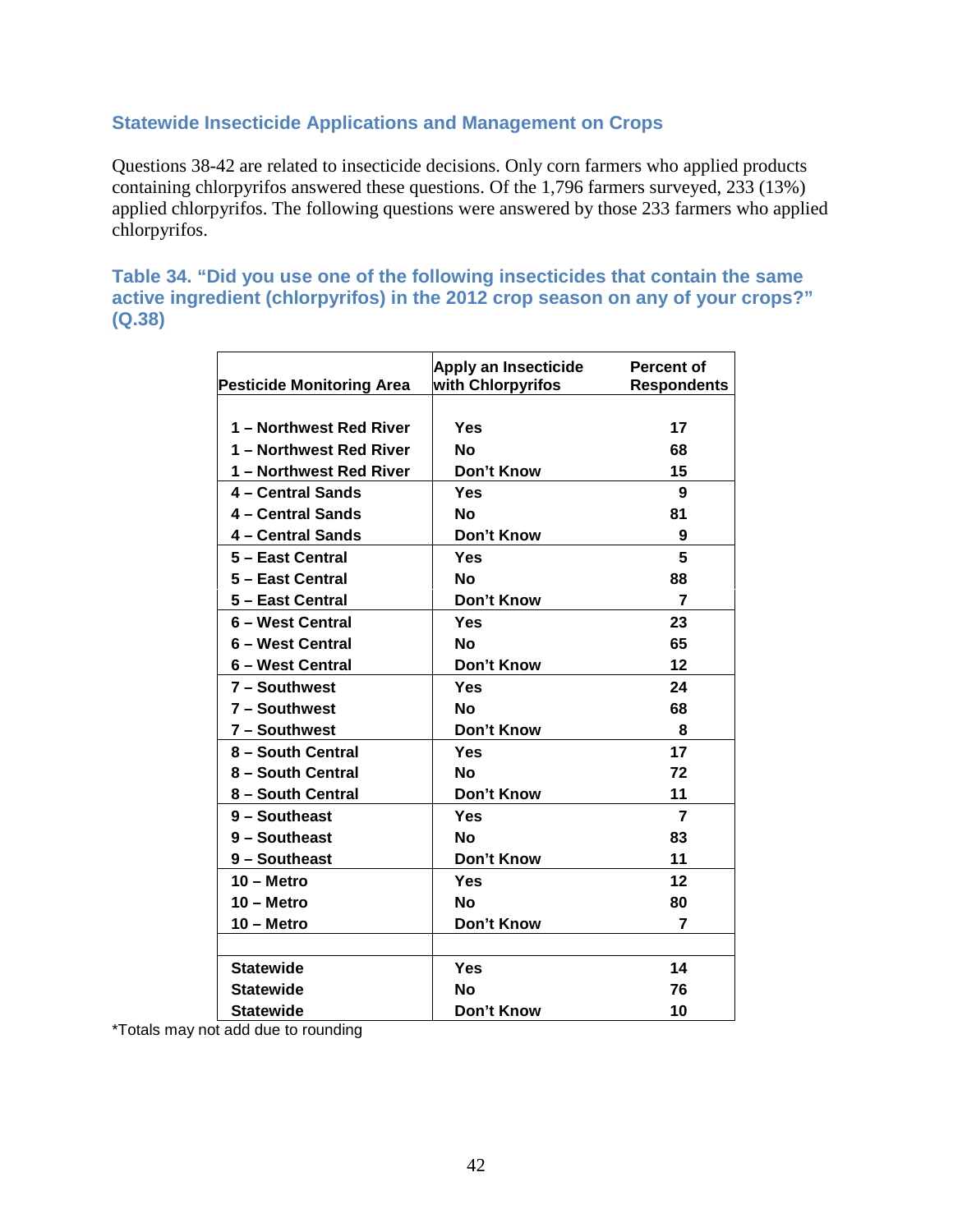<span id="page-43-0"></span>**Table 35. "Were any of these insecticide applications applied post-emergence?" (Q.39)** 

| <b>Pesticide Monitoring Area</b> | <b>Chlorpyrifos Applied</b><br>Post-emergence | <b>Percent of</b><br><b>Respondents</b> |
|----------------------------------|-----------------------------------------------|-----------------------------------------|
|                                  |                                               |                                         |
| 1 - Northwest Red River          | Yes                                           | 44                                      |
| 1 - Northwest Red River          | <b>No</b>                                     | 38                                      |
| 1 – Northwest Red River          | Don't Know                                    | 19                                      |
| 4 - Central Sands                | Yes                                           | 37                                      |
| 4 - Central Sands                | No                                            | 26                                      |
| 4 - Central Sands                | Don't Know                                    | 37                                      |
| 5 - East Central                 | Yes                                           | 67                                      |
| 5 - East Central                 | No                                            | 33                                      |
| 5 - East Central                 | Don't Know                                    | 0                                       |
| 6 - West Central                 | Yes                                           | 31                                      |
| 6 - West Central                 | Nο                                            | 50                                      |
| 6 - West Central                 | Don't Know                                    | 19                                      |
| 7 - Southwest                    | Yes                                           | 26                                      |
| 7 - Southwest                    | Nο                                            | 38                                      |
| 7 - Southwest                    | Don't Know                                    | 35                                      |
| 8 - South Central                | <b>Yes</b>                                    | 38                                      |
| 8 - South Central                | Νo                                            | 32                                      |
| 8 - South Central                | Don't Know                                    | 30                                      |
| 9 - Southeast                    | Yes                                           | 38                                      |
| 9 - Southeast                    | No                                            | 13                                      |
| 9 - Southeast                    | Don't Know                                    | 50                                      |
| $10 -$ Metro                     | Yes                                           | 30                                      |
| $10 -$ Metro                     | No                                            | 30                                      |
| $10 -$ Metro                     | Don't Know                                    | 40                                      |
|                                  |                                               |                                         |
| <b>Statewide</b>                 | Yes                                           | 36                                      |
| <b>Statewide</b>                 | No                                            | 33                                      |
| <b>Statewide</b>                 | Don't Know                                    | 31                                      |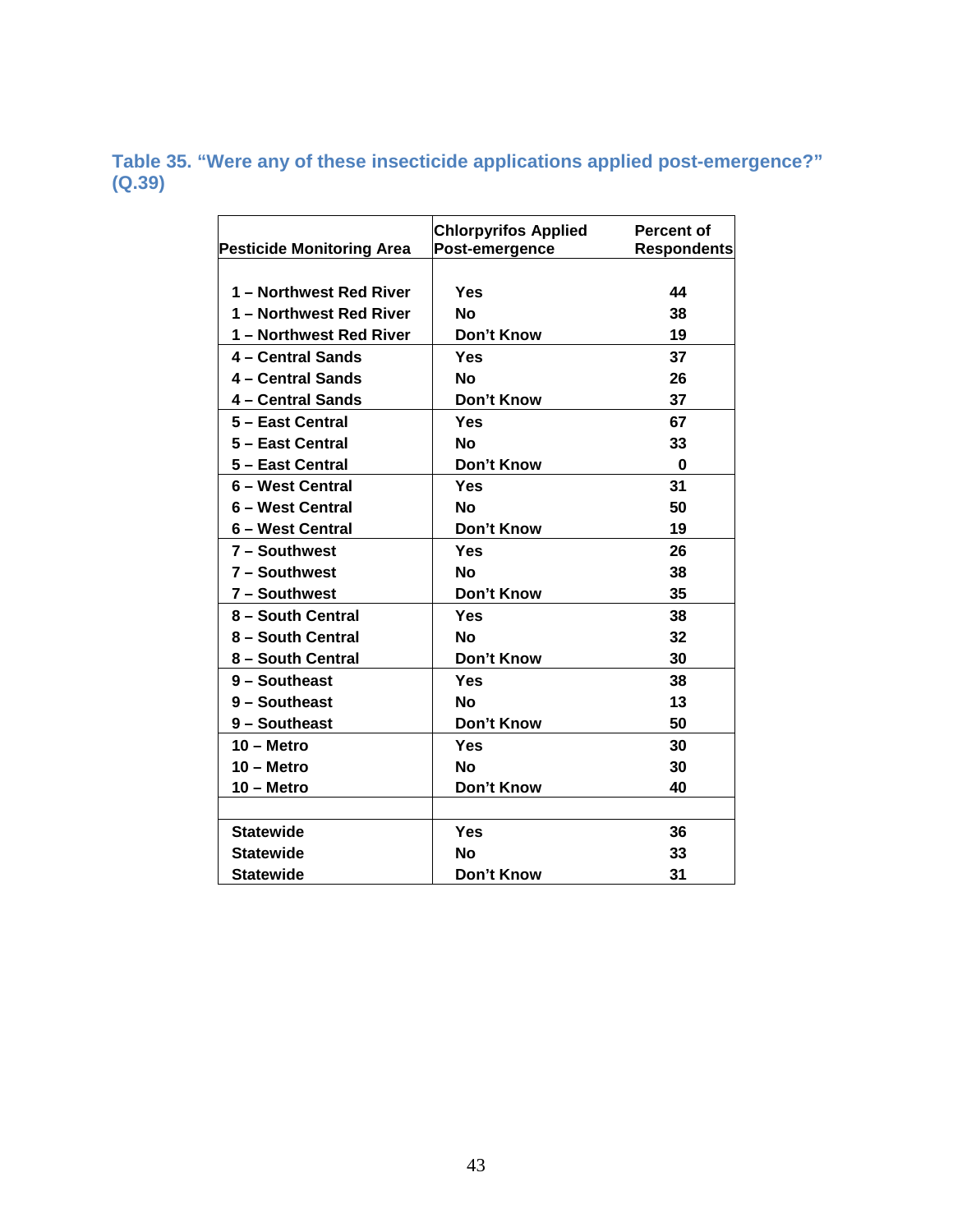Thirteen (13%) percent (233 farmers) of all surveyed farmers (1,796 farmers) have applied an insecticide with the active ingredient, chlorpyrifos, to treat infestations. Figure 3 represents all farmers who applied any type of pesticide. The farmers surveyed grew corn as their primary crop and soybeans, alfalfa, sugar beets, wheat, or other (such as small grains or edible beans) as their secondary crops. Some farmers applied chlorpyrifos on more than one crop, so percentages can total more than the percent of surveyed farmers (13%)



<span id="page-44-0"></span>**Figure 3. "What were the crops on which these insecticides (containing chlorpyrifos) were applied?" (Q.40)**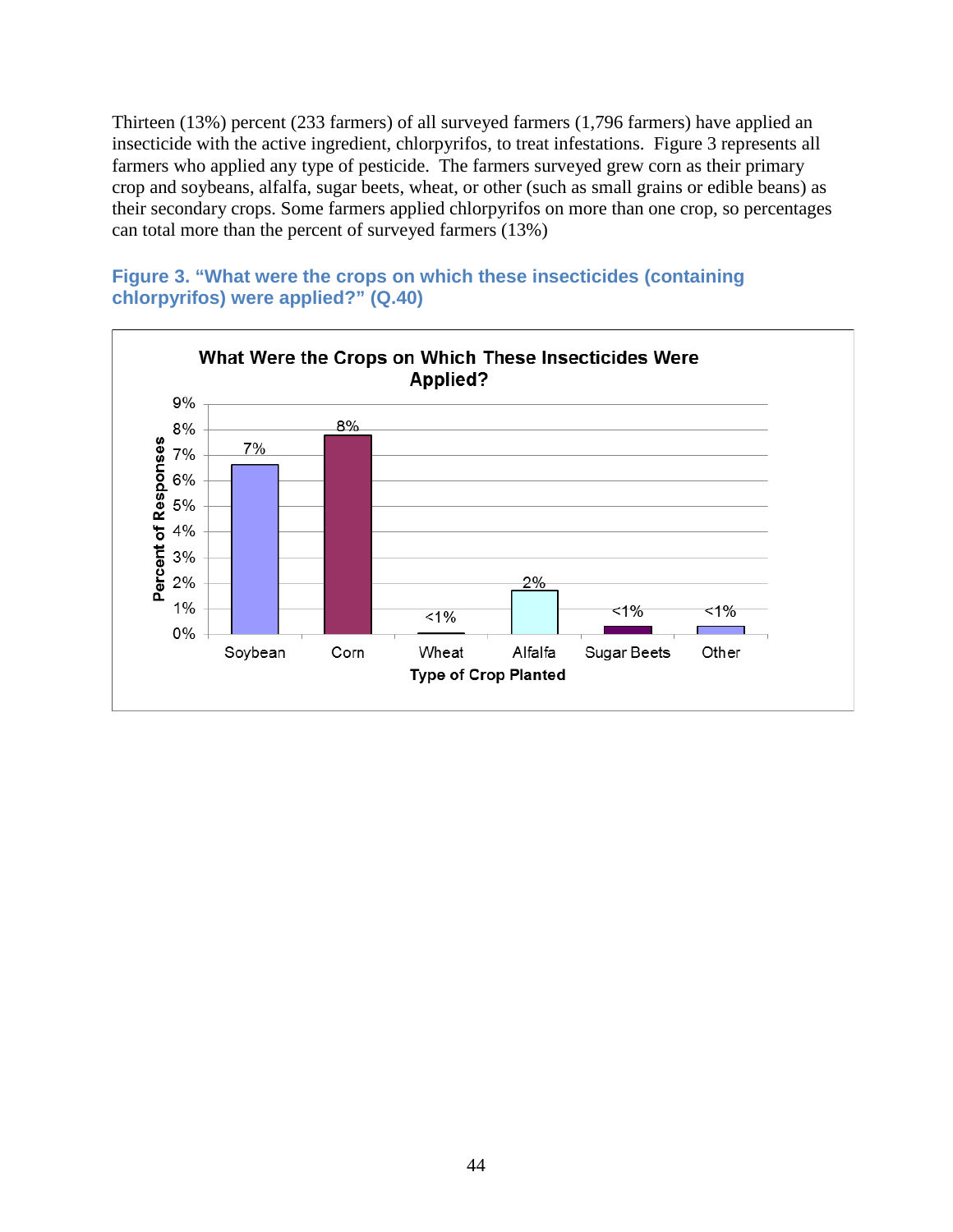### <span id="page-45-0"></span>**Table 36. "Did you make this application yourself or was it custom applied?" (Q.41)**

|                                  | <b>Self-Application or</b>     |                    |
|----------------------------------|--------------------------------|--------------------|
|                                  | <b>Custom Application</b>      | <b>Percent of</b>  |
| <b>Pesticide Monitoring Area</b> | <b>Containing Chlorpyrifos</b> | <b>Respondents</b> |
|                                  |                                |                    |
| 1 - Northwest Red River          | <b>Self-Applied</b>            | 38                 |
| 1 - Northwest Red River          | <b>Custom Applied</b>          | 63                 |
| 4 - Central Sands                | <b>Self-Applied</b>            | 57                 |
| 4 – Central Sands                | <b>Custom Applied</b>          | 43                 |
| 5 - East Central                 | <b>Self-Applied</b>            | 67                 |
| 5 - East Central                 | <b>Custom Applied</b>          | 33                 |
| 6 - West Central                 | <b>Self-Applied</b>            | 48                 |
| 6 – West Central                 | <b>Custom Applied</b>          | 52                 |
| 7 - Southwest                    | <b>Self-Applied</b>            | 32                 |
| 7 - Southwest                    | <b>Custom Applied</b>          | 68                 |
| 8 - South Central                | <b>Self-Applied</b>            | 51                 |
| 8 - South Central                | <b>Custom Applied</b>          | 49                 |
| 9 - Southeast                    | <b>Self-Applied</b>            | 50                 |
| 9 - Southeast                    | <b>Custom Applied</b>          | 50                 |
| $10 -$ Metro                     | <b>Self-Applied</b>            | 50                 |
| $10 -$ Metro                     | <b>Custom Applied</b>          | 50                 |
|                                  |                                |                    |
| <b>Statewide</b>                 | <b>Self-Applied</b>            | 48                 |
| <b>Statewide</b>                 | <b>Custom Applied</b>          | 52                 |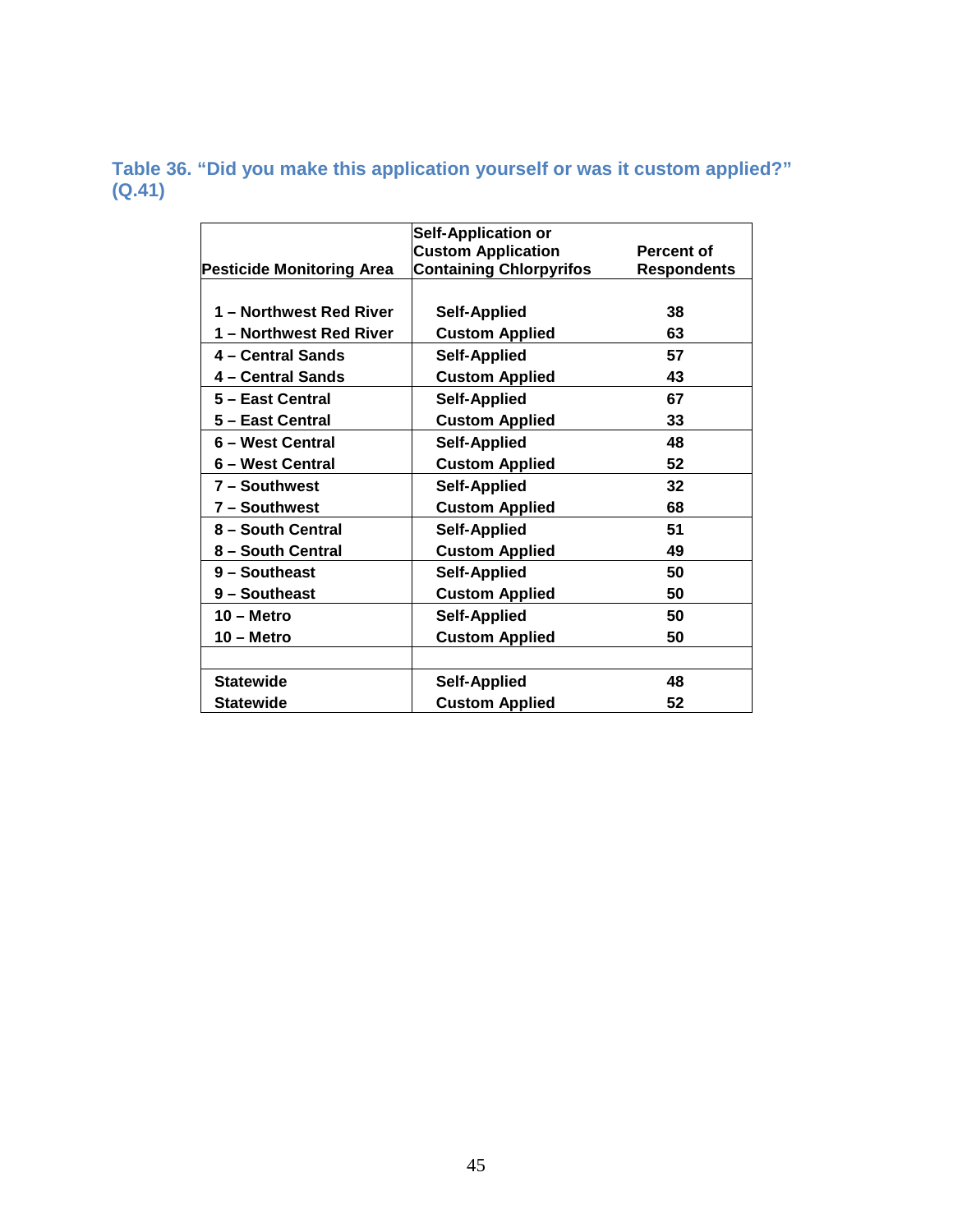| <b>Pesticide Monitoring Area</b> | <b>Applications by Ground</b><br><b>Sprayer or Aircraft</b> | Percent of<br><b>Respondents</b> |
|----------------------------------|-------------------------------------------------------------|----------------------------------|
|                                  |                                                             |                                  |
| 1 - Northwest Red River          | Ground                                                      | 56                               |
| 1 – Northwest Red River          | <b>Aircraft</b>                                             | 44                               |
| 4 – Central Sands                | Ground                                                      | 82                               |
| 4 – Central Sands                | <b>Aircraft</b>                                             | 18                               |
| 5 - East Central                 | Ground                                                      | 100                              |
| 5 – East Central                 | Aircraft                                                    | 0                                |
| 6 – West Central                 | Ground                                                      | 68                               |
| 6 – West Central                 | <b>Aircraft</b>                                             | 32                               |
| 7 - Southwest                    | Ground                                                      | 59                               |
| 7 - Southwest                    | <b>Aircraft</b>                                             | 41                               |
| 8 - South Central                | Ground                                                      | 71                               |
| 8 - South Central                | <b>Aircraft</b>                                             | 29                               |
| 9 - Southeast                    | Ground                                                      | 86                               |
| 9 - Southeast                    | <b>Aircraft</b>                                             | 14                               |
| $10 -$ Metro                     | Ground                                                      | 90                               |
| 10 – Metro                       | <b>Aircraft</b>                                             | 10                               |
|                                  |                                                             |                                  |
| <b>Statewide</b>                 | Ground                                                      | 72                               |
| <b>Statewide</b>                 | <b>Aircraft</b>                                             | 28                               |

## <span id="page-46-0"></span>**Table 37. "Was the application made with a ground sprayer or by aircraft?" (Q.42)**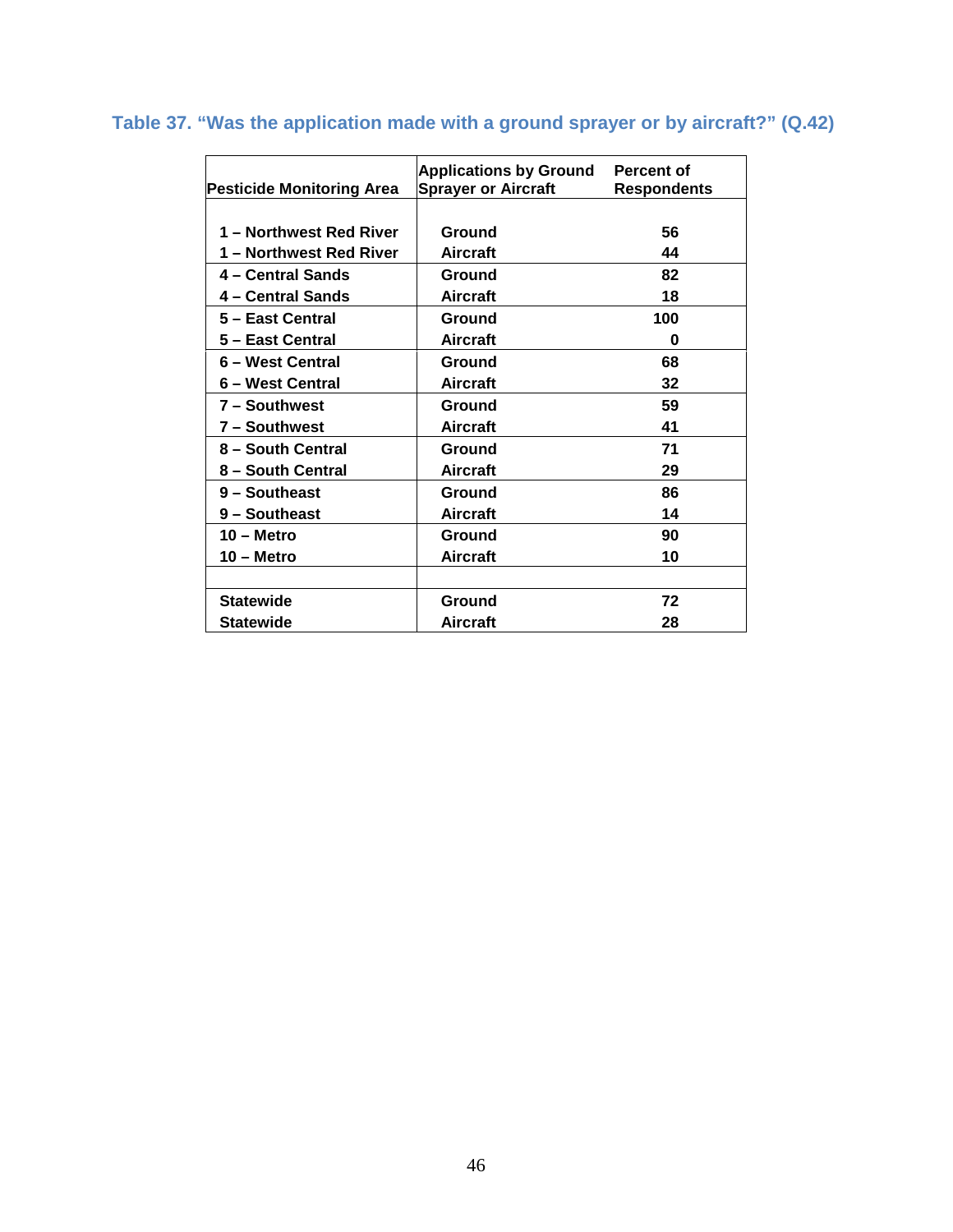#### <span id="page-47-0"></span>**Appendix 1. Survey Form**

P.O. Box 7068 St. Paul, MN 55107-7068 Telephone: 651-296-2230 or 1-800-453-7502 FAX: 651-296-3185 or 1-800-839-2186

> **Annual Pesticide Survey: Herbicide Applications and Practices on Corn in Planning for or During the 2012 Growing Season**  Please make necessary corrections in name and address on the label. MINNESOTA AGRICULTURAL **STATISTICS** SERVICE

1. Did you grow corn on your operation in 2012?

(Exclude sweet corn and popcorn)

 $\square$  **Yes**  $\square$  **No** - conclude interview

2. How many corn acres were planted for field corn in 2012?

#### **General Information**

3. On your 2012 corn acres, did you:

| Apply herbicides yourself?                         | $11 \quad 1$ |
|----------------------------------------------------|--------------|
| Have herbicides custom applied?                    | $21 - 1$     |
| Both?                                              | $31 \quad$   |
| Don't use herbicides [conclude interview] $4 \Box$ |              |

4. Do you know the active ingredients of the herbicides you used on corn acres in 2012?

 $\Box$  Yes = 1  $\Box$  No = 3  $\Box$  Some = 5

5. Do you keep herbicide application records on your farm?

 $\Box$  Yes = 1  $\Box$  No = 3  $\Box$  Some = 5

6. Do you usually read the label for pesticide products applied on your farm?

 $\Box$  Yes = 1  $\Box$  No = 3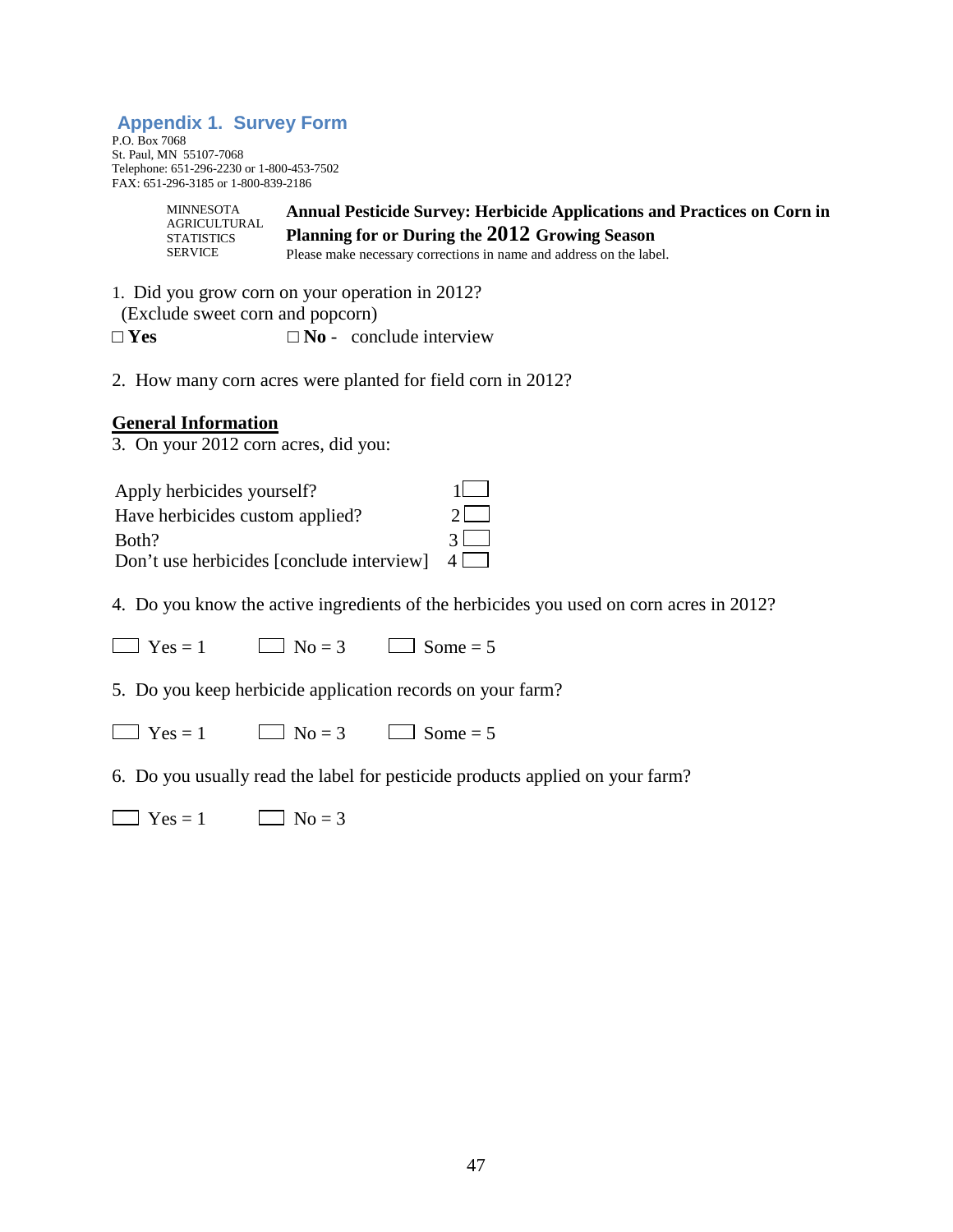#### **Atrazine Specific Questions**

7. Was Atrazine applied on any of your corn acres in 2012, premixes included?

| $\Box$ Yes = 1 (go to 10) $\Box$ No = 3 (go to 12) $\Box$ Don't Know = 5                                                                                                          |
|-----------------------------------------------------------------------------------------------------------------------------------------------------------------------------------|
| 8. Do you know the products applied to your corn acres in 2012?                                                                                                                   |
| $\Box$ Yes = 1 $\Box$ No = 3                                                                                                                                                      |
| 9. Were any of the following products applied on your corn acres in 2012?<br>**Computer list of products used                                                                     |
| $\Box$ Yes = 1<br>$\Box$ No = 3 (go to 12)                                                                                                                                        |
| 10. Was Atrazine incorporated on any of your corn acres in 2012, premixes included?                                                                                               |
| $\Box$ No = 3<br>I Don't Know $=$ 5<br>$\Box$ Yes = 1                                                                                                                             |
| 11. Was Atrazine split-applied on any of your corn acres in 2012, premixes included?                                                                                              |
| I Don't Know $= 5$<br>$\Box$ Yes = 1<br>$\Box$ No = 3<br><b>Acetochlor Specific Questions</b><br>12. Was Acetochlor applied on any of your corn acres in 2012, premixes included? |
| $\Box$ Yes = 1 (go to 15)<br>$\Box$ No = 3 (go to 17)<br>Don't Know = $5$                                                                                                         |
| 13. Do you know the products applied to your corn acres in 2012?<br>$\Box$ Yes = 1<br>$\Box$ No = 3 (go to 17)                                                                    |
| 14. Were any of the following products applied on your corn acres in 2012?<br>**Computer list of products used<br>$\Box$ No = 3 (go to 17)<br>$\Box$ Yes = 1                      |
| 15. Was Acetochlor incorporated on any of your corn acres in 2012, premixes included?                                                                                             |
| $\Box$ No = 3<br>Don't Know = $5$<br>$\Box$ Yes = 1                                                                                                                               |
| 16. Was Acetochlor split-applied on any of your corn acres in 2012, premixes included?                                                                                            |
| $\Box$ Yes = 1<br>$\Box$ No = 3<br>Don't Know = $5$                                                                                                                               |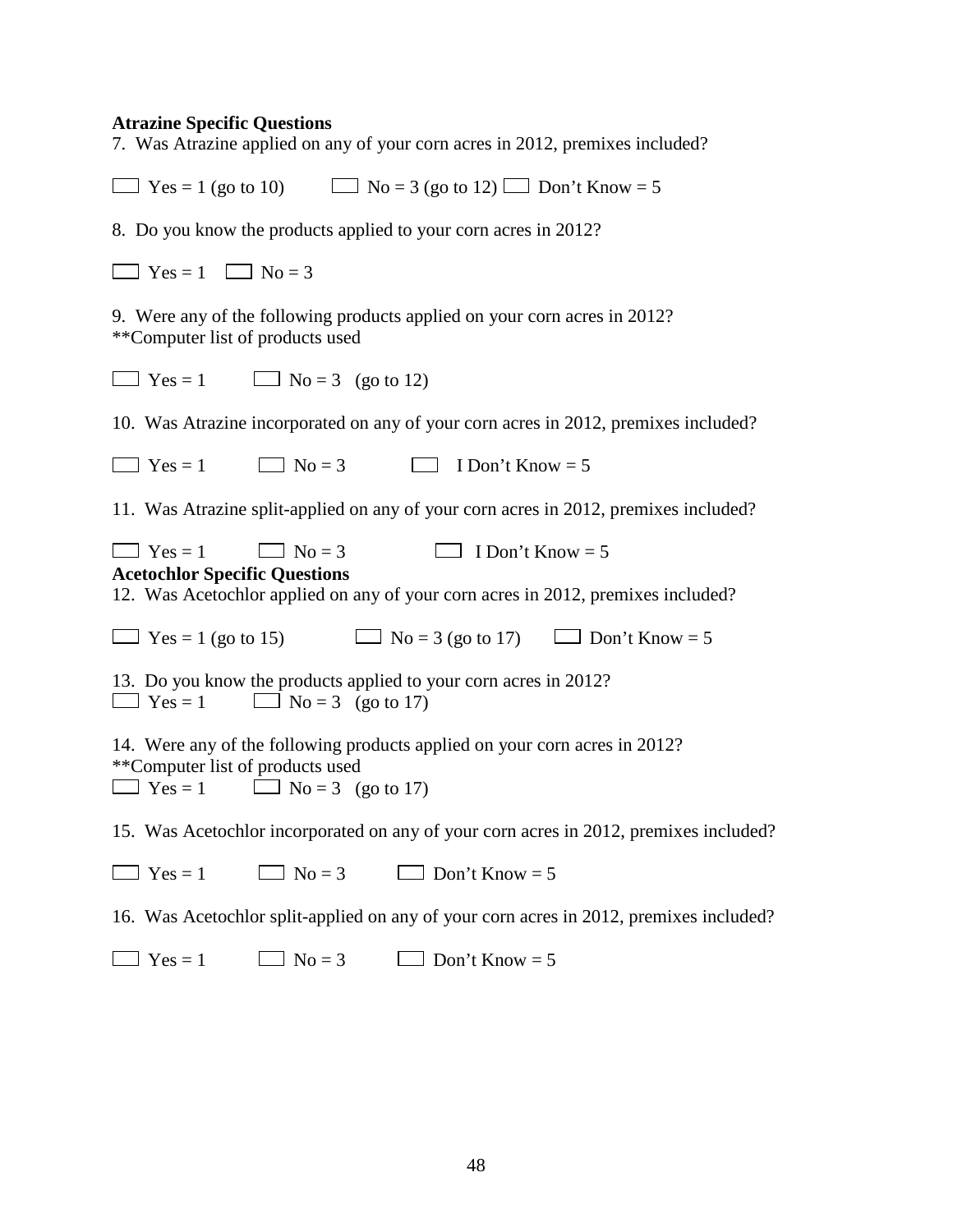#### **What Decisions Do You and or Your Fertilizer Dealer or Crop Consultant Make in Regard to Your Herbicide Program?**

17. Who decides what products to apply?

| I do (the farmer)?<br>Dealer/Crop consultant?<br>Both together?                        | $3^{\circ}$<br>5.  | <b>Enter Code</b> |
|----------------------------------------------------------------------------------------|--------------------|-------------------|
| 18. Who decides when to apply the herbicides?                                          |                    |                   |
| I do (the farmer)?<br>Dealer/Crop consultant?<br>Both together?                        | $\mathcal{R}$<br>5 | Enter Code        |
| 19. Who scouts your fields?                                                            |                    |                   |
| I do (the farmer)?<br>Dealer/Crop consultant?<br>Both together?<br>Fields not Scouted? | 3                  | Enter Code        |

20. Setbacks or restrictions are part of many pesticide labels. Who determines if applications setbacks or restrictions are appropriate on your farm?

| I do (the farmer)?      |          |                   |
|-------------------------|----------|-------------------|
| Dealer/Crop consultant? | $2 \mid$ | <b>Enter Code</b> |
| Both together?          |          |                   |
| Neither?                |          |                   |
|                         |          |                   |

#### **Scouting for Weeds and Related Practices**

21. Has someone mapped weed infestations in any of your corn fields in the last three years?

| $\Box$ Yes = . | $\Box$ No = 3 |
|----------------|---------------|
|----------------|---------------|

22. Do you choose herbicides based on type of weeds and/or density of weeds?

 $\Box$  Yes = 1  $\Box$  No = 3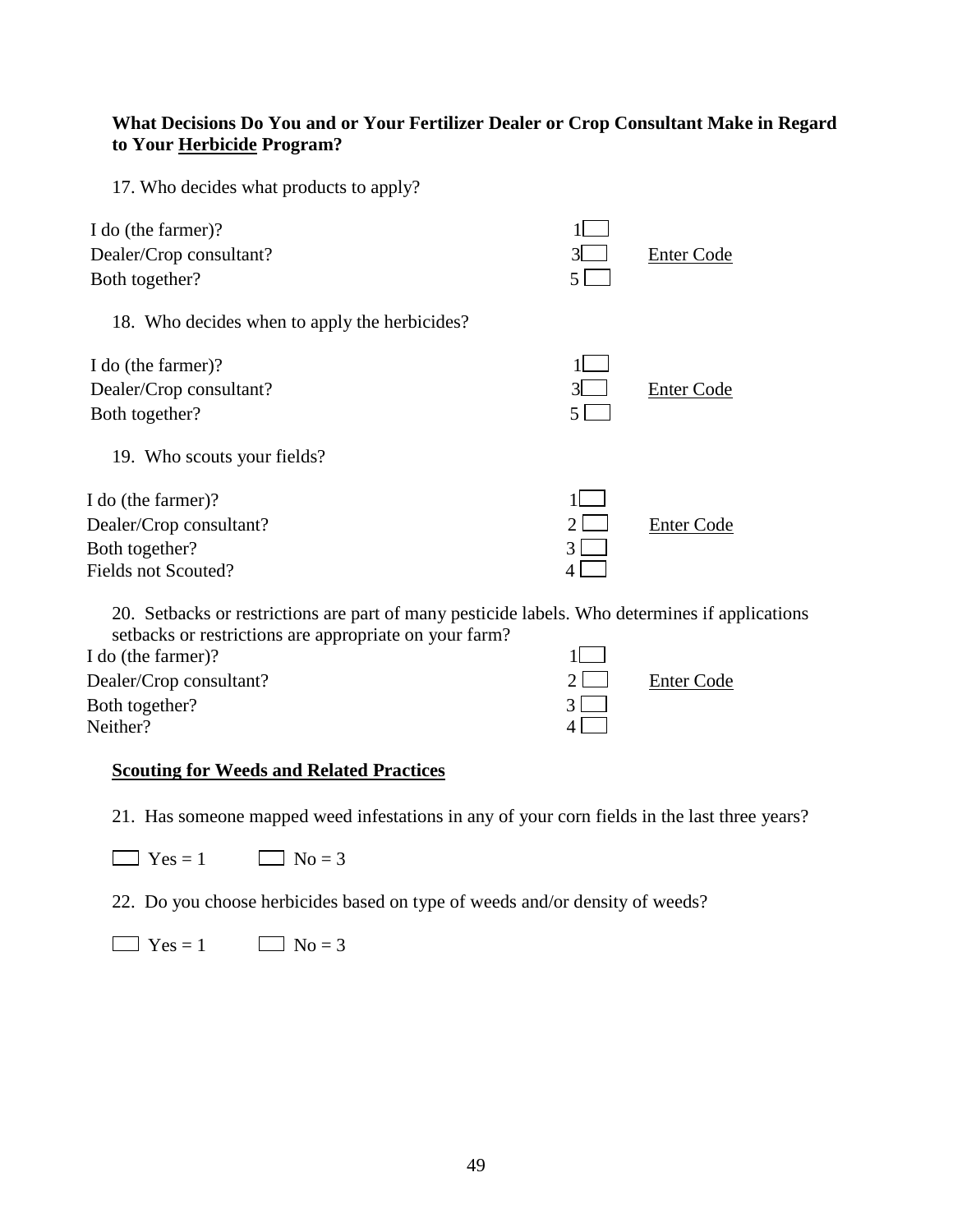#### **Water Resources and Soil Resources**

23. Do you know the soil texture of your farm?

 $\Box$  Yes = 1  $\Box$  No = 3

24. Do you know the organic matter level of your farms soils?

| $\Box$ Yes = . | $\Box$ No = 3 |
|----------------|---------------|
|----------------|---------------|

25. Do you know the depth to the water table in your fields?

| $\log$   Yes = $\log$ | $\Box$ No = |
|-----------------------|-------------|
|-----------------------|-------------|

26. Is the water table at a depth greater than 30 feet?

 $\Box$  Yes = 1  $\Box$  No = 3 (go to 29)  $\Box$  Don't Know = 5 (go to 29)

If yes, how was the depth primarily determined? (Check one)

| Well driller for drinking water      |    |
|--------------------------------------|----|
| Local knowledge                      | 21 |
| A dealer, consultant or crop advisor | 31 |
| Well log                             |    |
| None of the above                    |    |

27. Are any streams, lakes or other surface waters immediately adjacent to or in your corn fields?

 $\Box$  Yes = 1  $\Box$  No = 3 (if no go to 29)

28a. Are there filter strips or vegetative buffers on any of these acres?

 $\Box$  Yes = 1  $\Box$  No = 3 (if no go to 29)

i. If YES, were they required as part of a conservation program?  $\Box$  Yes = 1  $\Box$  No = 3

29. Do you irrigate corn?  $\Box$  Yes = 1  $\Box$  No = 3 (if no go to 32)

If, yes,

30. Do you have an irrigation water management plan?

 $\Box$  Yes = 1  $\Box$  No = 3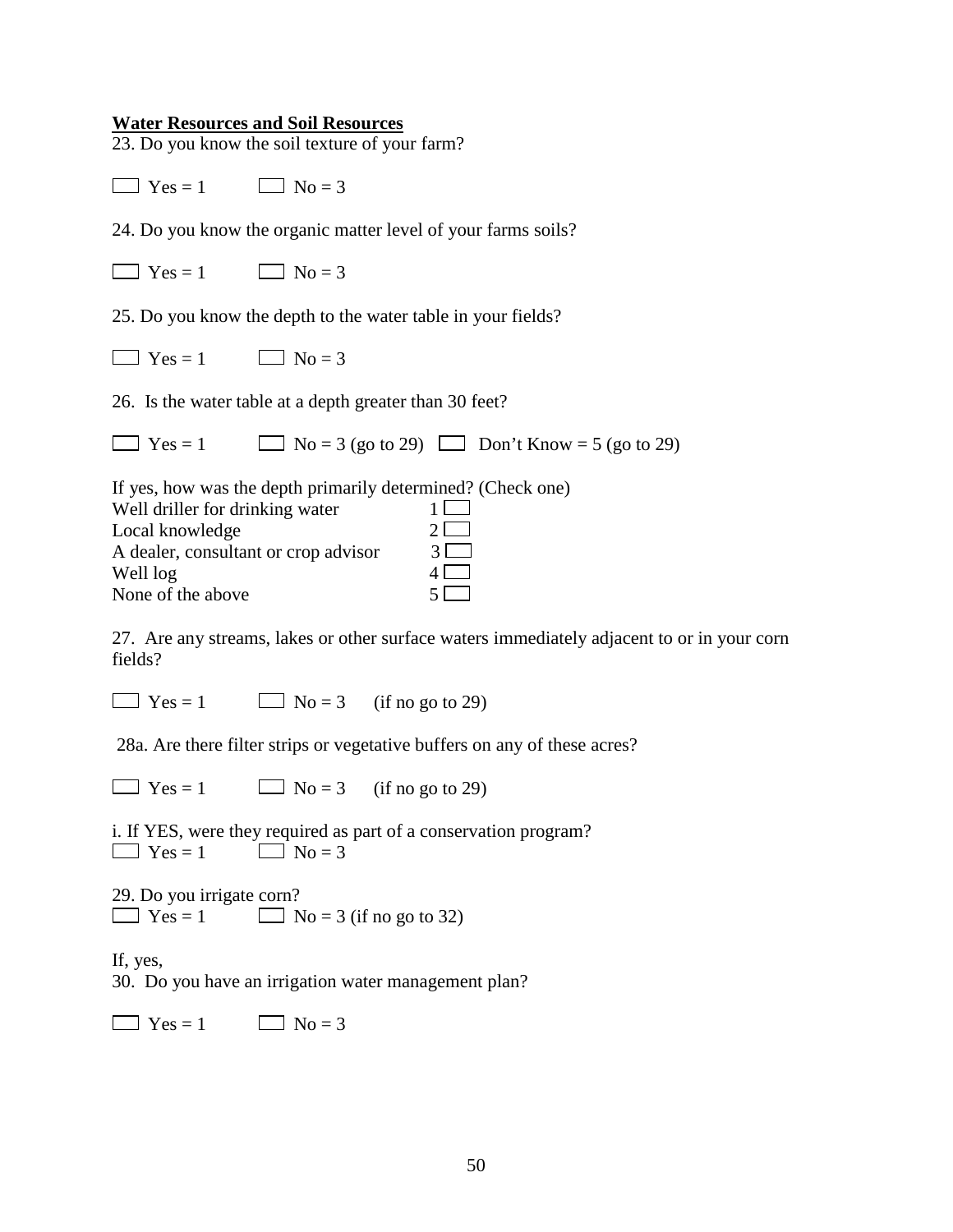31. What type of tillage did you use before planting on the majority of your corn acres? (Fall and Spring)  $Conventional < 15$  residue 1 Reduced Tillage  $15 - 30$ ? 2 Conservation Tillage  $> 30$ ? 3 Strip Tillage 4 No Tillage

#### **General Practices for Corn Acres Only**

32. Do you use precision applications for herbicides (variable rate applications)?  $\Box$  Yes = 1  $\Box$  No = 3

33. In general, do you alternate use of herbicide products to keep weeds from becoming resistant to herbicides?

 $\Box$  Yes = 1  $\Box$  No = 3

34. Did you reduce from previous applications, the rate per acre of any corn herbicide?

| $Yes =$ | $\blacksquare$ $\blacksquare$ No = |
|---------|------------------------------------|
|---------|------------------------------------|

35. Did you select an herbicide with a different mode of action to reduce weed resistance to herbicides?

 $\Box$  Yes = 1  $\Box$  No = 3

36. Did you choose a particular herbicide to reduce impacts to surface water or groundwater?

| $\Box$ Yes = 1 | $\Box$ No = 3 |
|----------------|---------------|
|----------------|---------------|

37. Did you band herbicide applications to reduce use?

 $\Box$  Yes = 1  $\Box$  No = 3

#### **Insecticide Use and Application Methods on All Crops**

38. Did you use one of the following insecticides that contain the same active ingredient?

Lorsban, Colbalt, Govern, Hatchet, Nufos, Pilot, or Yuma

 $\Box$  Yes = 1  $\Box$  No = 3

39. Were any of these insecticide applications applied post emergence?

 $\Box$  Yes = 1  $\Box$  No = 2  $\Box$  Don't Know = 3